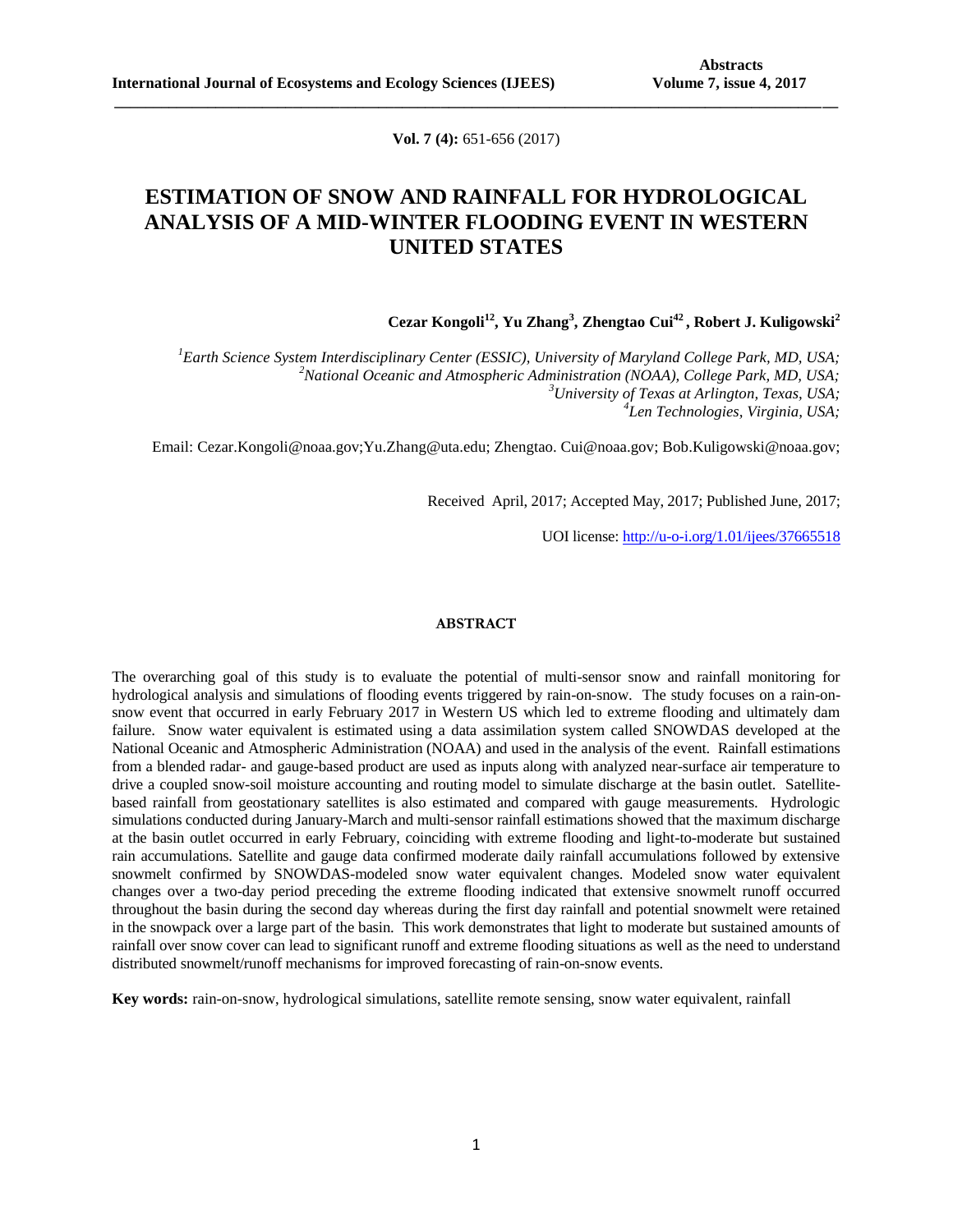**Vol. 7 (4):** 657-662 (2017)

**\_\_\_\_\_\_\_\_\_\_\_\_\_\_\_\_\_\_\_\_\_\_\_\_\_\_\_\_\_\_\_\_\_\_\_\_\_\_\_\_\_\_\_\_\_\_\_\_\_\_\_\_\_\_\_\_\_\_\_\_\_\_\_\_\_\_\_\_\_\_\_\_\_\_\_\_\_\_\_\_\_\_\_\_\_\_\_\_\_\_\_\_\_**

## **AN EXPERIMENTAL INVESTIGATION OF BIOGAS PURIFICATION WITH GRANULATED SLAG UNDER DIFFERENT PRESSURES**

**Mustafa Karagöz1\*, Nuri Tunç<sup>2</sup> , Burak Çiftçi<sup>1</sup> , Emrah Deniz<sup>3</sup>**

*1\* TOBB Tech. Sciences Vocational School, Karabuk University, Turkey; <sup>2</sup>Graduate School of Natural & Applied Sciences, Dep. of Mechanical Engineering, Karabuk University, Turkey; <sup>3</sup>Faculty of Engineering, Department of Mechanical Engineering, Karabuk University, Turkey;*

> Email: [\\*mustafakaragoz@karabuk.edu.tr;](mailto:mustafakaragoz@karabuk.edu.tr) [burakciftci@karabuk.edu.tr;](mailto:burakciftci@karabuk.edu.tr) [tunckar.nt@gmail.com;](mailto:tunckar.nt@gmail.com) [edeniz@karabuk.edu.tr;](mailto:edeniz@karabuk.edu.tr)

> > Received May, 2017; Accepted June, 2017; Published June, 2017;

UOI license: [http://u-o-i.org/1.01/ijees/12234359](http://www.u-o-i.org/index.php/ArticleLicense/index/1365)

## **ABSTRACT**

Biogas, with its production and energy potential, is an important renewable energy source for the developing renewable energy market. Biogas is a type of fuel that is produced from the biochemical degradation of biomass. It has a density similar to oxygen and before the biogas can be used, it is necessary to remove the contaminant gas content. Biogas is a gas obtained by degradation of biological wastes in an anaerobic environment. The contaminants in the biogas can decrease the lower heating value of the fuel and also cause corrosion and rust in the equipment and components used. Therefore, before using biogas, it is necessary to remove contaminants in it. In this study, biogas has been produced from animal waste by co-fermentation method. In order to purify the produced biogas from the pollutant gases, the effect of granular slag (an iron steel plant waste) in  $H<sub>2</sub>S$  removal from the biogas, has been investigated experimentally for different pressures. Experiment results gave an average amount of biogas production of 1.6  $\text{m}^3$  / day and methane (CH<sub>4</sub>) content reaching up to 71%. At the end of the process, it was determined that the  $278$  ppm  $H<sub>2</sub>S$  value of the biogas measured before entering the purification tower with slag material was purified with a ratio of 31% and decreased to 192 ppm without significant loss of methane.

**Key words:** Biogas, Purification, Pressure Effect, Granulated Slug.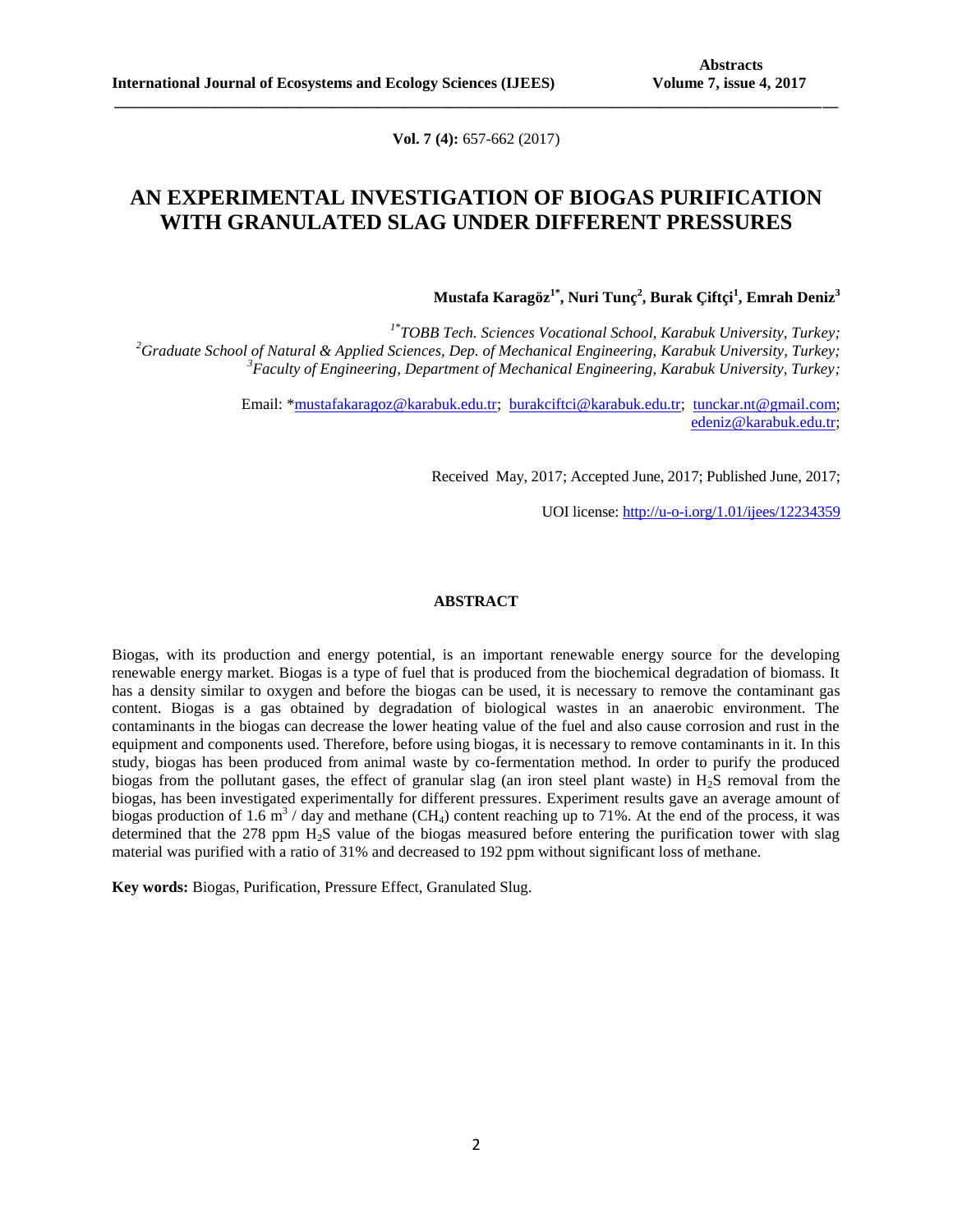**Vol. 7 (4):** 663-670 (2017)

**\_\_\_\_\_\_\_\_\_\_\_\_\_\_\_\_\_\_\_\_\_\_\_\_\_\_\_\_\_\_\_\_\_\_\_\_\_\_\_\_\_\_\_\_\_\_\_\_\_\_\_\_\_\_\_\_\_\_\_\_\_\_\_\_\_\_\_\_\_\_\_\_\_\_\_\_\_\_\_\_\_\_\_\_\_\_\_\_\_\_\_\_\_**

# **THE STRUCTURE OF FORESTS AT UPPER CHONA OIL-GAS CONDENSATE MINE, IRKUTSK REGION, RUSSIA**

 $A$ lexander Sizykh<sup>1\*</sup>, Alexey Shekhovtsov<sup>2</sup>

*¹\*Institute of Plant Physiology and Biochemistry, Siberian Branch, Russian Academy of Sciences, 664033 Irkutsk, Lermontova str., 132, Russia; ²Institute of Geography, Siberian Branch, Russian Academy of Sciences, 664033, Irkutsk, Ulanbatorskaya str., 1, Russia;*

\*Email: [alexander.sizykh@gmail.com](mailto:alexander.sizykh@gmail.com)

Received June, 2017; Accepted June, 2017; Published June, 2017;

UOI license: [http://u-o-i.org/1.01/ijees/67153472](http://www.u-o-i.org/index.php/ArticleLicense/index/1366)

### **ABSTRACT**

Studies of vegetation in the basin of the upper current of the Chona R. (a tributary of the Lena R., Irkutsk Region, East Siberia, Russia) were performed within activities on engineering ecology survey on the territory of Upper Chona oil-gas condensate mine (hereinafter – mine). The aim of these activities was to reveal and to estimate the modern state, injury and development forecast of the forests (and of the vegetation as a whole) within the mine since 1994, year of survey start. For this aim, a detailed analysis of available (archives) materials (forests taxation maps and others) was performed. Characteristics of structural-dynamic organization of forest communities in mine surrounding area and at the sites of wholes of different years of conservation reflects the vector of forests reconstitution. The conditions of ecotopes of phytocenoses for each concrete hole were taken into account. Primary forecast of probable vegetation destructions at further increase of technogenic impact is shown as well.

**Key words:** structure of forests, oil-gas condensate mine, Irkutsk region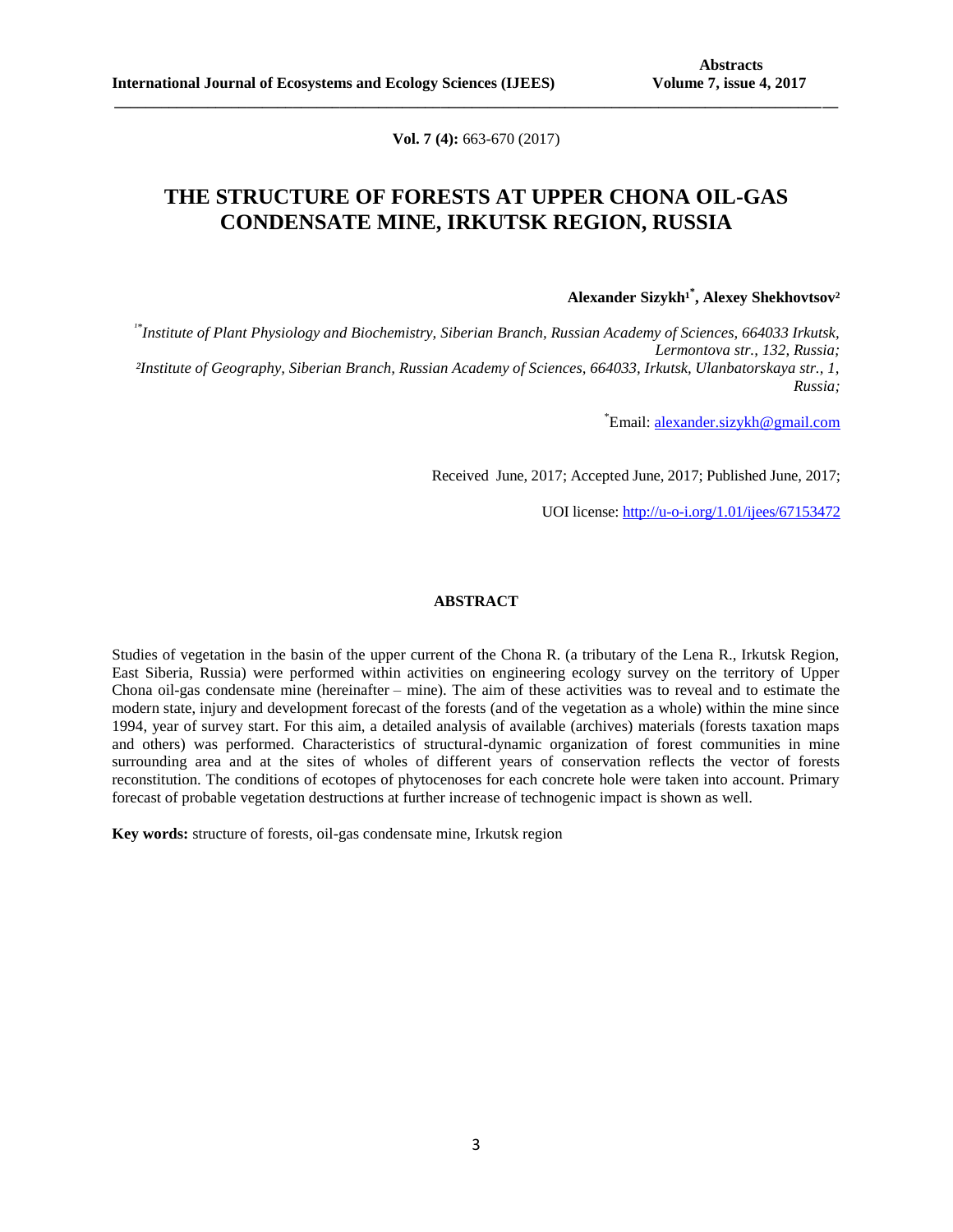**Vol. 7 (4):** 671-676 (2017)

**\_\_\_\_\_\_\_\_\_\_\_\_\_\_\_\_\_\_\_\_\_\_\_\_\_\_\_\_\_\_\_\_\_\_\_\_\_\_\_\_\_\_\_\_\_\_\_\_\_\_\_\_\_\_\_\_\_\_\_\_\_\_\_\_\_\_\_\_\_\_\_\_\_\_\_\_\_\_\_\_\_\_\_\_\_\_\_\_\_\_\_\_\_**

# **THE REMOVAL OF CHROMIUM FROM AQUEOUS SOLUTIONS USING AN INDUSTRIAL WASTE MATERIAL**

**Nur Eda Evliyaogullari<sup>1</sup> , Muhammed Kamil Oden<sup>2</sup> , Sezen Kucukcongar1\***

*<sup>1</sup>Selcuk University, Engineering Faculty, Department of Environmental Engineering, Konya, Turkey;* <sup>2</sup>*Selcuk University, Sarayonu V.H.S., Department of Environmental Protection and Control, Konya, Turkey;*

\*E-mail: [ssari@selcuk.edu.tr](mailto:ssari@selcuk.edu.tr);

Received May, 2017; Accepted June, 2017; Published June, 2017;

UOI license: [http://u-o-i.org/1.01/ijees/34604634](http://www.u-o-i.org/index.php/ArticleLicense/index/1367)

### **ABSTRACT**

Heavy metals have toxic effects for aquatic environment and living organisms, therefore the importance for heavy metal removals from aqueous solutions increase recently. Various removal methods of heavy metals from wastewaters were used such as chemical oxidation, adsorption, membrane filtration, UV treatment etc. Adsorption process is a favorable method because of its low cost and efficiency. In this study an industrial waste material produced in boron enrichment process for concentrate colemanite production was used as an adsorbent for chromium removal from aqueous solution. The influence of adsorbent mass, pH, contact time and initial chromium concentration on the adsorption efficiency has been investigated. Maximum chromium removal was obtained as 73% at optimum conditions (adsorbent doze=2.0 g/L; shaking speed=200 rpm; original pH=5.0; contact time=30 minutes and initial chromium concentration=20 mg/L). The adsorption isotherm of waste material was fitted by Freundlich adsorption isotherm and  $R^2$  value of the isotherm was determined as 0.83.

**Key words:** Industrial waste material; chromium; adsorption.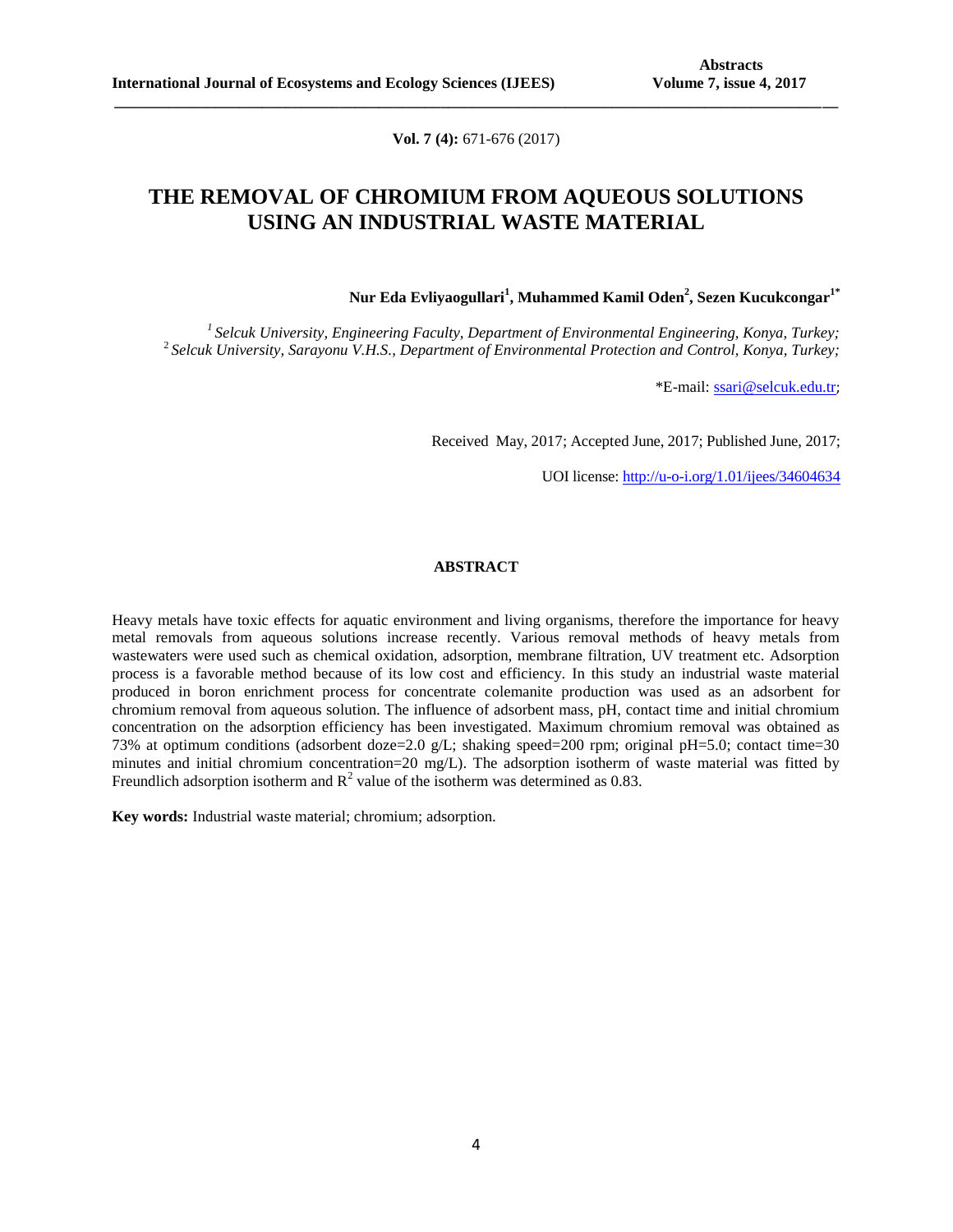**Vol. 7 (4):** 677-682 (2017)

**\_\_\_\_\_\_\_\_\_\_\_\_\_\_\_\_\_\_\_\_\_\_\_\_\_\_\_\_\_\_\_\_\_\_\_\_\_\_\_\_\_\_\_\_\_\_\_\_\_\_\_\_\_\_\_\_\_\_\_\_\_\_\_\_\_\_\_\_\_\_\_\_\_\_\_\_\_\_\_\_\_\_\_\_\_\_\_\_\_\_\_\_\_**

# **USE OF NATURAL PLANTS AS GREEN CORROSION INHIBITORS AN OVERVIEW**

**Arlinda Çaçi<sup>1</sup> , Jolda Zotaj<sup>1</sup> , Alketa Lame<sup>2</sup> , Efrosini Kokalari<sup>2</sup> , Sadik Cenolli<sup>2</sup>**

*<sup>1</sup>Faculty of Natural Sciences, University of Tirana,Tirana, Albania; <sup>2</sup>University of Tirana, Faculty of Natural Sciences, Chemistry Department, Tirana, Albania;*

E-mail: [arlindacaci@yahoo.com](mailto:arlindacaci@yahoo.com)

Received May, 2017; Accepted June, 2017; Published June, 2017;

UOI license: [http://u-o-i.org/1.01/ijees/60301404](http://www.u-o-i.org/index.php/ArticleLicense/index/1369)

## **ABSTRACT**

Corrosion is the destructive phenomenon which affects almost all metals. Iron is the most widely used metal and one of the first for which corrosion was encountered. Corrosion can cause disastrous damage to metal and alloy structures causing economic consequences in terms of repair, replacement, product losses, safety and environmental pollution. Among the various methods to avoid or prevent destruction or degradation of metal surface, the corrosion inhibitor is one of the best know methods of corrosion protection and one of the most useful on the industry. The presence of N, S and O in organic corrosion inhibitors reported excellent inhibition efficiency. But, unfortunately they have the undesired toxic effect on environment. The environmental toxicity of organic corrosion inhibitors has prompted the search for green corrosion inhibitors. Green inhibitors are biodegradable, environmentally friendly and ecologically acceptable; do not contain heavy metals or other toxic compounds. Green inhibitors extracted from plants and plant products are inexpensive, readily available and renewable. Also, plants and natural product extracts have been posed to achieve the target of employing as a cheap, environmentally acceptable, abundant source, readily available and effective molecules having very high inhibition efficiency and low or zero environmental impact. As green inhibitors we have used oleuropine extracted by olive leaves, piperine extracted by black pepper, quercetin extracted by red onion. The corrosion inhibition efficiency was investigated using potentiodynamic polarization measurements. Corrosion inhibition efficiency of these green inhibitors was tested for iron B500, in acidic media.

**Key words:** Green inhibitor, corrosion, plant extracts.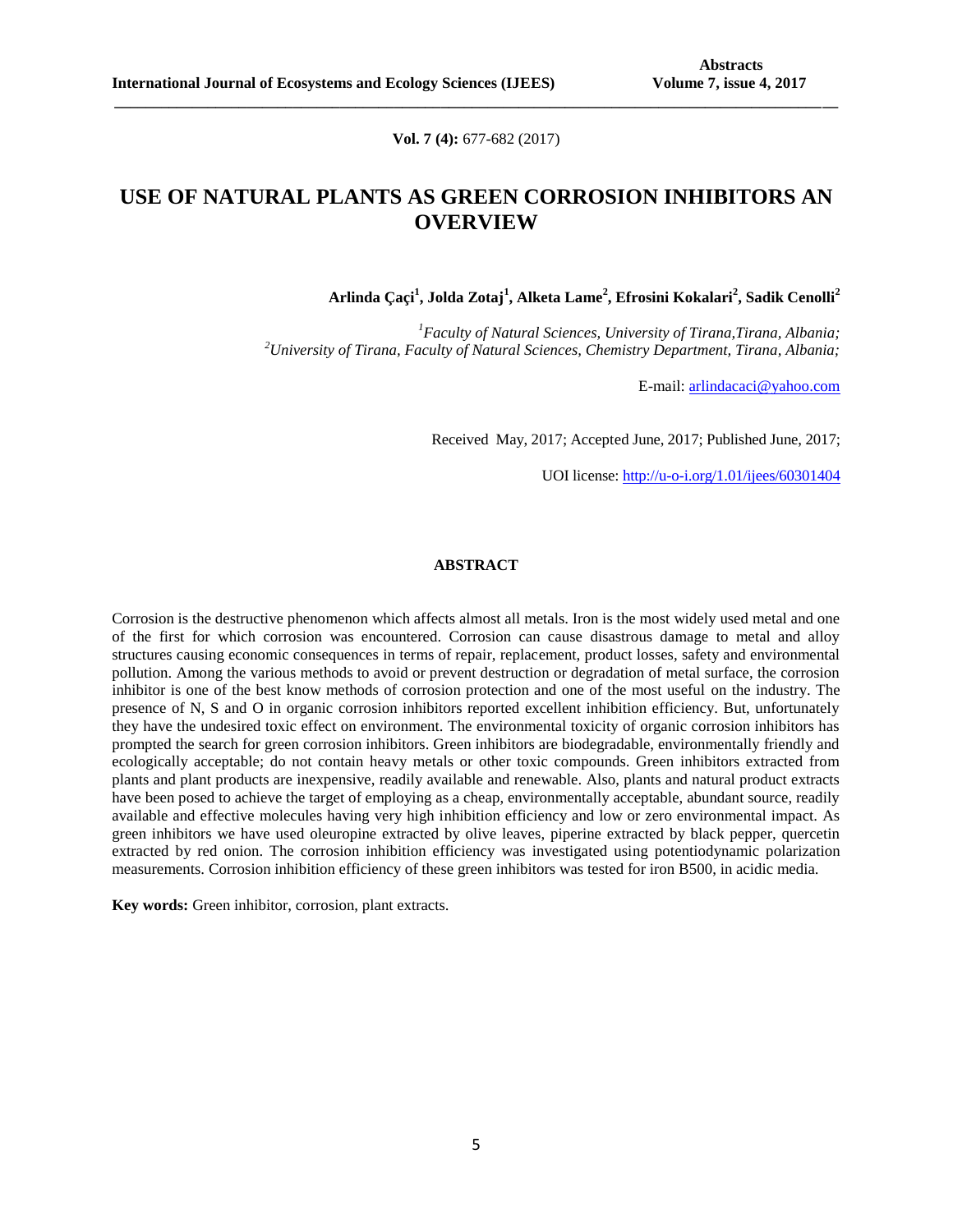**Vol. 7 (4):** 683-690 (2017)

**\_\_\_\_\_\_\_\_\_\_\_\_\_\_\_\_\_\_\_\_\_\_\_\_\_\_\_\_\_\_\_\_\_\_\_\_\_\_\_\_\_\_\_\_\_\_\_\_\_\_\_\_\_\_\_\_\_\_\_\_\_\_\_\_\_\_\_\_\_\_\_\_\_\_\_\_\_\_\_\_\_\_\_\_\_\_\_\_\_\_\_\_\_**

# **THE IMPACT OF GOOD URBAN SOLID WASTE MANAGEMENT IN ALBANIA`S ECONOMIC DEVELOPMENT**

**Flora Merko**

*Aleksander Moisiu University, Department of Economics, Durres, Albania;*

E-mail: [floramerko@yahoo.it;](mailto:floramerko@yahoo.it)

Received May, 2017; Accepted June, 2017; Published June, 2017;

UOI license: [http://u-o-i.org/1.01/ijees/78534159](http://www.u-o-i.org/index.php/ArticleLicense/index/1370)

## **ABSTRACT**

The rising solid waste generation and the change of solid waste composition to higher volumes of packaging materials have created concerning health and environmental threats, especially in developing cities. Human activities create waste, and the ways that waste is handled, stored, collected, and disposed of, can pose risks to the environment and to public health. In many countries, solid waste management has become a top priority. It is a costly and complex process for local governments, but it is so essential to the health, environment, and quality of life of the people. Rapid urbanization, new economic activity, and population growth place multiple pressures on solid waste management systems. When basic services such as waste collection and disposal are inadequate, the economic, environmental, and human health effects disproportionally affect the urban poor. Improving solid waste management provides a cleaner environment including in poor and marginalized areas of cities and improves livability for all city residents. A cleaner city helps provide a more attractive environment for investment and tourism which, in turn, improves a city's economic competitiveness, creating jobs and new business opportunities for local entrepreneurs. Solid waste management can also be linked to the development of new sources of energy, helping tackle climate change. This paper addresses the problem by focusing on Albania. Waste management in Albania is at a very low level. With systems collection of solid waste are equipped only cities, but not rural areas. This study is based on poor management of solid waste in Albania considering that the potentials are great for carrying out this activity. The paper emphasizes: relationship between the economic growth of the cities and the level of the solid urban wastes; pollution as a primary problem; solid waste as an example of negative externalities; the waste management process by local administrations in Albania. The paper gives data for management of the solid urban wastes during recent years, especially focused in last three years, according to a survey made by Albania Institute of Statistics (INSTAT) in 2016 with the companies of waste management activity.

**Keywords:** Economic growth, negative externalities, management of SUW, 3Rs.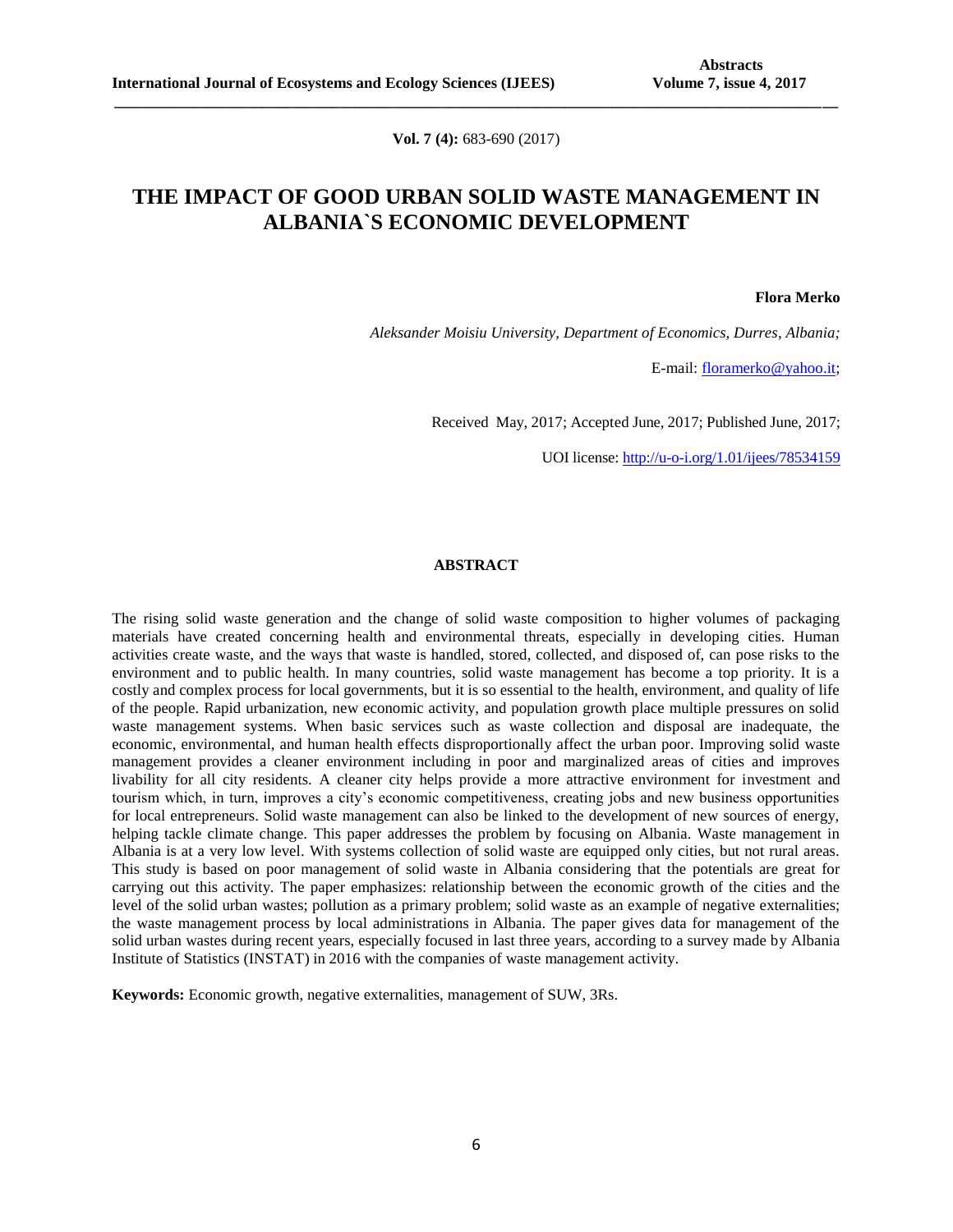**Vol. 7 (4):** 691-696 (2017)

**\_\_\_\_\_\_\_\_\_\_\_\_\_\_\_\_\_\_\_\_\_\_\_\_\_\_\_\_\_\_\_\_\_\_\_\_\_\_\_\_\_\_\_\_\_\_\_\_\_\_\_\_\_\_\_\_\_\_\_\_\_\_\_\_\_\_\_\_\_\_\_\_\_\_\_\_\_\_\_\_\_\_\_\_\_\_\_\_\_\_\_\_\_**

# **ISSUES AND PROBLEMS OF SINOP MUNICIPAL SOLID WASTE MANAGEMENT**

**Oylum Gokkurt BAKI\***

*\*Sinop University, Engineering and Architecture Faculty, Environmental Engineering Department, 57000, Sinop, Turkey;*

\*Email[: oylumbaki@gmail.com;](mailto:oylumbaki@gmail.com)

Received May, 2017; Accepted June, 2017; Published June, 2017;

UOI license: [http://u-o-i.org/1.01/ijees/92745172](http://www.u-o-i.org/index.php/ArticleLicense/index/1371)

## **ABSTRACTS**

Nowadays, one of the most important problems faced by urban areas is increasing amount of the solid waste and also the discorrect applications of municipal solid waste management. Besides, particular problems in the most of urban areas are the ineffective regulations, the lack of knowledge in organization and planning and financial constraints especially for collection and transport system. These most important environmental problems negatively affect the human health and the management of the solid wastes and these are currently the biggest problems that the municipalities encounter. In general, the study evaluates urban solid waste management applications for southest part of the Black Sea, Sinop Peninsula. In this study, first of all, it is presented the important issues that must be addressed in order to achieve success and created recommendation plans for the elimination of the current problems existing in the solid waste management system. Generally, the solid waste management's main problem is the current policies and regulations. When we think about Sinop Province, the problems of municipal waste management system are the lack of collection and transport system, container locations and trained staff for managing the waste and an environmentally-conscious public. For a successful and sustainable solid waste management in Sinop, it should be required a program that will integrate all the economic, social, and environmental factors together. Thus, a more sustainable waste management method would be implemented.

**Key words:** municipal solid waste, solid waste management, Sinop, sustainability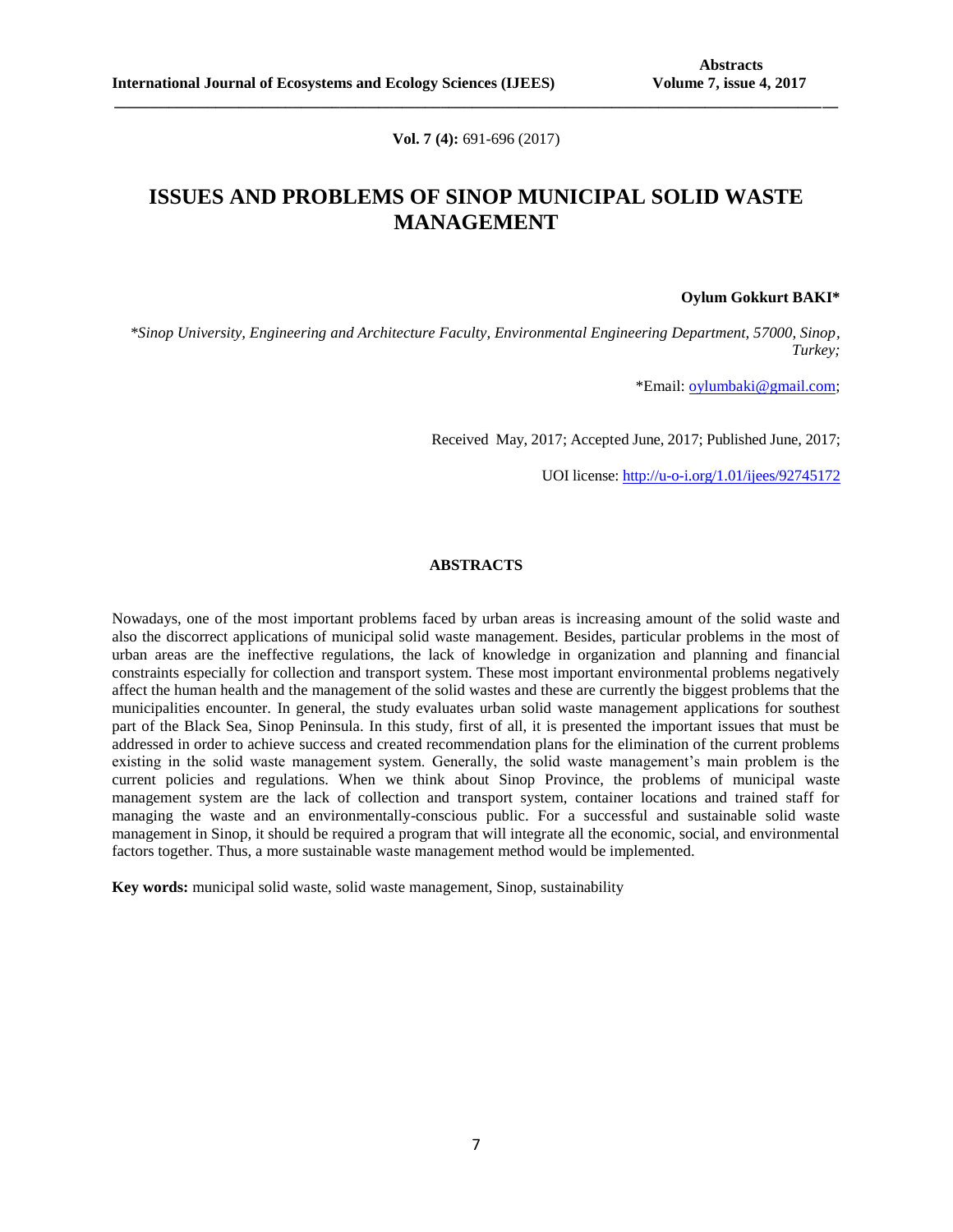**Vol. 7 (4):** 697-702 (2017)

**\_\_\_\_\_\_\_\_\_\_\_\_\_\_\_\_\_\_\_\_\_\_\_\_\_\_\_\_\_\_\_\_\_\_\_\_\_\_\_\_\_\_\_\_\_\_\_\_\_\_\_\_\_\_\_\_\_\_\_\_\_\_\_\_\_\_\_\_\_\_\_\_\_\_\_\_\_\_\_\_\_\_\_\_\_\_\_\_\_\_\_\_\_**

# **THE EFFECTS OF CHEMICAL CLEANING APPLICATIONS ON THE USEFUL LIFE OF POLYAMIDE MEMBRANES IN REVERSE OSMOSIS SYSTEMS**

**Ertugrul Esmeray<sup>1</sup> \*, Mustafa Yılmaz<sup>1</sup>**

*<sup>1</sup>Karabuk University, Engineering Faculty, Environmental Engineering, Karabuk, Turkey;*

\*Email: [eesmeray@karabuk.edu.tr](mailto:eesmeray@karabuk.edu.tr)

Received May, 2017; Accepted June, 2017; Published June, 2017;

UOI license: [http://u-o-i.org/1.01/ijees/79090418](http://www.u-o-i.org/index.php/ArticleLicense/index/1372)

### **ABSTRACT**

The Reverse Osmosis systems which are widely used in seawater and brackish water may have economically advantages but if it is used efficiently during the working of useful membranes life. The organic and the inorganic contaminants which is in the reverse osmosis feed flow occasionally cause the plug of the surface of the membranes. It's encountered soon or later this situation effects the system of the reverse osmosis productivity negatively. The applications which are done in a better way of the pre-treatment and pre-conditioning is not enough to overcome the plug but put back the formation process. It's necessary to clean the membranes with using suitable methods and suitable chemicals to cure the plug. In the present study, it's aimed to evaluate the negative effects of chemicals using in order to clean polyamide membranes and cleaning procedures. Through the aim of the present study, the membranes problems that are inorganic fouling and biofilms cleaning procedures involving polyamide membranes limited values of chemicals are dealt together. As results of evaluations, it's understood that for necessity of efficient cleaning acidic and alkaline chemicals take an important part cause shortening the efficient usage life.

**Keywords:** Reverse Osmosis, Polyamid Membran, Chemical Cleaning, Organic Contaminants, Biofilm, Useful life, Membrane Deformation, Cleaning Chemicals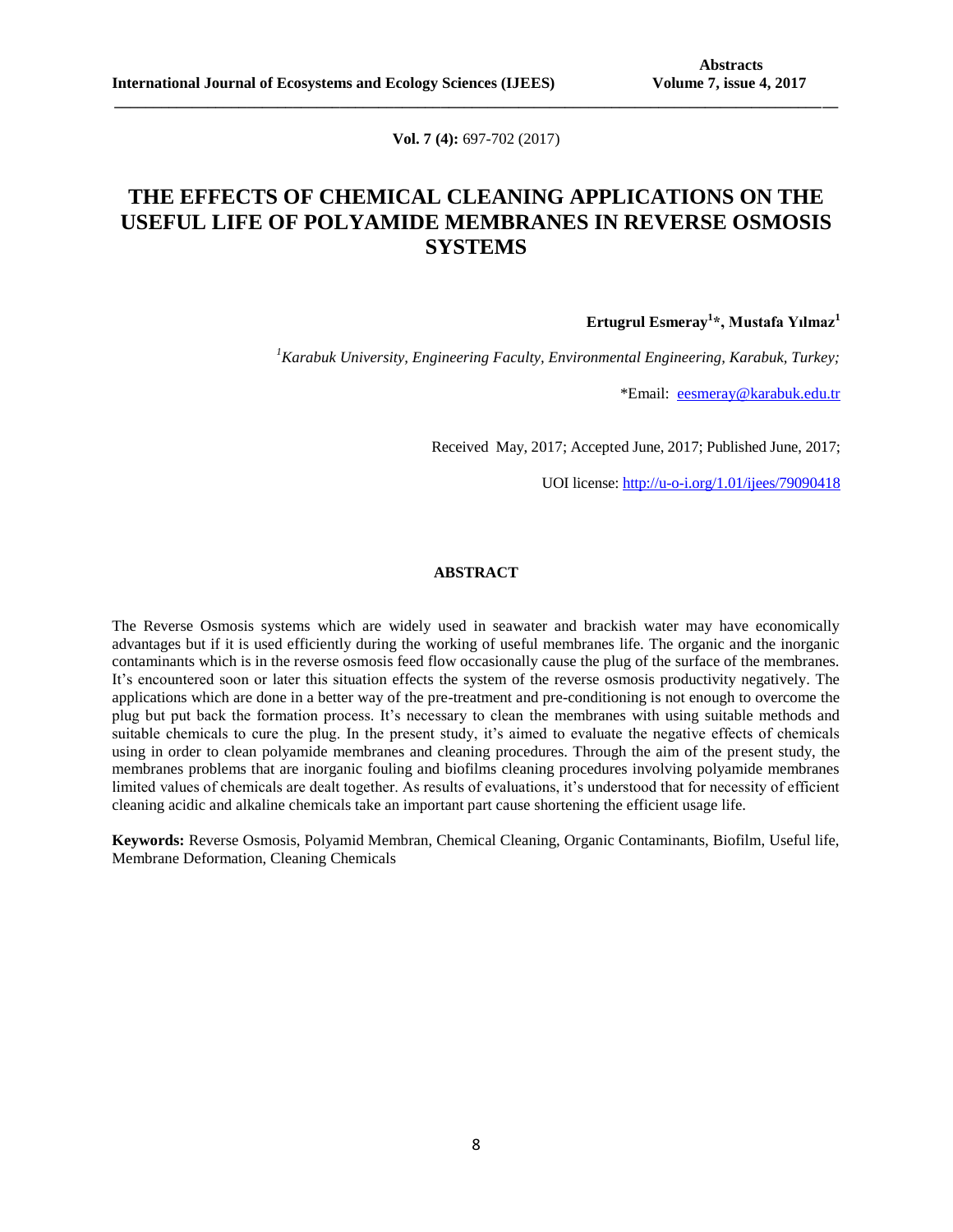**Vol. 7 (4):** 703-708 (2017)

**\_\_\_\_\_\_\_\_\_\_\_\_\_\_\_\_\_\_\_\_\_\_\_\_\_\_\_\_\_\_\_\_\_\_\_\_\_\_\_\_\_\_\_\_\_\_\_\_\_\_\_\_\_\_\_\_\_\_\_\_\_\_\_\_\_\_\_\_\_\_\_\_\_\_\_\_\_\_\_\_\_\_\_\_\_\_\_\_\_\_\_\_\_**

# **THE SOCIAL – ECONOMIC CONTRIBUTIONS OF COMMUNITY FORESTS TO RURAL HOUSEHOLD'S INCOME – A CASE OF ULZA ADMINISTRATIVE UNIT**

## **Albora Kacani1\* Leonidha Peri<sup>2</sup>**

*1\*Agricultural University of Tirana, Faculty of Forestry Sciences, 1029 Tirana, Albania; <sup>2</sup>Agricultural University of Tirana, Faculty of Forestry Sciences, 1029 Tirana, Albania;*

E-mail: [\\*alborakacani@gmail.com;](mailto:alborakacani@gmail.com) [leonidha.peri@ubt.edu.al;](mailto:leonidha.peri@ubt.edu.al)

Received May, 2017; Accepted June, 2017; Published June, 2017;

UOI license: [http://u-o-i.org/1.01/ijees/17952393](http://www.u-o-i.org/index.php/ArticleLicense/index/1373)

### **ABSTRACT**

Over the years, Albanian governments supported also by various international organizations have taken courageous steps toward forest decentralization from central to local government. The process started in 1996 and was intensified in 2016 where 79.5% of forests were transferred to 61 Local Government Units. The philosophy behind this process is the transfer of forest management responsibilities to people who live near them. In Albania, historically the forests close to villages are used by rural families to meet their needs. Although these reforms have been implemented in our country for about 20 years, there is a lack of studies on the socio-economic consequences of forest decentralization as well as on the contribution of forests to household's incomes. This case study examines the income distribution of household in Ulëz administrative unit as well as assesses quantitatively the direct economic contribution of community forests to rural households. Primary data were collected through 37 semistructured interviews with households randomly selected. Preliminary results show that forests contribute approximately 10% in the gross incomes of interviewed families. The biggest contribution in the household income comes from off-farm activities. While for describing the effects of forests income in the distribution of incomes and inequality between the two classes Gini coefficient and Lorenz curve were used.

**Key words:** decentralization, community forests, income distribution, forest income, inequality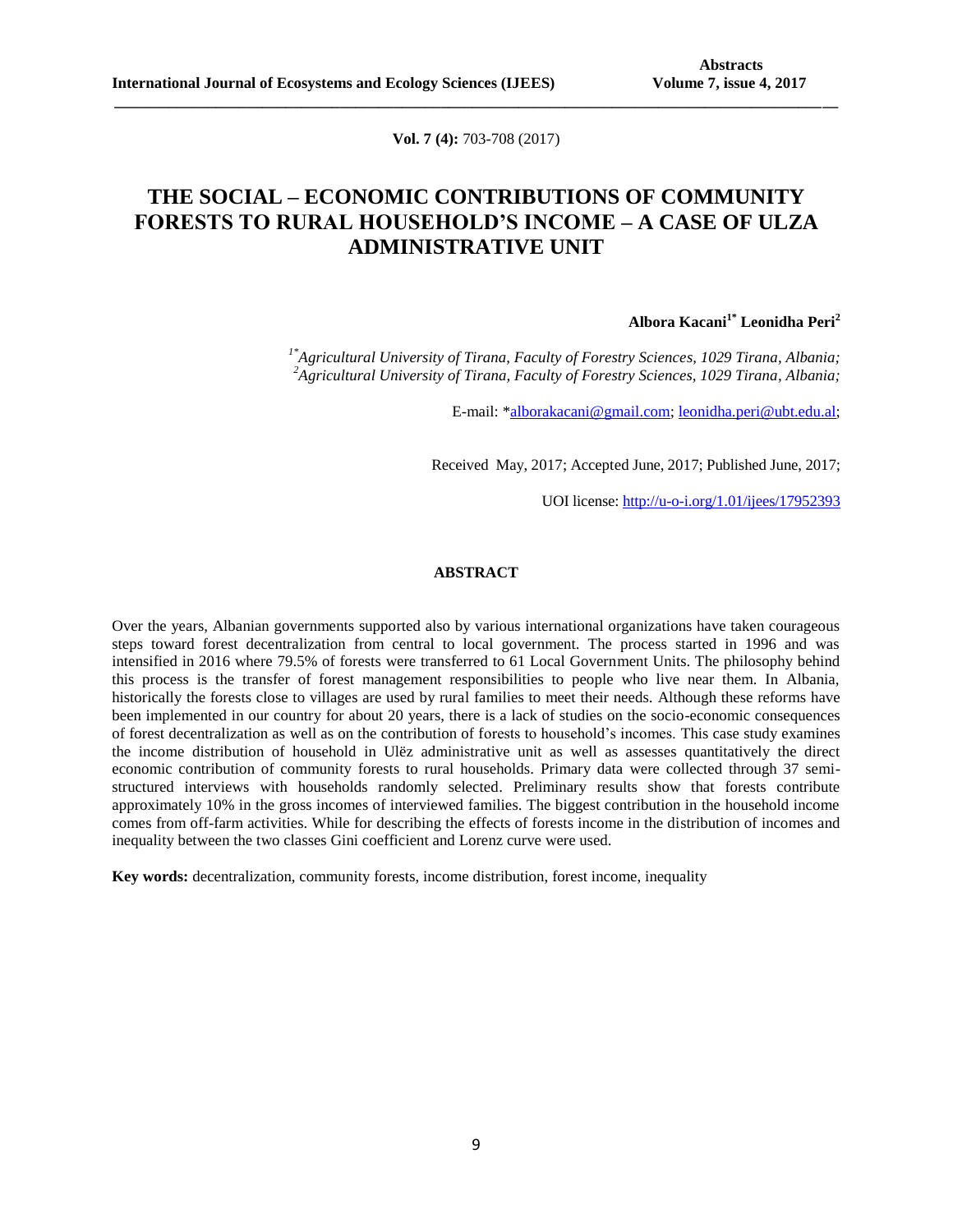**Vol. 7 (4):** 709-714 (2017)

**\_\_\_\_\_\_\_\_\_\_\_\_\_\_\_\_\_\_\_\_\_\_\_\_\_\_\_\_\_\_\_\_\_\_\_\_\_\_\_\_\_\_\_\_\_\_\_\_\_\_\_\_\_\_\_\_\_\_\_\_\_\_\_\_\_\_\_\_\_\_\_\_\_\_\_\_\_\_\_\_\_\_\_\_\_\_\_\_\_\_\_\_\_**

# **PEAR PSYLLA (CACOPSYLLA PYRICOLA F.) DISTRIBUTION IN SOME CULTIVARS OF PEAR CULTIVATED IN THE LOCALITY OF PRISHTINA**

## **Fadil Musa<sup>1</sup> , Gyrner Murati<sup>1</sup> \*, Ahmet Musa<sup>2</sup>**

*<sup>1</sup>Faculty of Agriculture and Veterinary, University "Hasan Prishtina", Prishtina, Kosovo; <sup>2</sup>Faculty of Agribusiness, University "Haxhi Zeka", Peja, Kosovo;*

\*Corresponding author: [gmurati@hotmail.com](mailto:gmurati@hotmail.com)

Received May, 2017; Accepted June, 2017; Published June, 2017;

UOI license: [http://u-o-i.org/1.01/ijees/02023289](http://www.u-o-i.org/index.php/ArticleLicense/index/1374)

### **ABSTRACT**

Pear psylla, *Cacopsylla pyricola* F. (*Homoptera*, *Psyllidae*), is one of the key insect pests of the pear that can be found in pear production worldwide, depending on the crop and climatic condition. Pear psylla may occur in large colonies on new growth, the base of buds, or the undersides of mature leaves. This pest damage the plants directly by sucking plant sap from the plant tissues and indirectly as a vector of different plant diseases, especially bacteria and pear decline, caused by mycoplasmas. The aim of this paper was to investigate the distribution of pear psylla in five pear cultivars cultivated in locality of Prishtina. The two year experiment (2015 and 2016) was set up in three pear orchards located in the village Barilevo, municipality of Prishtina, while the experiment design was set up according to randomized Fisher blocks in three replications. Sampling methods employed for pear psylla monitoring was visual inspection of spurs and foliage for nymphs and eggs and use of beat tray to monitor adults. The samples, later on, for the purpose of processing were sent to the Plant Protection Laboratory of the Phytosanitary Corporation "Sara&Meti" which is accredited according to ISO 17025. According to the ANOVA there were shown to exist statistical significant differences with regard to the number of pear psylla depending to the pear cultivars and different localities were the pear was cultivated.

**Key words:** Pear, *Cacopsylla pyri*, cultivar, ANOVA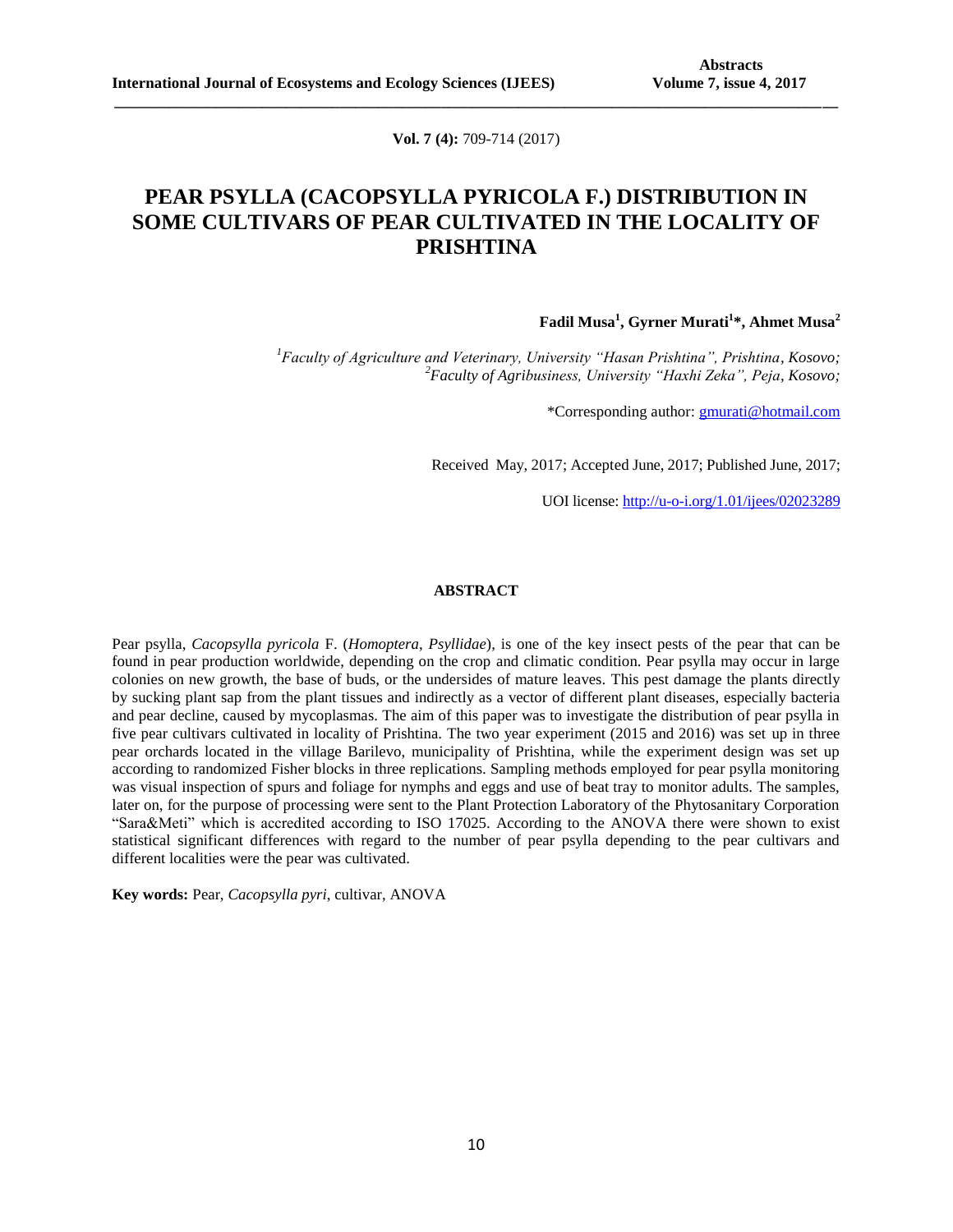**Vol. 7 (4):** 715-720 (2017)

**\_\_\_\_\_\_\_\_\_\_\_\_\_\_\_\_\_\_\_\_\_\_\_\_\_\_\_\_\_\_\_\_\_\_\_\_\_\_\_\_\_\_\_\_\_\_\_\_\_\_\_\_\_\_\_\_\_\_\_\_\_\_\_\_\_\_\_\_\_\_\_\_\_\_\_\_\_\_\_\_\_\_\_\_\_\_\_\_\_\_\_\_\_**

# **RECOVERY OF SUGAR INDUSTRY WASTE-CARBONATION SLUDGE WITH INDUSTRIAL SYMBIOSIS**

### **Fatma Didem Tunçez**

*Energy Management Division, KTO Karatay University, Akabe Alaaddin Kap Str. No: 130 42020 Karatay, Konya, Turkey;*

Email: [didem.tuncez@karatay.edu.tr;](mailto:didem.tuncez@karatay.edu.tr)

Received May, 2017; Accepted June, 2017; Published June, 2017;

UOI license: [http://u-o-i.org/1.01/ijees/13870599](http://www.u-o-i.org/index.php/ArticleLicense/index/1375)

## **ABSTRACT**

One of the most important wastes produced during the production of sugar is the carbonation sludge. Carbonated sludge, which is very high in quantity and is a storage problem, causes environmental pollution. Many plants which use calcium carbonate as their raw material meet needs from natural sources. The depleted natural resources give priority to the concept of sustainability. One of the most important tools of the concept of sustainability is industrial symbiosis. In this study, it was revealed that carbonation sludge which emerged as waste during sugar production could be used as raw material in different industrial sectors.

**Key words:** Sustainability, sugar industry, carbonation-sludge, industrial symbiosis.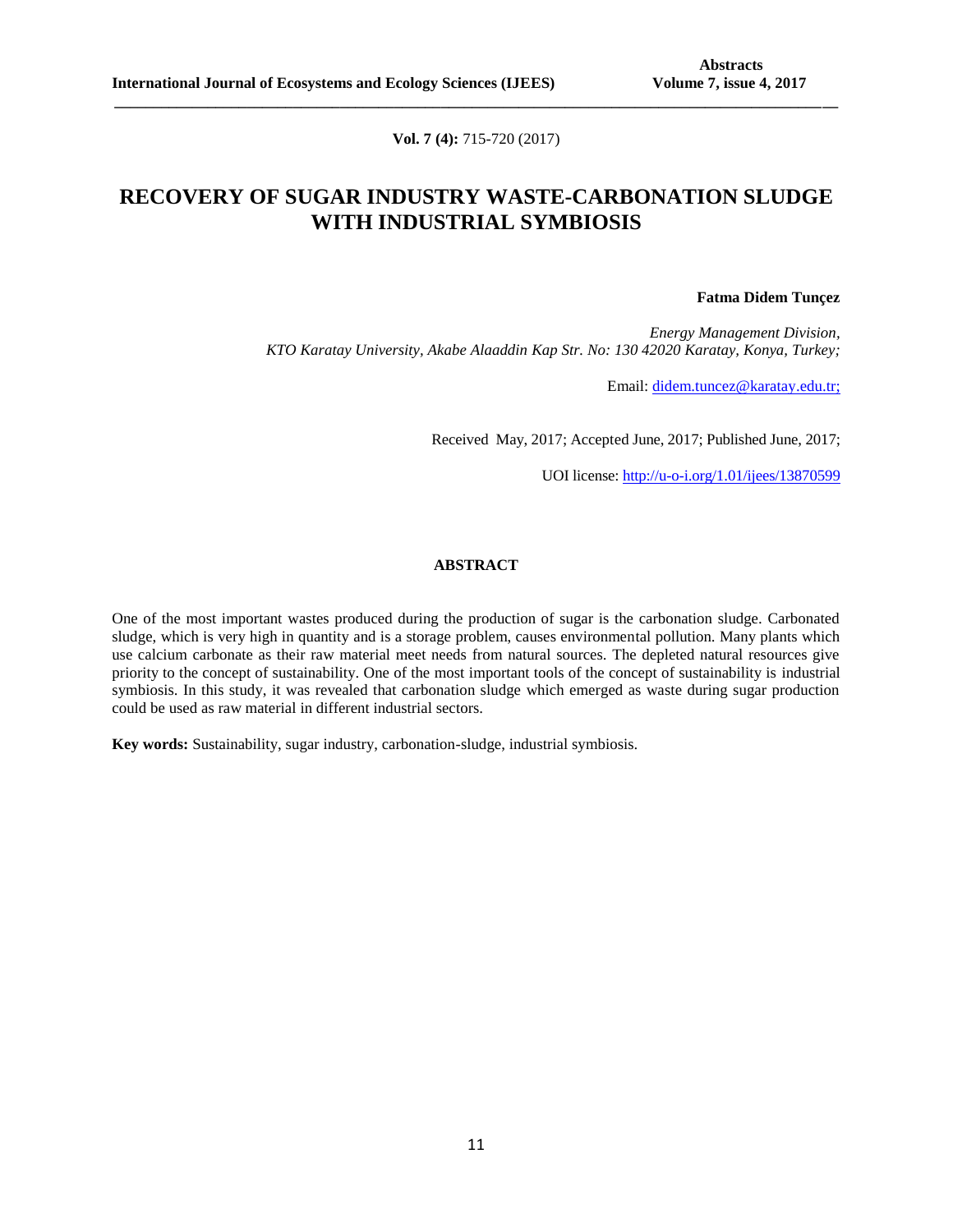**Vol. 7 (4):** 721-726 (2017)

**\_\_\_\_\_\_\_\_\_\_\_\_\_\_\_\_\_\_\_\_\_\_\_\_\_\_\_\_\_\_\_\_\_\_\_\_\_\_\_\_\_\_\_\_\_\_\_\_\_\_\_\_\_\_\_\_\_\_\_\_\_\_\_\_\_\_\_\_\_\_\_\_\_\_\_\_\_\_\_\_\_\_\_\_\_\_\_\_\_\_\_\_\_**

# **INVESTIGATION OF THE SPREAD OF PEAR RUST (***Gymnosporangium sabinae***) IN PEAR CULTIVATED IN REGION OF PRISHTINA**

**Fadil Musa<sup>1</sup> , Saranda Musa<sup>1</sup> \***

*1\*Faculty of Agriculture and Veterinary, University "Hasan Prishtina", Prishtina, Kosovo;*

\*Corresponding author: [sarandamusa1@gmail.com;](mailto:sarandamusa1@gmail.com)

Received May, 2017; Accepted June, 2017; Published June, 2017;

UOI license: [http://u-o-i.org/1.01/ijees/57092886](http://www.u-o-i.org/index.php/ArticleLicense/index/1376)

### **ABSTRACT**

Pear rust is a disease caused by the rust fungus *Gymnosporangium sabinae*, which causes bright orange spots on the upper surfaces of pear leaves in summer and early autumn. In Kosovo, this disease appears every year and poses a serious threat to pear production. The purpose of this study was to investigate the spread of the disease in five pear cultivars (Vilijam, Murgesha, Santa Maria, Krasanka, Abbate Fetel) cultivated in locality of Prishtina. For these investigations, during vegetation period of 2015-2016 in a private orchard with area of 10 ha, split in some blocks with a great care were taken leaves of pear leaves, of all cultivars, with signs of disease caused by the pathogen *Gymnosporangium sabinae*. The samples for analysis were taken every week from the beginning of May until the end of September, while the results were expressed in every 10 days as a sampling date. To determine the presence of the disease the samples were brought to the laboratory of Plant Protection at Phytosanitary Corporation Sara&Meti in Prishtina and tested on nutrition media (nutrition agar and potato dextrose agar). Based on the results obtained regarding the presence of the disease it was shown that the cultivar Vilijam was more susceptible against pear rust while the cultivar Krasanka was less susceptible and less affected by this disease. After statistical analysis of the research results through analysis of variance (ANOVA), statistical differences were observed at different levels of significances regarding the pear cultivars (Factor A), locality where the pear was cultivated (Factor B), the type of nutrition media (Factor C) and their interactions (AxB), (AxC), (BxC) and (AxBxC).

**Keywords:** Pear rust, susceptibility, cultivar, nutrition media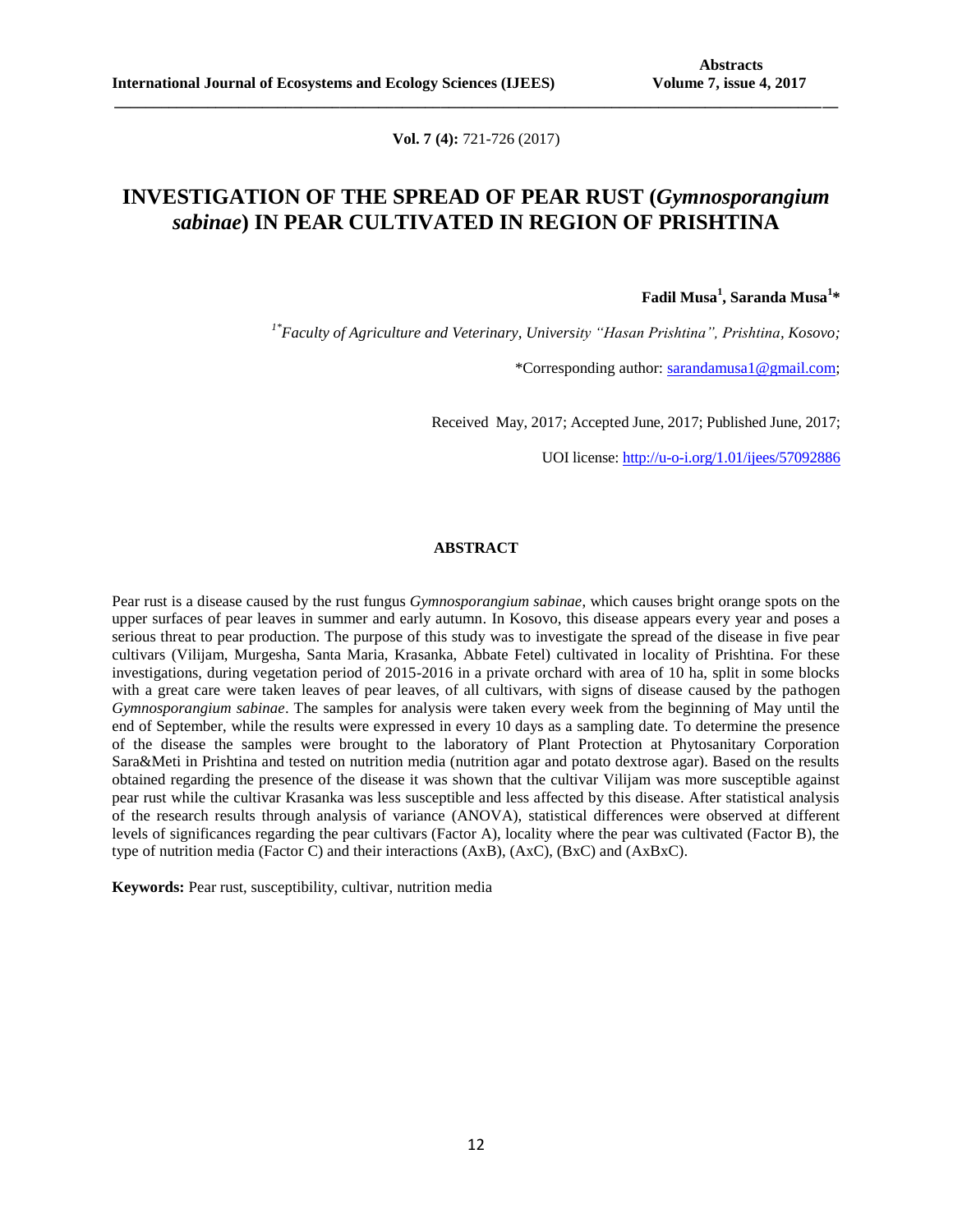**Vol. 7 (4):** 727-730 (2017)

**\_\_\_\_\_\_\_\_\_\_\_\_\_\_\_\_\_\_\_\_\_\_\_\_\_\_\_\_\_\_\_\_\_\_\_\_\_\_\_\_\_\_\_\_\_\_\_\_\_\_\_\_\_\_\_\_\_\_\_\_\_\_\_\_\_\_\_\_\_\_\_\_\_\_\_\_\_\_\_\_\_\_\_\_\_\_\_\_\_\_\_\_\_**

# **INFLUENCE OF SEX ON THE BLOOD PARAMETERS OF OHRID ROACH DURING THE SPAWNING SEASON**

**Blagoja Trajchevski1\* , Suzana Dinevska-Kjovkarovska<sup>2</sup> , Maja Jordanova<sup>3</sup> , Trajce Talevski<sup>1</sup>**

*1\*Hydrobiological Institute- Ohrid, Department of Cyprinid Fauna, Ohrid, Republic of Macedonia; <sup>2</sup>University "St Cyril and Methodius", Faculty of Natural Sciences and Mathematics, Institute of Biology Department of Physiology and Biochemistry, Skopje, Republic of Macedonia; <sup>3</sup>University "St Cyril and Methodius", Faculty of Natural Sciences and Mathematics, Institute of Biology, Department of Citology, Histology and Embryology, Skopje, Republic of Macedonia;*

\*Email[: blagoja.t@hio.edu.mk;](mailto:blagoja.t@hio.edu.mk)

Received May, 2017; Accepted June, 2017; Published June, 2017;

UOI license: [http://u-o-i.org/1.01/ijees/30552443](http://www.u-o-i.org/index.php/ArticleLicense/index/1377)

## **ABSTRACT**

The aim of this study was to investigate the differences in the haematological parameters between male and female Ohrid Roach (*Rutilus ohridanus* Karaman, 1924), from Lake Ohrid, during the spawning season. The results showed that males have higher values than females, with statistically significant difference for the erythrocyte count, haemoglobin concentration, hematocrit and mean cell volume. These findings demonstrate that males have higher metabolic rate during this period, and that their blood physiology is influenced by the increased physical activity and very likely by the appropriate sex hormones.

**Keywords:** Ohrid Roach, blood, sex, Lake Ohrid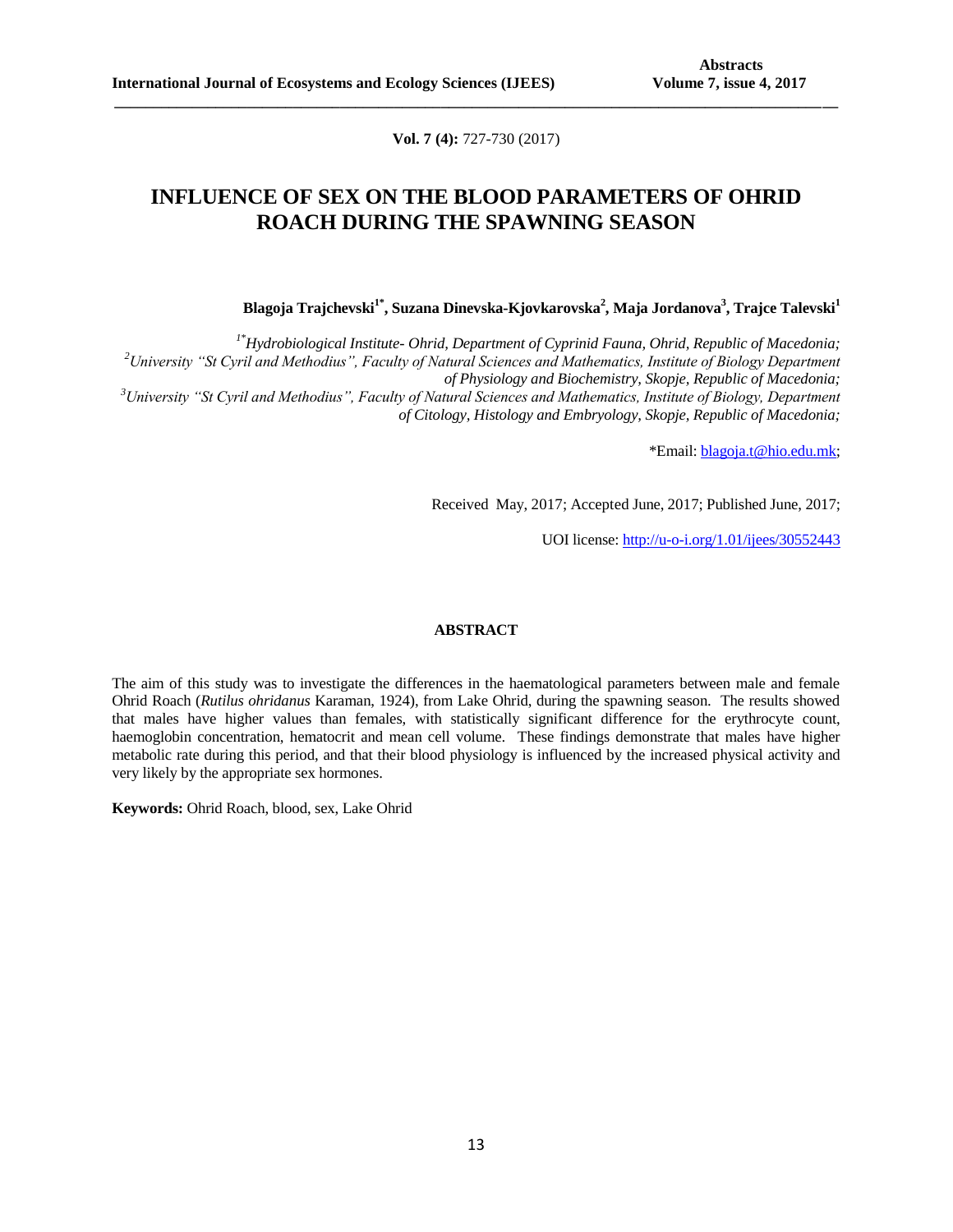**Vol. 7 (4):** 731-736 (2017)

**\_\_\_\_\_\_\_\_\_\_\_\_\_\_\_\_\_\_\_\_\_\_\_\_\_\_\_\_\_\_\_\_\_\_\_\_\_\_\_\_\_\_\_\_\_\_\_\_\_\_\_\_\_\_\_\_\_\_\_\_\_\_\_\_\_\_\_\_\_\_\_\_\_\_\_\_\_\_\_\_\_\_\_\_\_\_\_\_\_\_\_\_\_**

# **DISTRIBUTION, ECOLOGY AND MORPHOLOGICAL VARIABILITY OF CHARA GLOBULARIS THUILLIER, 1799 FROM LAKE OHRID**

**Sonja Trajanovska<sup>1</sup> , Marina Talevska<sup>1</sup> , Alma Imeri<sup>2</sup> , Biljana Budzakoska Gjoreska<sup>3</sup> , Sasho Trajanovski<sup>3</sup>**

> *<sup>1</sup>Department of hydrobotany, PSI Hydrobiological Institute Ohrid, Macedonia; <sup>2</sup>Agricultural University of Tirana, Koder-Kamez, 1029, Tirana, Albania; <sup>3</sup>Department of benthic fauna, PSI Hydrobiological Institute Ohrid, Macedonia;*

> > E-mail: [sonjat@hio.edu.mk;](mailto:sonjat@hio.edu.mk)

Received May, 2017; Accepted June, 2017; Published June, 2017;

UOI license: [http://u-o-i.org/1.01/ijees/19980188](http://www.u-o-i.org/index.php/ArticleLicense/index/1378)

## **ABSTRACT**

Lake Ohrid as the oldest and one of the deepest lakes in Europe, is also known as an aquatic ecosystem which is to be characterized as richest in Charophyta among the ones located in the Balkan Peninsula. Based on previous research, but especially on the present one, Chara globularis takes an important part of the entire Charophyta flora of the lake which is inhabited by 19 Charophyta species in total. The importance of this species is due to its high distribution and abundance which make it respectable contributor in the maintenance of Lake's general metabolism and balance. The most recent investigation on the Charophyta flora of Lake Ohrid have pointed out that there are differences in the density and distribution of this species on different sampling sites. In the same time the species characterizes morphological variability in different parts of the habitus of this species. Regarding the distribution, Chara globularis has been registered in 21 out of 59 sampling localities which have been subject of our investigations.

**Key words:** Lake Ohrid, Chara globularis, distribution, ecology, morphological variability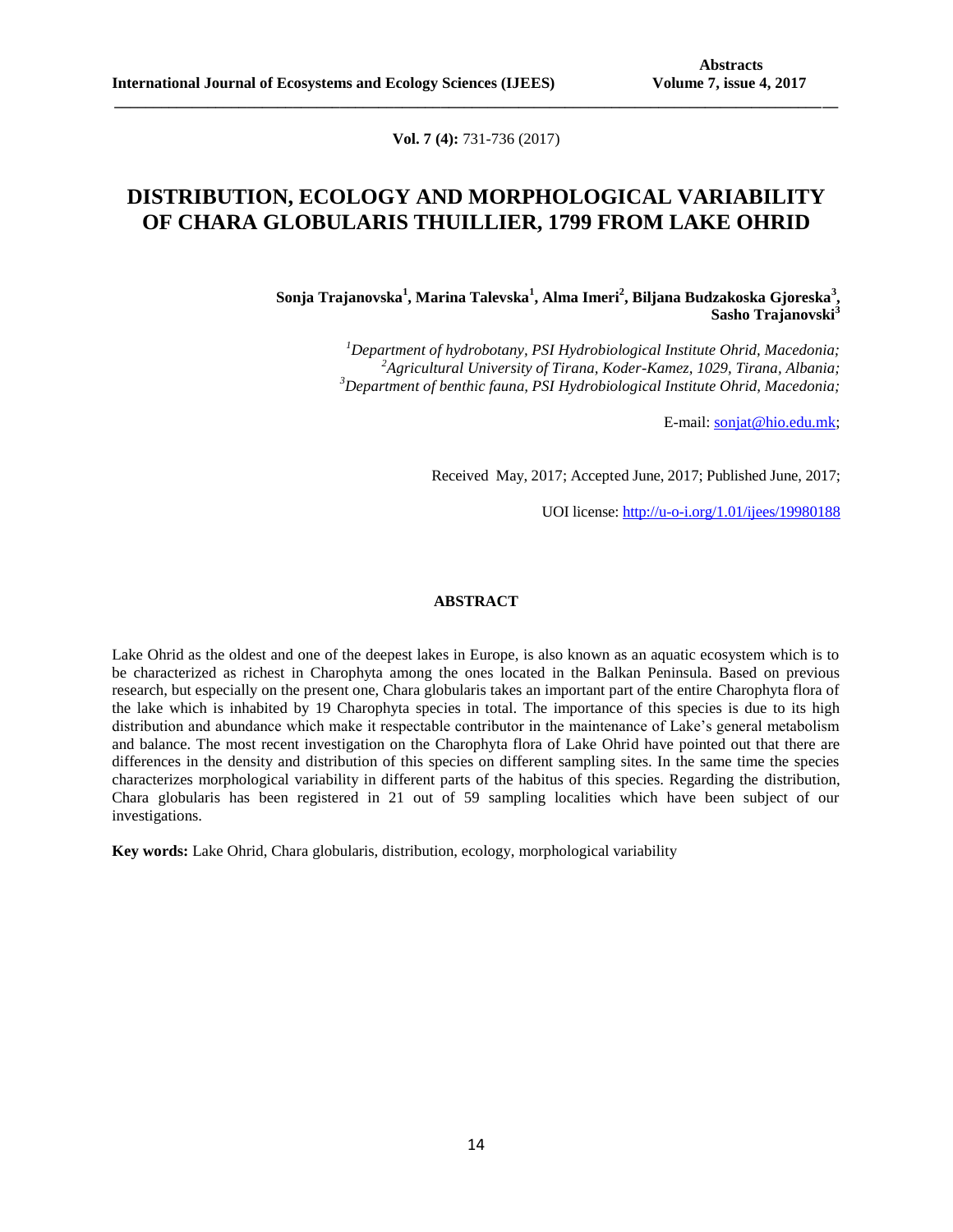**Vol. 7 (4):** 737-742 (2017)

**\_\_\_\_\_\_\_\_\_\_\_\_\_\_\_\_\_\_\_\_\_\_\_\_\_\_\_\_\_\_\_\_\_\_\_\_\_\_\_\_\_\_\_\_\_\_\_\_\_\_\_\_\_\_\_\_\_\_\_\_\_\_\_\_\_\_\_\_\_\_\_\_\_\_\_\_\_\_\_\_\_\_\_\_\_\_\_\_\_\_\_\_\_**

# **ECOLOGICAL RESEARCH OF ENDEMIC GASTROPOD SPECIES**  *VALVATA HIRSUTECOSTATA* **FROM LAKE OHRID**

**Biljana Budzakoska Gjoreska<sup>1</sup> , Sasho Trajanovski<sup>1</sup> , Sonja Trajanovska<sup>2</sup>**

*<sup>1</sup>Department of benthic fauna, PSI Hydrobiological Institute Ohrid, Macedonia; <sup>2</sup>Department of hydrobotany, PSI Hydrobiological Institute Ohrid, Macedonia;*

Email: [biljanab@hio.edu.mk;](mailto:biljanab@hio.edu.mk)

Received May, 2017; Accepted June, 2017; Published June, 2017;

UOI license: [http://u-o-i.org/1.01/ijees/43329188](http://www.u-o-i.org/index.php/ArticleLicense/index/1379)

### **ABSTRACT**

*Valvata hirsutecostata* Polinski, 1929 is one of the many endemic species from Ohrid Lake Gastropods (subclass Prosobranchia). The main goal in our research was to follow the distribution and density of this endemic gastropod species. For that purpose we have undertaken sampling of benthic material from 6 different depth points using the methods of transects, on several different sites along the littoral region from Lake Ohrid. The results have pointed out to the following: In the locality Park, Kaneo and Pristanishte *Valvata hirsutecostata* was recorded only at 20 m depth on the muddy bottom covered with empty shells (shell zone). Specimens of *Valvata hirsutecostata* have not been recorded in other investigated depth points, where the habitat was sandy-stone, sandy-muddy, sandy bottom, submerse vegetation, muddy bottom, muddy bottom with vegetation and *Chara* belts.

**Key words:** Lake Ohrid, *Valvata hirsutecostata*, ecological research.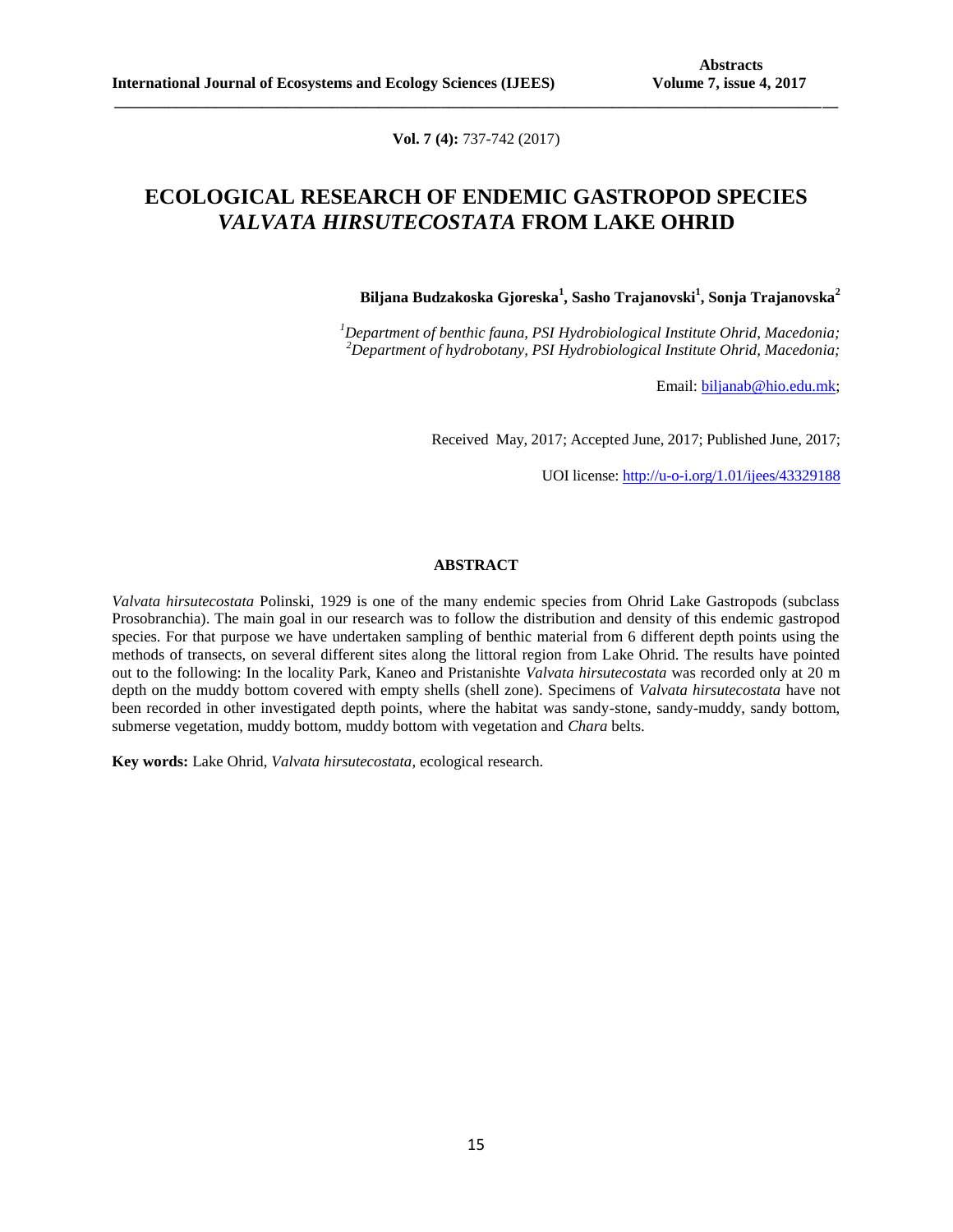**Vol. 7 (4):** 743-748 (2017)

**\_\_\_\_\_\_\_\_\_\_\_\_\_\_\_\_\_\_\_\_\_\_\_\_\_\_\_\_\_\_\_\_\_\_\_\_\_\_\_\_\_\_\_\_\_\_\_\_\_\_\_\_\_\_\_\_\_\_\_\_\_\_\_\_\_\_\_\_\_\_\_\_\_\_\_\_\_\_\_\_\_\_\_\_\_\_\_\_\_\_\_\_\_**

## **CHALLENGES OF WASTE MANAGEMENT IN CITY OF SKOPJE**

**Zoran Sapuric1\* , Filip Ivanovski<sup>1</sup> , Dame Dimitrovski<sup>2</sup>**

*<sup>1</sup>University American College, Skopje, Macedonia, <sup>2</sup>University St. Cyril and Methodius, Skopje, Macedonia;*

\*Email: [sazoran@hotmail.com;](mailto:sazoran@hotmail.com)

Received May, 2017; Accepted June, 2017; Published June, 2017;

UOI license: [http://u-o-i.org/1.01/ijees/79783324](http://www.u-o-i.org/index.php/ArticleLicense/index/1380)

## **ABSTRACT**

Waste is one of the biggest environmental problems in the city of Skopje. In the same time it is а big future challenge, considering that waste problems could be transferred into benefits by using its potentials. Skopje is a capital and the largest city of Macedonia. Despites some improvement in waste management, particularly in a part of waste infrastructure, the situation is far from satisfactory. The level of primary municipal waste selection and collection is still very low and а big portion of waste is collected as а mix waste stream. The system of sustainable waste management is not established yet. This produces a slow growth of recycling and other forms of recovery. In the area of commercial waste, the conditions in terms of primary waste selection and collection are slightly better. However the most portion of waste ends to the landfills without a pretreatment. Additionally private and informal sectors are not included in the system. The determined objectives from the strategic and planning documents and regulations adopted by central and local government are not realized. In the future it should be undertaken a wide set of short term, midterm and long term measures and activities for establishing sustainable waste management. A main goal of this paper is to analyze and to research the various aspects of waste management in Skopje and to give some recommendations for its improvement.

**Key words:** waste, primary selection, recycling, management, challenge.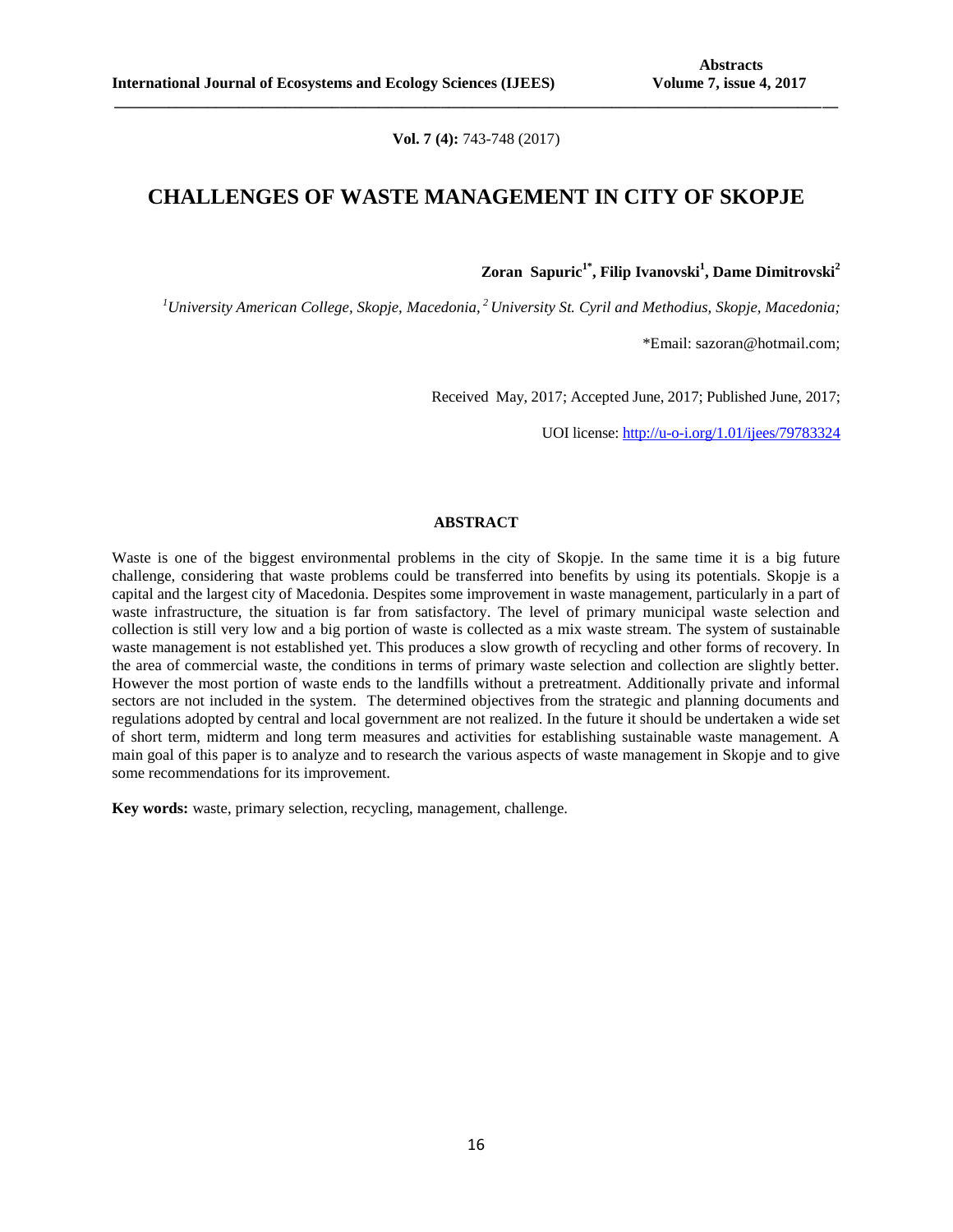**Vol. 7 (4):** 749-754 (2017)

**\_\_\_\_\_\_\_\_\_\_\_\_\_\_\_\_\_\_\_\_\_\_\_\_\_\_\_\_\_\_\_\_\_\_\_\_\_\_\_\_\_\_\_\_\_\_\_\_\_\_\_\_\_\_\_\_\_\_\_\_\_\_\_\_\_\_\_\_\_\_\_\_\_\_\_\_\_\_\_\_\_\_\_\_\_\_\_\_\_\_\_\_\_**

## **ALEXITHYMIA DIFFERENCES AND THE THEORY OF MIND AMONG CHILDREN WITH NURSING CAREERS PARENTS**

**Hamed Noori1\* , Sasan Navkhasi<sup>2</sup> , Jalil Abbasi<sup>3</sup> , Samira Rouhi Safaie**<sup>2</sup> **, Safoura Khubdast**<sup>3</sup> **,**   $\mathbf{Sara} \ \mathbf{Routhi}^4, \mathbf{Masoomeh} \ \mathbf{Mahjour}^4$ 

*1\*Department of Health Psychology, Kish International Branch, Islamic Azad University, Kish, Iran. Faculty of Nursing and Midwifery, Sanandaj Branch, Islamic Azad University, Sanandaj, Iran. Faculty of Nursing and Midwifery, Ilam University of Medical Sciences, Ilam, Iran. Tohid Hospital, Kurdistan University of Medical Sciences, Sanandaj, Iran.*

Email: [Sako5652@gmail.com;](mailto:Sako5652@gmail.com)

Received May, 2017; Accepted June, 2017; Published June, 2017;

UOI license: [http://u-o-i.org/1.01/ijees/62957856](http://www.u-o-i.org/index.php/ArticleLicense/index/1388)

#### **ABSTRACT**

Different studies have presented various results on Alexithymia and Theory of Mind in both women and men. Accordingly, the purpose of this study is to determine differences of alexithymia and theory of mind among Children survivors in the Kurdistan's among children with nursing careers parents. Therefore, 284 nurses (123 boys and 161 girls) were chosen among children with nursing careers parents located in hospital sanandaj in 2016. Then the respondents completed the Toronto Alexithymia and Mind Reading through Eyes questionnaires. Descriptive Statistical Method and Multi-Variate Variance Analysis were used to analyze the data. Results of the research showed that the rates of theory of mind and externally orientated thinking were different in both genders. In other words, survival boys showed higher levels of externally orientated thinking and lower levels of theory of mind compared to survival girls.

**Key words:** Theory of Mind, Alexithymia, Externally Oriented Thinking, gender, nursing, children, parents.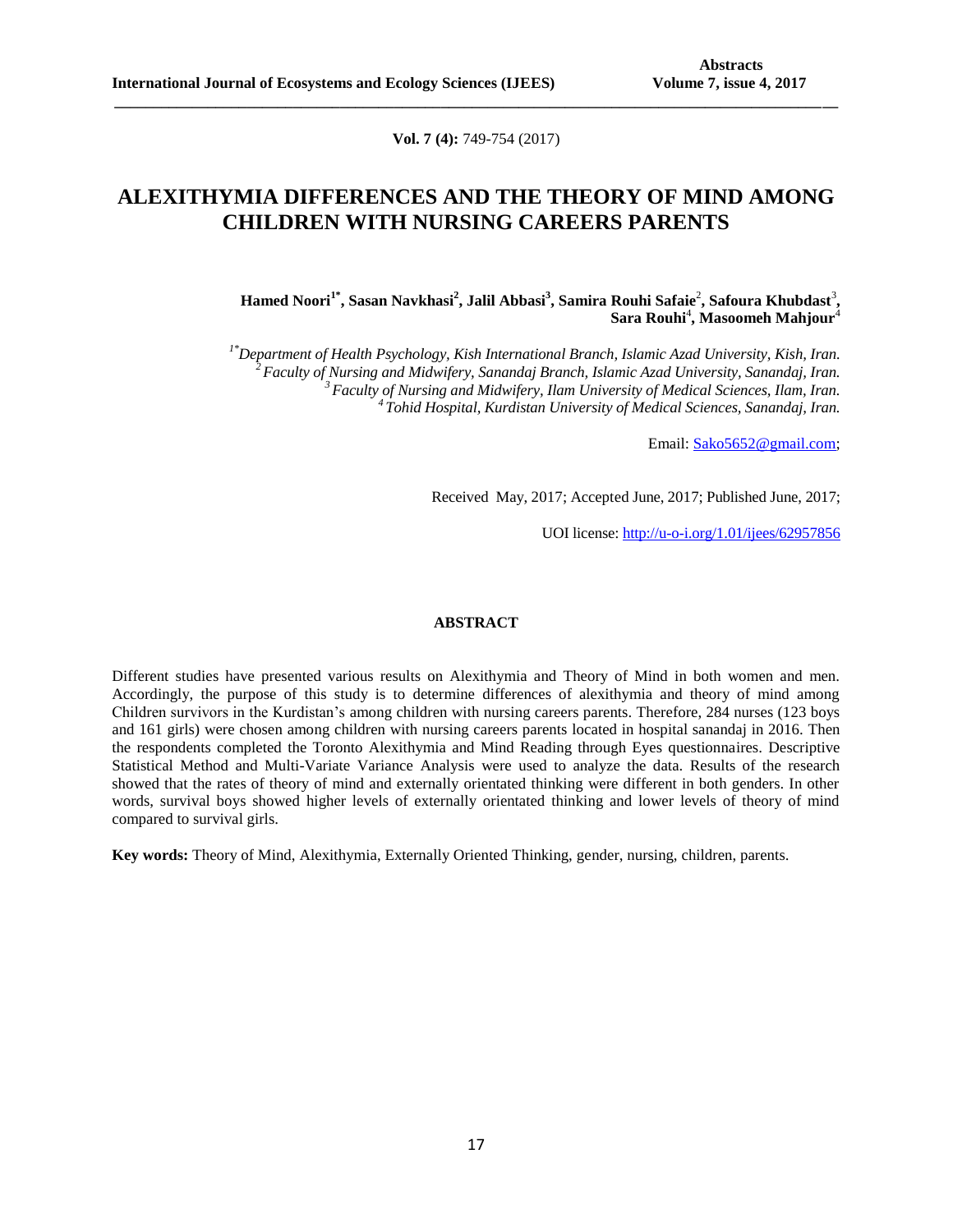**Vol. 7 (4):** 755-762 (2017)

**\_\_\_\_\_\_\_\_\_\_\_\_\_\_\_\_\_\_\_\_\_\_\_\_\_\_\_\_\_\_\_\_\_\_\_\_\_\_\_\_\_\_\_\_\_\_\_\_\_\_\_\_\_\_\_\_\_\_\_\_\_\_\_\_\_\_\_\_\_\_\_\_\_\_\_\_\_\_\_\_\_\_\_\_\_\_\_\_\_\_\_\_\_**

# **THE EFFECT OF COGNITIVE BEHAVIORAL INTERVENTION ON IRRATIONAL BELIEFS PROFESSIONAL VOLLEYBALL ADOLESCENT BOYS**

**Mitra Rezvani Dehaghani<sup>1</sup> , Afsaneh Sanatkaran<sup>2</sup>**\* **, Seyyed Mohieldin Bahari<sup>2</sup>**

*<sup>1</sup>Department of Sport Psychology, Karaj Branch, Islamic Azad University, Alborz, Iran; 2\* Department of Physical Education and Sports Science, Karaj Branch, Islamic Azad University, Alborz, Iran;*

\*Email: Sanatkaran@kiau.ac.ir ;

Received May, 2017; Accepted June, 2017; Published June, 2017;

UOI license: http://u-o-i.org/1.01/ijees/11013072

## **ABSTRACT**

The aim of the present study was investigating the effect of cognitive behavioral intervention on irrational beliefs of professional lean Volleyball boy players. The statistical population of this study was all professional Volleyball men players of Alborz province in youth (teenager) age range (the 15 to 18 age range). At 2016(1396), 30 athletes present at training election camps of national completions as sample were accessible that were randomly and target selected in tow experimental  $(n=15)$  and control  $(n=15)$  groups. Jones Irrational believes test is used at toot in this research. The experimental group in 8 sessions consisted 45 minutes (twice a week) during 2 months: were under education and cognitive behavioral intervention. The program based on compounding Elis & Bake irrational beliefs change sample consisted acquaintance with irrational and inefficient thoughts, negative automatic thoughts, the way of irrational thought, using cognitive techniques such as: (A-B-C), downward arrow and analyzing benefit and loss, challenging norms, investigating infrastructural belief about concerns and changing concerns into foresights and negative anticipation test, cognitive restructuring and substituting positive thoughts using daily thoughts registration form, with mental imagination and also effective methods such as deep abdominal breathing (centering). The data were analyzed using the Tow-factor 2\*2 analysis test (ANOVA), by frequent measurement in %95 confidence level. The results showed that the cognitive behavioral intervention had a significant effect on reduction and improvement of irrational belief (ooo / op<) and need for approval subscales and support others, self-high expectation, willingness to self-blame, reaction to failure, emotional irresponsibility, high concern with anxiety, problem avoidance, dependency, insolvency against change and perfectionism (ooo/op<). So, it's suggested to utilize cognitive behavioral intervention to reduce and improve irrational belief in professional teen Volleyball player boys training camps.

**Key word:** cognitive -behavioral, irrational belief, boys, teenagers, Volleyball.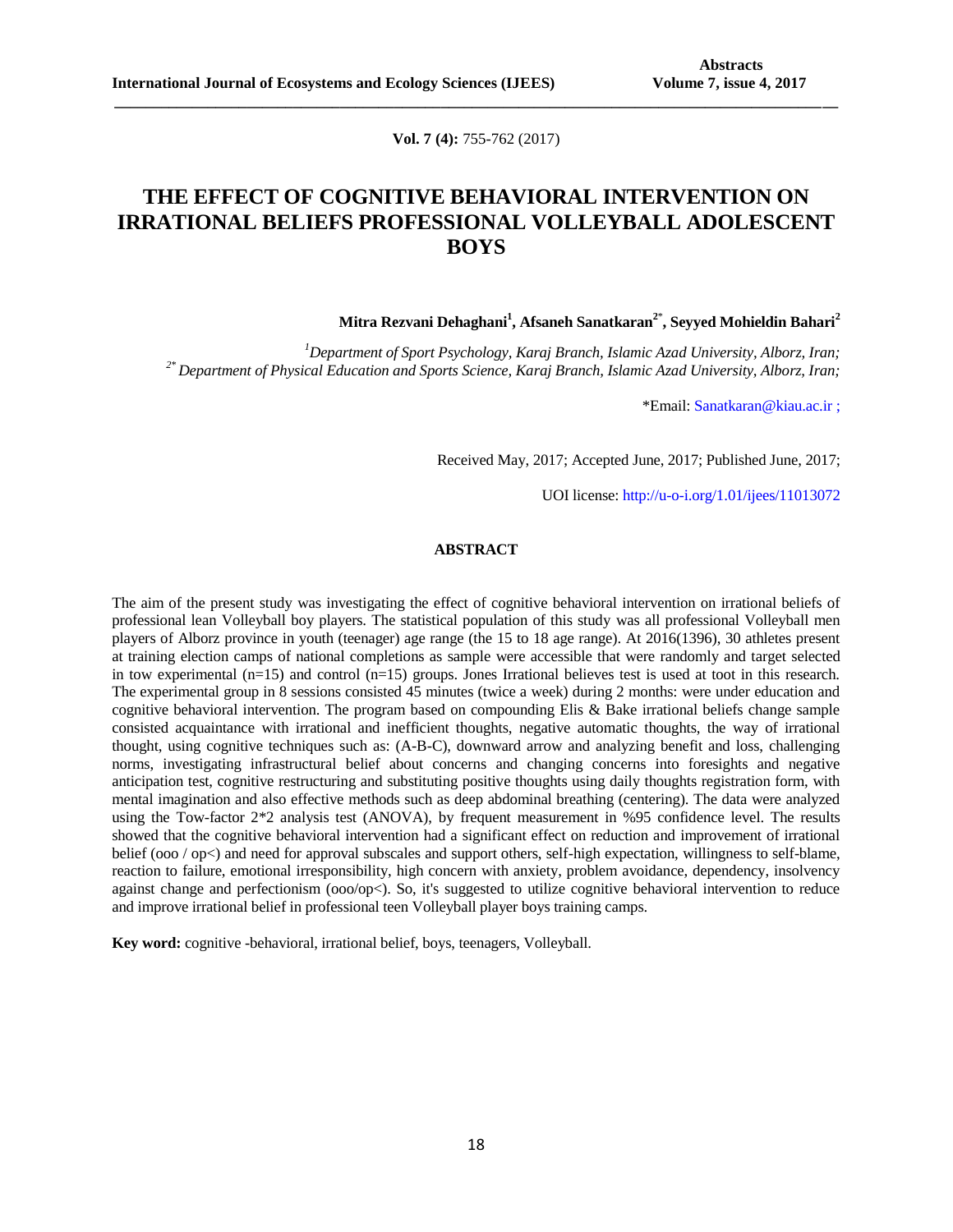**Vol. 7 (4):** 763-770 (2017)

**\_\_\_\_\_\_\_\_\_\_\_\_\_\_\_\_\_\_\_\_\_\_\_\_\_\_\_\_\_\_\_\_\_\_\_\_\_\_\_\_\_\_\_\_\_\_\_\_\_\_\_\_\_\_\_\_\_\_\_\_\_\_\_\_\_\_\_\_\_\_\_\_\_\_\_\_\_\_\_\_\_\_\_\_\_\_\_\_\_\_\_\_\_**

# **CLINICAL SPECTRUM OF INFECTIOUS MONONUCLEOSIS IN CHILDREN**

#### **Elda Skenderi, Gjeorgjina Kuli-Lito**

*Pediatric Hospital, University Hospital Center "Mother Tereza" Tirana Albania; University Hospital Center "Mother Tereza" Tirana Albania;*

Email: [elda\\_skenderi@yahoo.com;](mailto:elda_skenderi@yahoo.com) [gkuli\\_lito@gmail.com;](mailto:gkuli_lito@gmail.com)

Received May, 2017; Accepted June, 2017; Published June, 2017;

UOI license: [http://u-o-i.org/1.01/ijees/42542532](http://www.u-o-i.org/index.php/ArticleLicense/index/1454)

### **ABSTRACT**

Infectious Mononucleosis, the syndrome characterized by a classic triad of fever, sore throat and lymphadenopathy is most commonly caused by Epstein-Barr virus. Primary infection is usually asymptomatic or produce an acute illness that is often not recognized as being due to EBV. We sought to explore the clinical spectrum of Infectious Mononucleosis in Albanian children, so we conducted a retrospective study of a 5 year period (2010- 2014), where were included all children aged 0-14 years hospitalized in the Pediatric Infectious Disease Ward of the University Medical Center "Mother Teresa" diagnosed as having AIM based on a positive serology for immunoglobulin M viral capsid antigen. Clinical, demographic parameters and laboratory results were extracted from hospitalization records. In the typical form of IM are classified all the cases presented with fever, pharyngitis and lymphadenopathy; in the atypical form are classified all other cases. Of the 107 children with AIM 67 (63%) presented the typical clinical form of IM, 40 (37%) presented the atypical clinical form. In the age group 0-2y 44% were in atypical form and 56% in typical form; in the age group 2-6y 43% were in atypical form and 57% in typical form; in the age group 6-14y 26% were in atypical form and 74% in typical form. Mean age of the atypical form is 4.9years and mean age of the typical form is 5.7years. Mean value of white blood cells in typical form is 16,843cells/ml, in atypical form is 15,730cells/ml. Mean duration of fever in atypical form is 8.25days, in typical form is 7.6days. Mean of hospitalization in typical form is 7.5days, in atypical form is 7.1days. The risk of developing Infectious Mononucleosis after primary EBV infection correlates with age of the patient, younger children are usually asymptomatic or moderately ill with a partial Infectious Mononucleosis syndrome, although classic IM can occur in this age group.

**Keywords:** Infectious Mononucleosis, EBvirus, typical form, atypical form, hospitalization.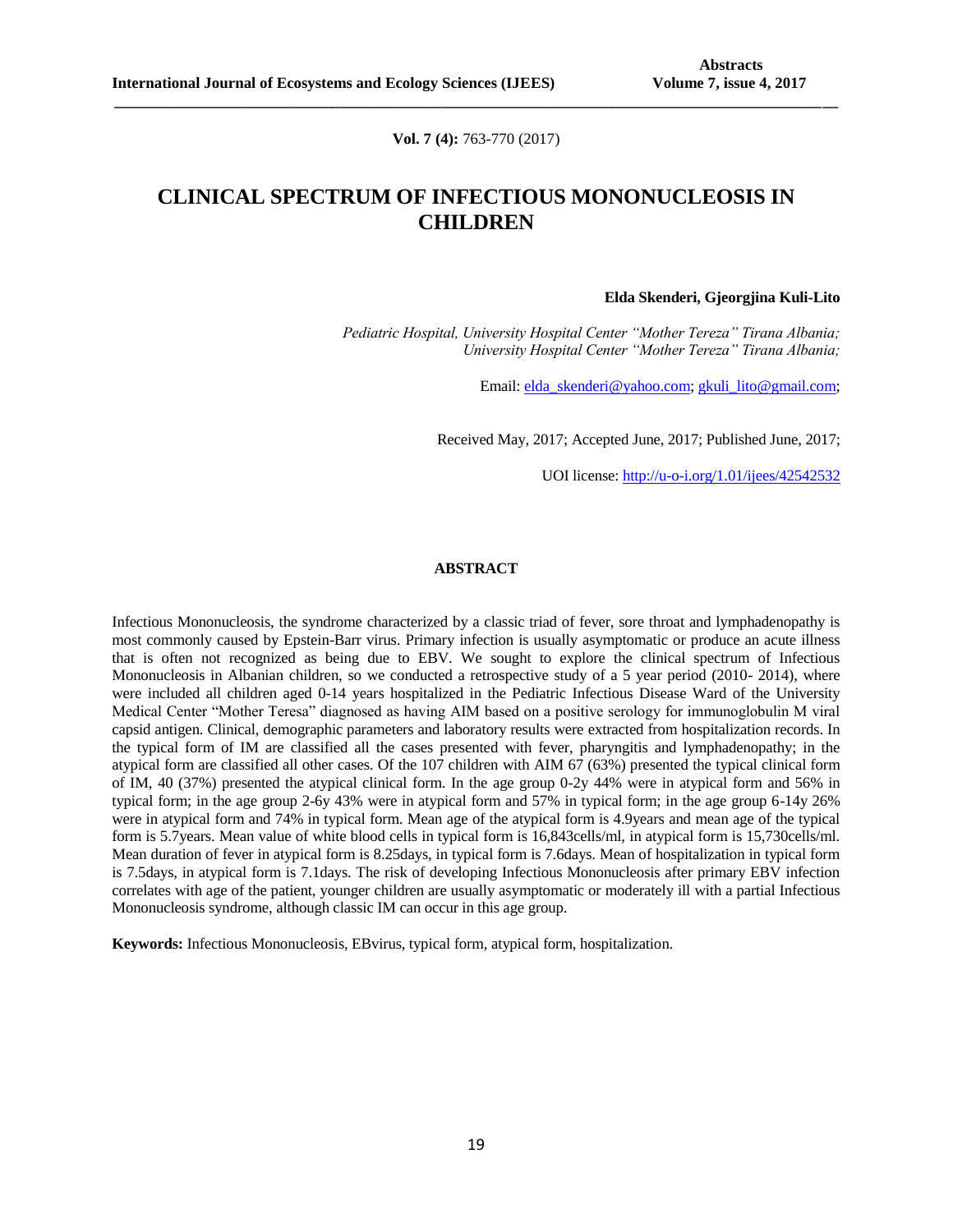**Vol. 7 (4):** 771-778 (2017)

**\_\_\_\_\_\_\_\_\_\_\_\_\_\_\_\_\_\_\_\_\_\_\_\_\_\_\_\_\_\_\_\_\_\_\_\_\_\_\_\_\_\_\_\_\_\_\_\_\_\_\_\_\_\_\_\_\_\_\_\_\_\_\_\_\_\_\_\_\_\_\_\_\_\_\_\_\_\_\_\_\_\_\_\_\_\_\_\_\_\_\_\_\_**

# **LYMPHADENOPATHY AS AN ESSENTIAL SIGN OF INFECTIOUS MONONUCLEOSIS**

#### **Elda Skenderi, Gjeorgjina Kuli-Lito**

*Pediatric Hospital, University Hospital Center "Mother Tereza" Tirana Albania; University Hospital Center "Mother Tereza" Tirana Albania;*

Email: [elda\\_skenderi@yahoo.com;](mailto:elda_skenderi@yahoo.com) [gkuli\\_lito@gmail.com;](mailto:gkuli_lito@gmail.com)

Received May, 2017; Accepted June, 2017; Published June, 2017;

UOI license: [http://u-o-i.org/1.01/ijees/39738564](http://www.u-o-i.org/index.php/ArticleLicense/index/1455)

### **ABSTRACT**

Infectious Mononucleosis is the best known clinical syndrome caused by Epstein-Barr virus. EBV infection is characterized by a vigorous humoral and cellular immune response to rapidly proliferating EBV- infected B cells, which results in lymphadenopathy and other signs and symptoms of Infectious Mononucleosis. As lymphadenopathy characterizes IM we studied its anatomic location and age distribution in children. 107 children aged 0-14 years were included in the study. All cases were hospitalized in the Pediatric Infectious Diseases Ward of the University Medical Center "Mother Teresa" during 2010-2014, diagnosed upon a positive serology for immunoglobulin M viral capsid antigen. Clinical and laboratory results were extracted from medical records. 62(57%) cases presented cervical lymphadenopathy, 26(24%) cases presented generalized lymphadenopathy. Cervical lymphadenopathy: 9% of cases are in the age-group 0-2y, 64% in the age-group 2-6y and 27% in the age-group 6-14y. Generalized lymphadenopathy: 19% of cases are in the age-group 0-2y, 16% in the age-group 2-6y and 65% in the age-group 6-14y. Median age of cervical lymphadenopathy is 5.1years, median age of generalized lymphadenopathy is 7.1years. In generalized lymphadenopathy 62% of cases presented hepatomegaly and 54% presented splenomegaly; in cervical lymphadenopathy 12% of cases presented hepatomegaly and 32% presented splenomegaly. In generalized lymphadenopathy 81% of cases had lymphocytes level >60%; in cervical lymphadenopathy 51% of cases had lymphocytes level >60%. Lymphadenopathy is an essential sign of Infectious Mononucleosis. Generalized lymphadenopathy is more characteristic in the advancing age and is a sign of severity of the disease.

**Keywords:** Infectious Mononucleosis, cervical lymphadenopathy, generalized lymphadenopathy, EB virus, infection.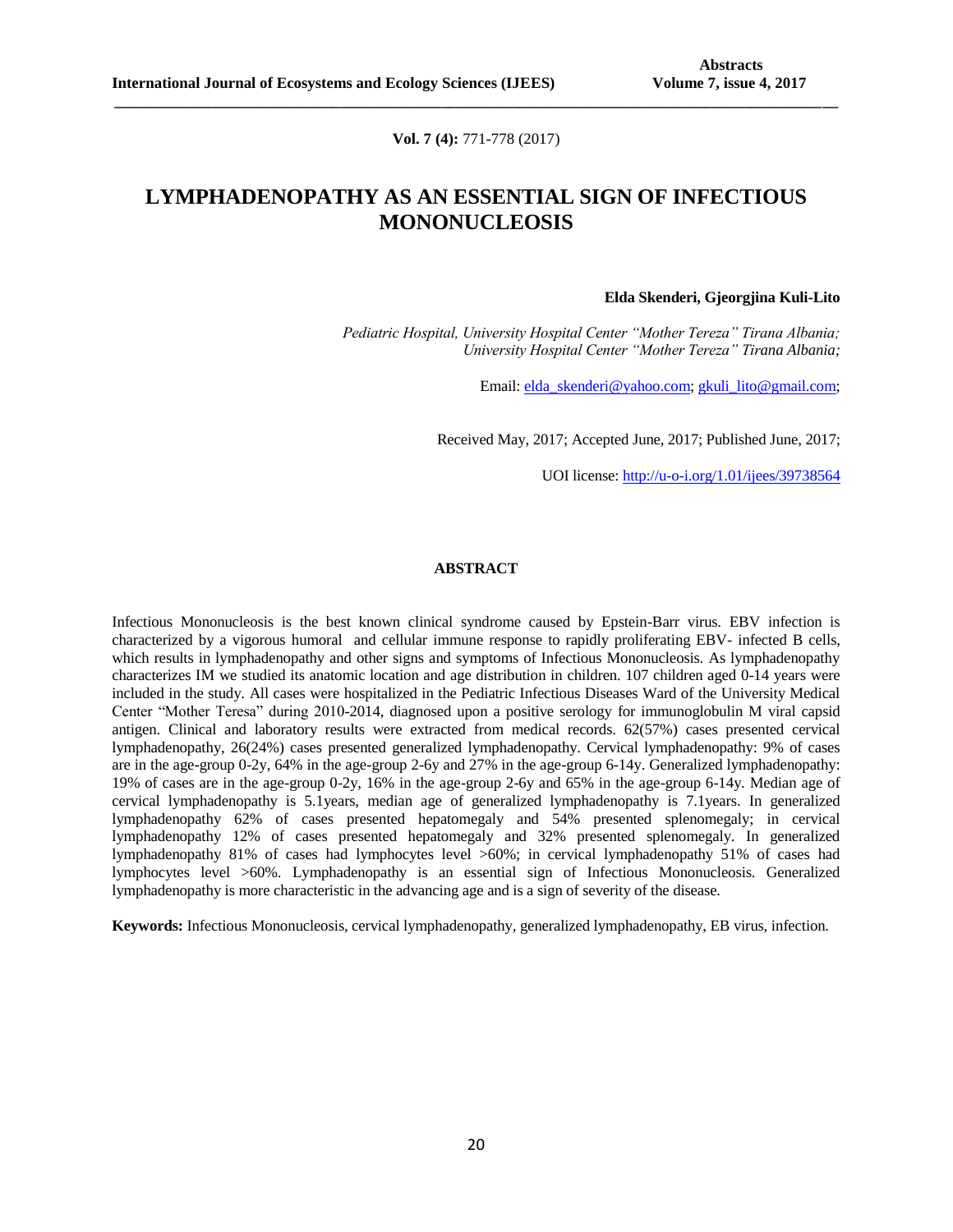**Vol. 7 (4):** 779-784 (2017)

**\_\_\_\_\_\_\_\_\_\_\_\_\_\_\_\_\_\_\_\_\_\_\_\_\_\_\_\_\_\_\_\_\_\_\_\_\_\_\_\_\_\_\_\_\_\_\_\_\_\_\_\_\_\_\_\_\_\_\_\_\_\_\_\_\_\_\_\_\_\_\_\_\_\_\_\_\_\_\_\_\_\_\_\_\_\_\_\_\_\_\_\_\_**

# **IN-SITU MEASUREMENT OF NATURAL RADIOACTIVITY IN PHOSPHOGYPSUM DISPOSAL SITE IN KOSOVO**

**Erjon Spahiu1,\*, Gerti Xhixha<sup>1</sup> , Merita Kaçeli Xhixha<sup>2</sup> , Fadil Hasani<sup>3</sup>**

*University of Tirana, Faculty of Natural Sciences, Department of Physics, Tirana, Albania; University "Aleksandër Moisiu", Faculty of Professional Studies, Department of Engineering Sciences, Durrës, Albania; Kosovo Agency for Radiation Protection and Nuclear Safety (KARPNS), Prishtinë, Kosovo;*

\*E-mail: [erjon.spahiu@fshn.edu.al;](mailto:erjon.spahiu@fshn.edu.al)

Received June, 2017; Accepted July, 2017; Published July, 2017;

UOI license: [http://u-o-i.org/1.01/ijees/19170638](http://www.u-o-i.org/index.php/ArticleLicense/index/1473)

### **ABSTRACT**

The phosphate fertilizer industry, during the phosphoric acid production, generates typically huge amounts of phosphogypsum. During this process, is already known that <sup>226</sup>Ra is concentrated in posphogypsum residues. The former phosphate fertilizer industry in Kosovo has generated in years, approximately  $3.10^5$  tons of phosphogypsum residues disposed in the Mitrovica industrial park. In front of the implementation of the new European Union basic safety standard directive, processes involving naturally occurring radioactive materials (NORM) should be the controlled for (a) the radiation protection monitoring of workers and population and (b) the characterization of such by-products/wastes for recycling. Therefore, this study aims to investigate the use of in-situ measurements as a technique for quick and reliable low cost screening purposes. The full spectrum analysis (FSA) method is checked too for its reliability in the conditions when secular disequilibrium exists in  $^{238}$ U and  $^{232}$ Th decay chains. The results are used to calculate the gamma dose rate and discuss the recycling of this residue in agriculture and construction industry.

**Keywords:** NORM, phosphogypsum, natural radioactivity, gamma-ray spectrometry, NaI(Tl) detector, dose rate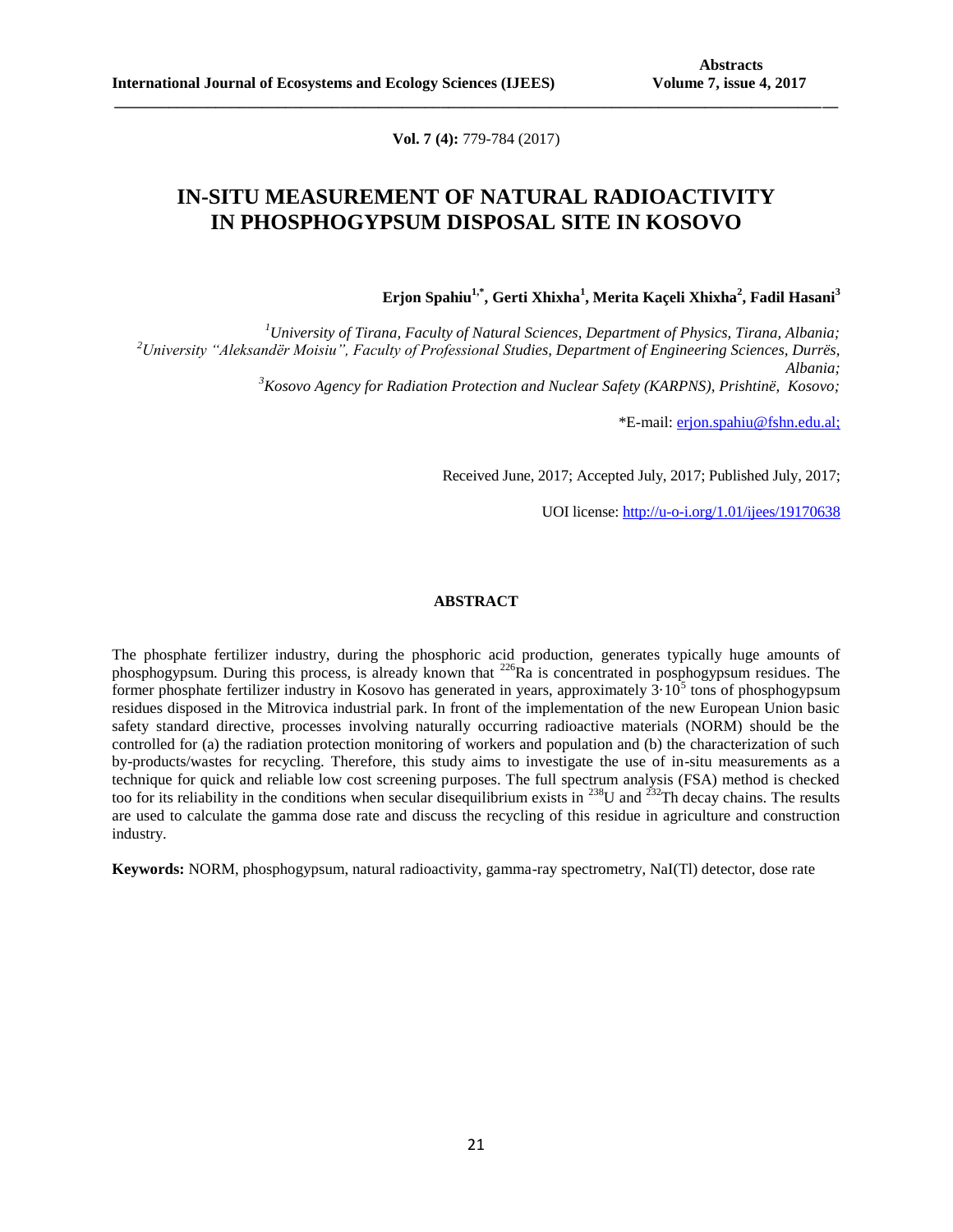**Vol. 7 (4):** 785-790 (2017)

**\_\_\_\_\_\_\_\_\_\_\_\_\_\_\_\_\_\_\_\_\_\_\_\_\_\_\_\_\_\_\_\_\_\_\_\_\_\_\_\_\_\_\_\_\_\_\_\_\_\_\_\_\_\_\_\_\_\_\_\_\_\_\_\_\_\_\_\_\_\_\_\_\_\_\_\_\_\_\_\_\_\_\_\_\_\_\_\_\_\_\_\_\_**

# **THE EVALUATION OF INSOLATION INDEXES IN SOME REGIONS OF ALBANIA**

**Andi Mankolli<sup>1</sup> , Hysen Mankolli<sup>23</sup>**

*<sup>1</sup>[Department of Physics,](http://physics.illinois.edu/) [University of Illinois at Urbana-Champaign,](http://illinois.edu/) USA; <sup>2</sup>Environment Health Association, Albania; 3 The ESSIC Business Office, ID: 13200 consulting project, Maryland University, USA;* 

Email[: andimankolli@yahoo.com;](mailto:andimankolli@yahoo.com) [hysenmankolli@yahoo.com;](mailto:hysenmankolli@yahoo.com)

Received April, 2017; Accepted June, 2017; Published July, 2017;

UOI license: [http://u-o-i.org/1.01/ijees/64461617](http://www.u-o-i.org/index.php/ArticleLicense/index/1489)

### **ABSTRACT**

Eco climatic indicators have a physical nature and find their expression in special meteorological elements such as: sun light, temperatures, rain, air moisture etc. Evaluation of lighting accepted by FAO(1985), based on the active and potential radiation report gives the following classification: lighting of a value  $< 0.6$  of  $/L$  is low, lighting of a value 0.6-0.8 of l/L is average, lighting of a value > 0.8 of l/L is high. Eco-climatic indicator of sun light is provided on the basis of real measurements carried out in meteorological stations. These indicators have been measured for a period including many years. Evaluation of three micro zones of Voskopoje, Korçe and Sheqeras under study about the indicator of sun light results as follows: The quantity of sun light in Voskopoje micro zone with 2413.6 annual hours, with its minimum in December with 88 hours, and its maximum in July with 313.8 hours. *I/L* proportion is evaluated with 0.55. The quantity of sun light in Korçe micro zone with 2329.3 annual hours, with its minimum in December with 68.5 hours, and its maximum in July with 284.9 hours. l/L proportion is evaluated with 0.53. The quantity of sun light in Sheqeras micro zone with 2220.8 annual hours, with its minimum in December with 63.8 hours, and its maximum in July with 281.9 hours. l/L proportion is evaluated with 0.50. In conclusion, the evaluation according to FAO model of micro zones under study about the indicator of sun light should be taken into consideration for the agro climatic regionalization of cultivated plants.

**Key words:** quantity, sun light FAO model, Korçe micro, Albania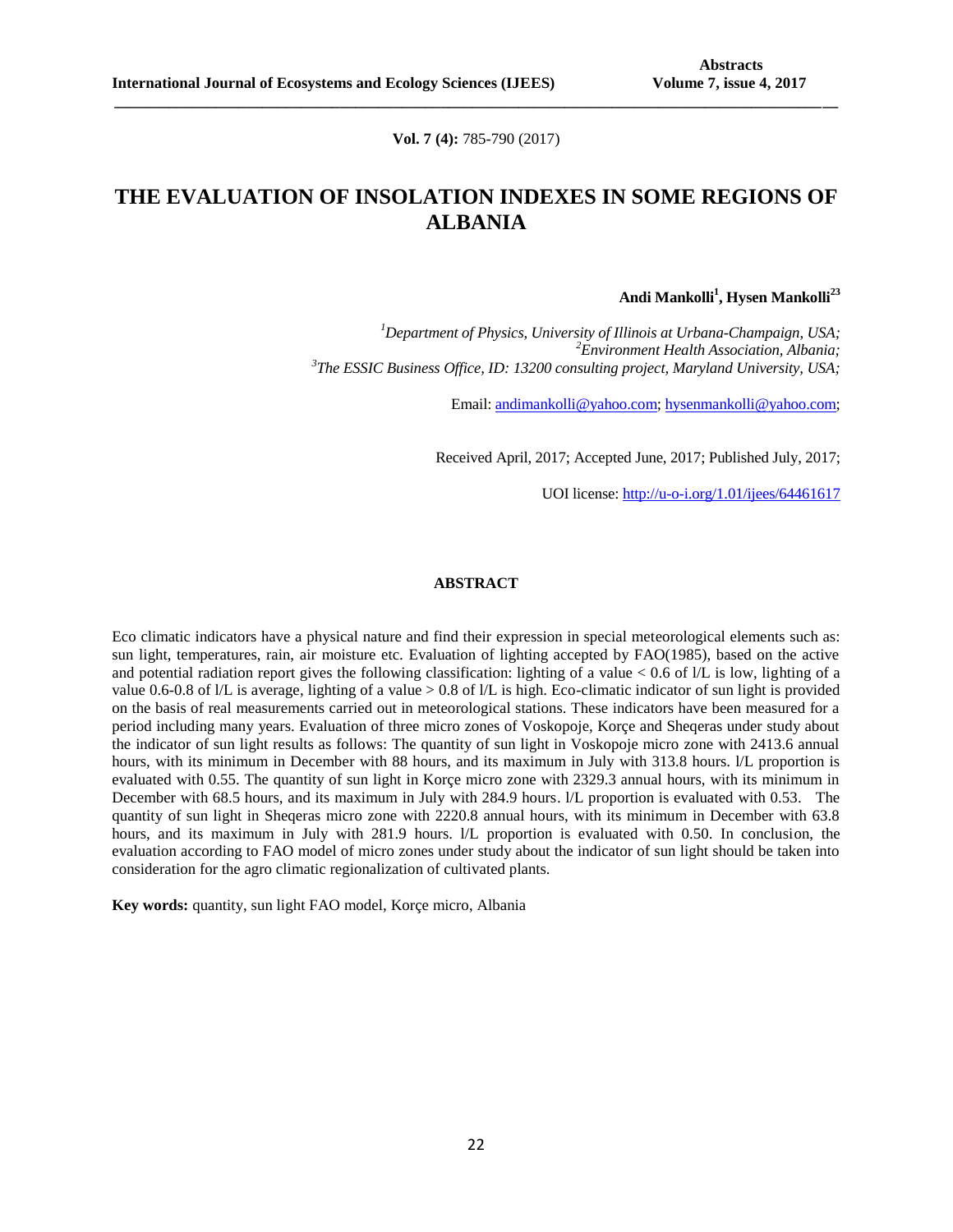**Vol. 7 (4):** 791-796 (2017)

**\_\_\_\_\_\_\_\_\_\_\_\_\_\_\_\_\_\_\_\_\_\_\_\_\_\_\_\_\_\_\_\_\_\_\_\_\_\_\_\_\_\_\_\_\_\_\_\_\_\_\_\_\_\_\_\_\_\_\_\_\_\_\_\_\_\_\_\_\_\_\_\_\_\_\_\_\_\_\_\_\_\_\_\_\_\_\_\_\_\_\_\_\_**

## **MODELING AND FORECASTING OF LOG PRODUCTION IN TURKEY**

**Nadir ERSEN1\*, İlker AKYÜZ<sup>2</sup> , Bahadır Çağrı BAYRAM<sup>3</sup> , Tutku ÜÇÜNCÜ<sup>3</sup>**

*<sup>1</sup>Artvin Çoruh University, Artvin Vocational School, Department of Forestry and Forest Production, Artvin, Turkey; <sup>2</sup>Karadeniz Technical University, Forest Faculty, Department of Forest Industry Engineering, Trabzon, Turkey; <sup>3</sup>Kastamonu University, Forest Faculty, Department of Forest Industry Engineering, Kastamonu, Turkey;*

\*E-mail[: nadirersen20@hotmail.com;](mailto:nadirersen20@hotmail.com)

Received April, 2017; Accepted June, 2017; Published July, 2017;

UOI license: [http://u-o-i.org/1.01/ijees/49585150](http://www.u-o-i.org/index.php/ArticleLicense/index/1490)

### **ABSTRACT**

In this study, modeling of log production using moving average, single exponential smoothing, double exponential smoothing and winters (multipcaltive and additive) methods and forecasting of monthly log production for 2017, 2018, 2019 and 2020 by means of the highest performing method was aimed. The data used in this study were obtained from the General Directorate of Forestry in Turkey. The data was monthly and included periods 2011-2016. Minitab 16 programme was used for determining best model. Comparisons of models are based on error criteria such as Mean Absolute Deviation (MAD), Mean Absolute Percent Error (MAPE), and Mean Square Deviation (MSD). Forecasts were made by the method, which it has the lowest error criterion values. When the results of accuracy forecasting of applied methods are examined, it was found that winters's multipcaltive-seasonal exponential smoothing method has the highest accuracy forecasting among the obtained methods.

**Key words:** Log production, Winters, Moving average, Exponential smoothing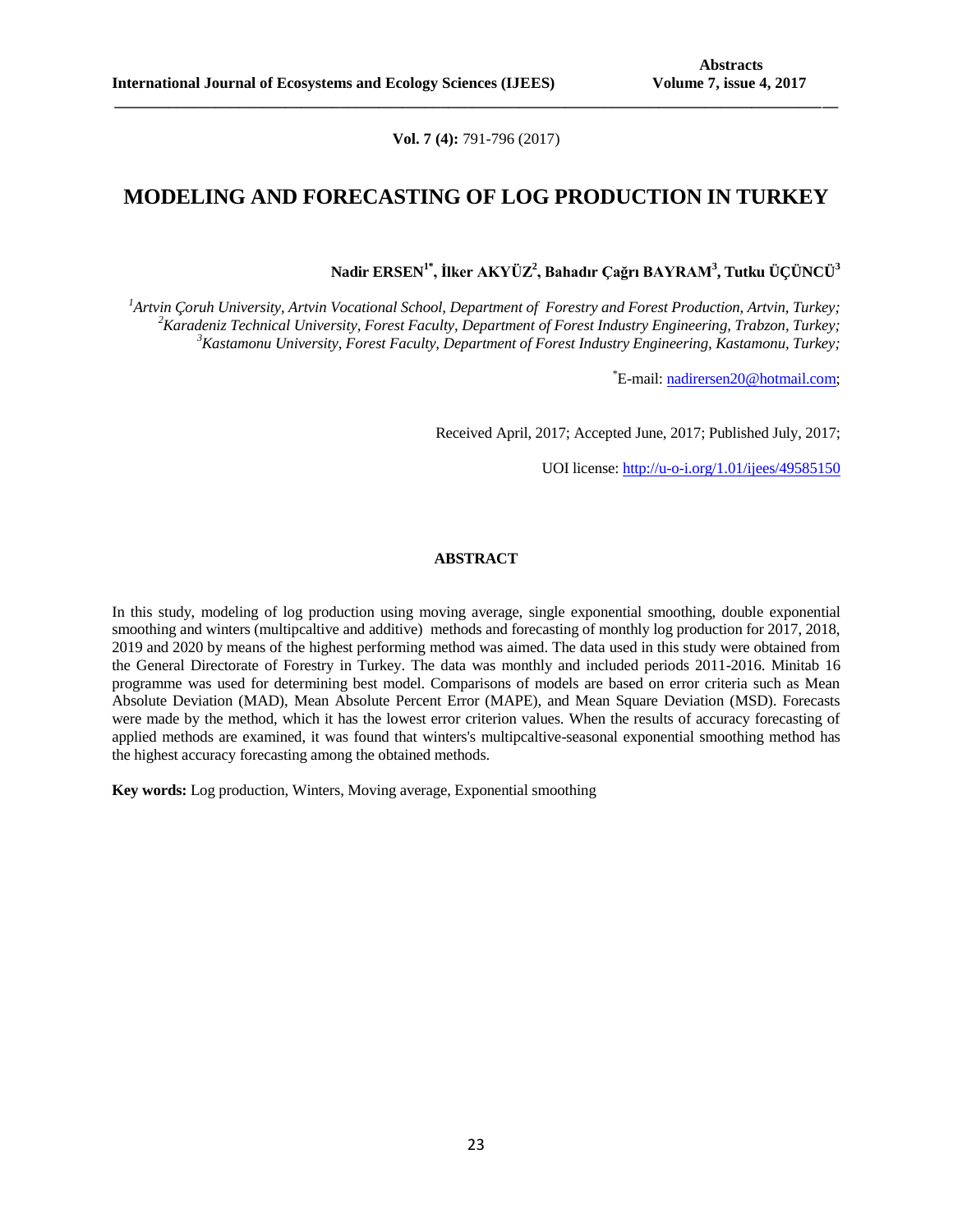**Vol. 7 (4):** 797-806 (2017)

**\_\_\_\_\_\_\_\_\_\_\_\_\_\_\_\_\_\_\_\_\_\_\_\_\_\_\_\_\_\_\_\_\_\_\_\_\_\_\_\_\_\_\_\_\_\_\_\_\_\_\_\_\_\_\_\_\_\_\_\_\_\_\_\_\_\_\_\_\_\_\_\_\_\_\_\_\_\_\_\_\_\_\_\_\_\_\_\_\_\_\_\_\_**

# **THE RELATIONSHIP BETWEEN STATIC POSTURE WITH PAIN AND MUSCULOSKELETAL INJURIES IN CANADIAN CANOE SAILING NATIONAL TEAM**

**Shabnam Siahmansouri<sup>1</sup> , Behnaz Ganji\*2 , Mohammad Hosein Naser Meli<sup>3</sup>**

*<sup>1</sup>Department of sport injuries and corrective exercises, Faculty of Physical Education and Sports Sciences, Azad University of Karaj, Alborz, Iran; \*2,3Department of sport injuries and corrective exercises, Faculty of Physical Education and Sports Sciences, Azad University of Karaj, Alborz, Iran;*

\*Email: [behnazganji@yahoo.com;](mailto:behnazganji@yahoo.com)

Received April, 2017; Accepted June, 2017; Published July, 2017;

UOI license: [http://u-o-i.org/1.01/ijees/21102160](http://www.u-o-i.org/index.php/ArticleLicense/index/1506)

#### **ABSTRACT**

This study attempted to examine the relationship between static postural with pain and musculoskeletal injuries in Canadian canoe national team. The subjects were 15 rowers from the Canadian canoe Iran national team with an average age of 19.74, height of 172 cm, weight of 70.25 kg, and sports history of 5.33 years. Assessed and recorded in the information table, static posture indexes were measured with forward head goniometer, goniometer, kyphometer, scoliometer, flexible ruler and calipers. Data were analyzed through SPSS-22 at significance level of P≤0.05. There were significant relationships between the components of static postural, i.e. genu recurvatum and genu varum with neck pain, uneven shoulders with lower back and left hip pain, scoliosis with right and left knee pain and lower left leg pain, kyphosis with lower left leg pain, uneven pelvis with lower right leg pain, left ankle dorsiflexion with left knee pain and lower right and left leg pain. The most common injuries (thoracic spine, knee, back), the most common pain (knee, shoulder, lower leg), the most common deformities (forward head, hypokyphosis, scoliosis, hyperlordosis, reduced range of motion and ankle dorsiflexion) are crucial for preventing pain associated with deformities mentioned, productivity of appropriate and specialized correction protocols that reduce the severity of deformity and its subsequent complications. It is critical to include corrective postural exercises to reduce stress and pain in shoulder joints.

**Keywords:** static posture, pain, musculoskeletal injuries, national team rowers (sailing), Canadian canoe.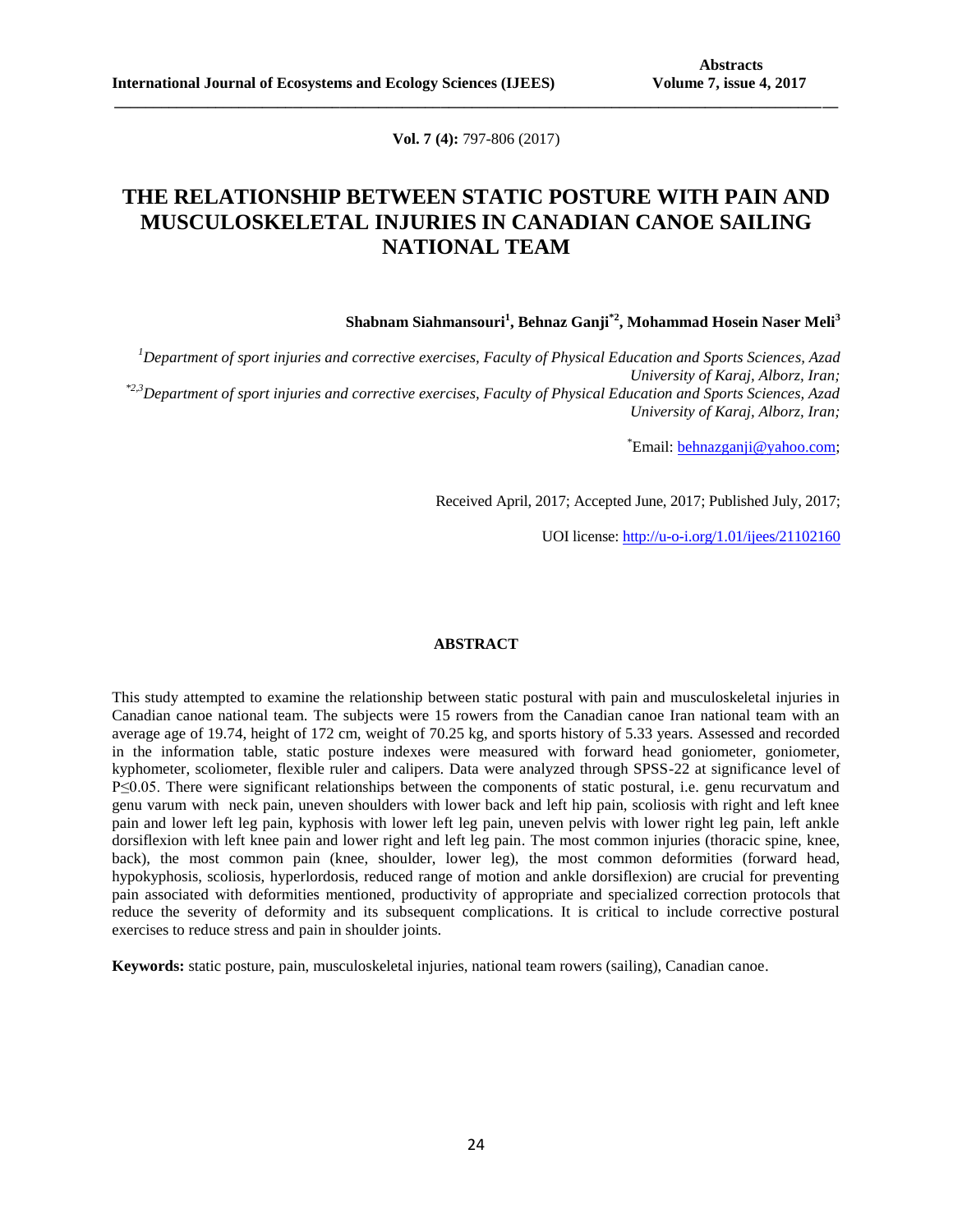**Vol. 7 (4):** 807-810 (2017)

**\_\_\_\_\_\_\_\_\_\_\_\_\_\_\_\_\_\_\_\_\_\_\_\_\_\_\_\_\_\_\_\_\_\_\_\_\_\_\_\_\_\_\_\_\_\_\_\_\_\_\_\_\_\_\_\_\_\_\_\_\_\_\_\_\_\_\_\_\_\_\_\_\_\_\_\_\_\_\_\_\_\_\_\_\_\_\_\_\_\_\_\_\_**

# **THE EFFECTIVENESS OF MARITAL SKILLS TRAINING ON MARITAL SATISFACTION OF MARRIED EMPLOYEES IN KURDISTAN MEDICAL UNIVERSITY**

#### **Parya Khadivar**

*1 Student Research Committee, Kurdistan University of Medical Sciences, Sanandaj, Iran;*

Email[: parya.khadivar79@gmail.com;](mailto:parya.khadivar79@gmail.com)

Received April, 2017; Accepted June, 2017; Published July, 2017;

UOI license: [http://u-o-i.org/1.01/ijees/46531235](http://www.u-o-i.org/index.php/ArticleLicense/index/1514)

### **ABSTRACT**

The purpose of this study was to investigate the effectiveness of marital skills training on marital satisfaction of married workers in the medical sciences university. The research design was a pre-test-post-test design with control group. The statistical population of this study consisted of all married employees of the Kurdistan University of Medical Sciences who were living in the first six months of their life. The sample was randomized and included 30 subjects. After random sampling, the experimental and control groups were first performed on both groups of pretest, then an experimental intervention was presented in 8 sessions. After the completion of the program, a posttest was performed on the group. In this research, the tool of satisfaction was used by Olson et al. (1989). Validity of the questionnaires was confirmed by the experts and their reliability in a preliminary study for marital satisfaction (0.845) was used to analyze the findings of the analysis of variance test with a significance level of 0.05. The results of this study indicate that marital skills training increases marital satisfaction and satisfaction, in other words, the subjects who received marital skills training were compared to those who had this marital satisfaction They did not receive any training, had more marital and sexual consent, so the result could be said that marital skills are variable in explaining the satisfaction Sexual and marital affairs have a significant role .Also, all statistical analysis was performed using SPSS software version 22.

**Key words**: marital skills, communication and sexual skills, marital satisfaction.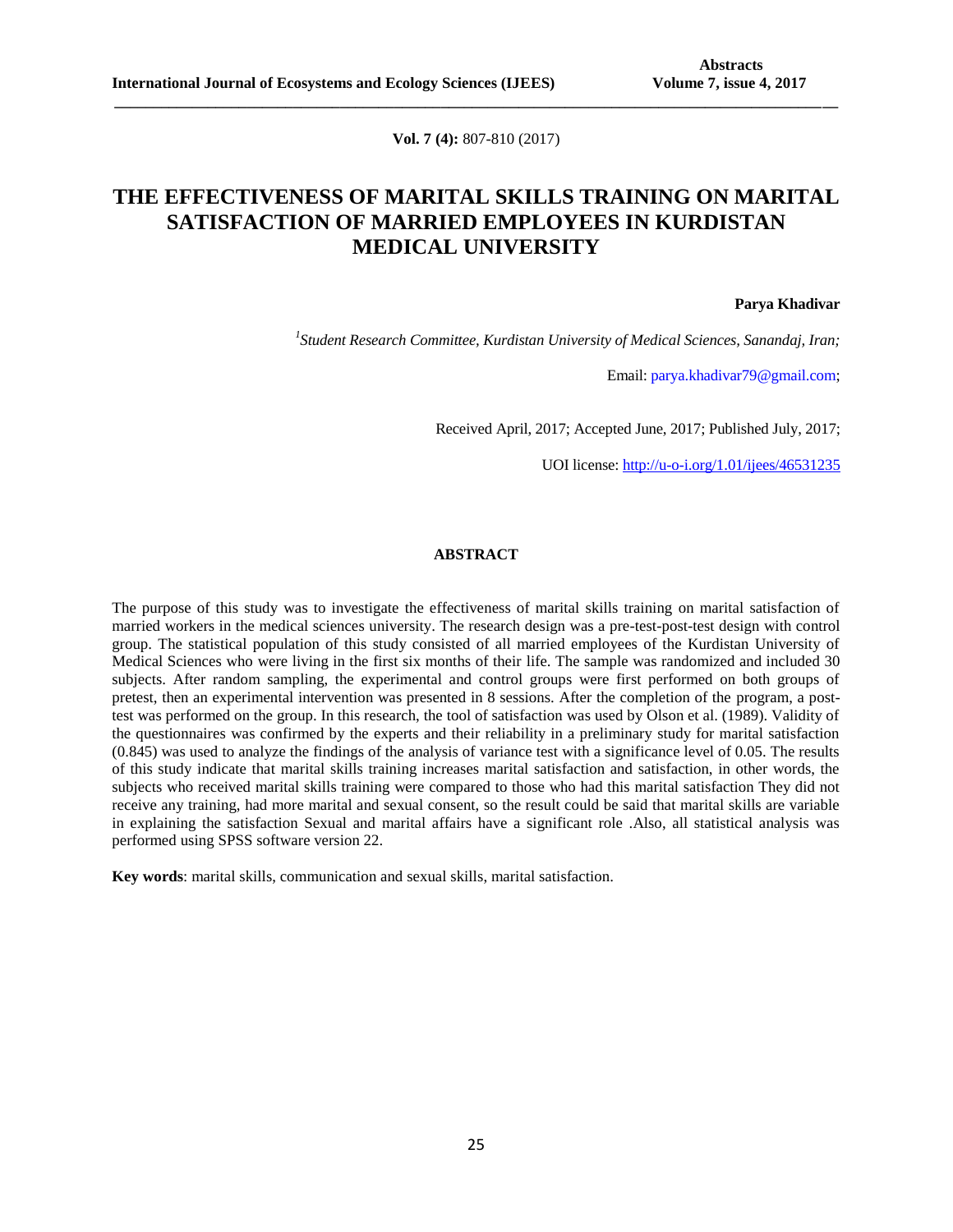**Vol. 7 (4):** 811-820 (2017)

**\_\_\_\_\_\_\_\_\_\_\_\_\_\_\_\_\_\_\_\_\_\_\_\_\_\_\_\_\_\_\_\_\_\_\_\_\_\_\_\_\_\_\_\_\_\_\_\_\_\_\_\_\_\_\_\_\_\_\_\_\_\_\_\_\_\_\_\_\_\_\_\_\_\_\_\_\_\_\_\_\_\_\_\_\_\_\_\_\_\_\_\_\_**

# **THE EFFECT OF ONE PERIOD OF WATER TRAINING ON RANGE OF MOTION, BALANCE AND PAIN IN WOMEN SUFFERING NONE-SPECIFIC CHRONIC LOW-BACK PAIN**

## **Maryam Nanvaei Miyandoab<sup>1</sup> , Yahya Sokhangoei2\*, Alireza Rahimi<sup>3</sup>**

*<sup>1</sup>Department of Pathology and Corrective Exercises, Karaj Branch, Islamic Azad University, Alborz, Iran; <sup>2</sup>Department of Physiotherapy, Faculty of Physiotherapy, University of Social Welfare and Rehabilitation Sciences, Tehran, Iran; <sup>3</sup>Department of physical Education, Karaj Branch, Islamic Azad University, Alborz, Iran;*

Email: [Yahya0102@yahoo.com;](mailto:Yahya0102@yahoo.com)

Received April, 2017; Accepted June, 2017; Published July, 2017;

UOI license: [http://u-o-i.org/1.01/ijees/02356125](http://www.u-o-i.org/index.php/ArticleLicense/index/1515)

#### **ABSTRACT**

Nowadays back-pain is one of most common pains that has involved many people in current communities. Among the public, the back pain is spreader in such a way that most of people express their problem herniated spinal disc. The studies on acute back pain and sub-acute law back pain patients, showed that many factors are effective in chronic back pain. Such as: Psychological disorders, job dissatisfaction, prolonged symptoms, pain radiating to the leg, previous history of back pain, and the high level of disability. In this research women are divided in to two experimental and control groups the experimental and control group for 8 weeks under hydrotherapy received their current treatments. Pain variables via oswestry questionnaire and Quebec, were investigated for right and left thigh disability in the range of flexion, lumbar spine flexion and extension, to evaluate back range of motion, goniometer and SR test to evaluate static balance stork test (the way of evaluating static balance) and dynamic balance were used. Dynamic balance Y were investigated. Using the research investigation it has been observed that, water (aqua) training were not only effective on left thigh flection. By the result of this research, water training has a significant effect on balance, range of motion and pain in women occur to non-specific low- back pain improvement.

**Key words:** water training (water exercise) balance, range of mention, pain, non-specific low- back pain.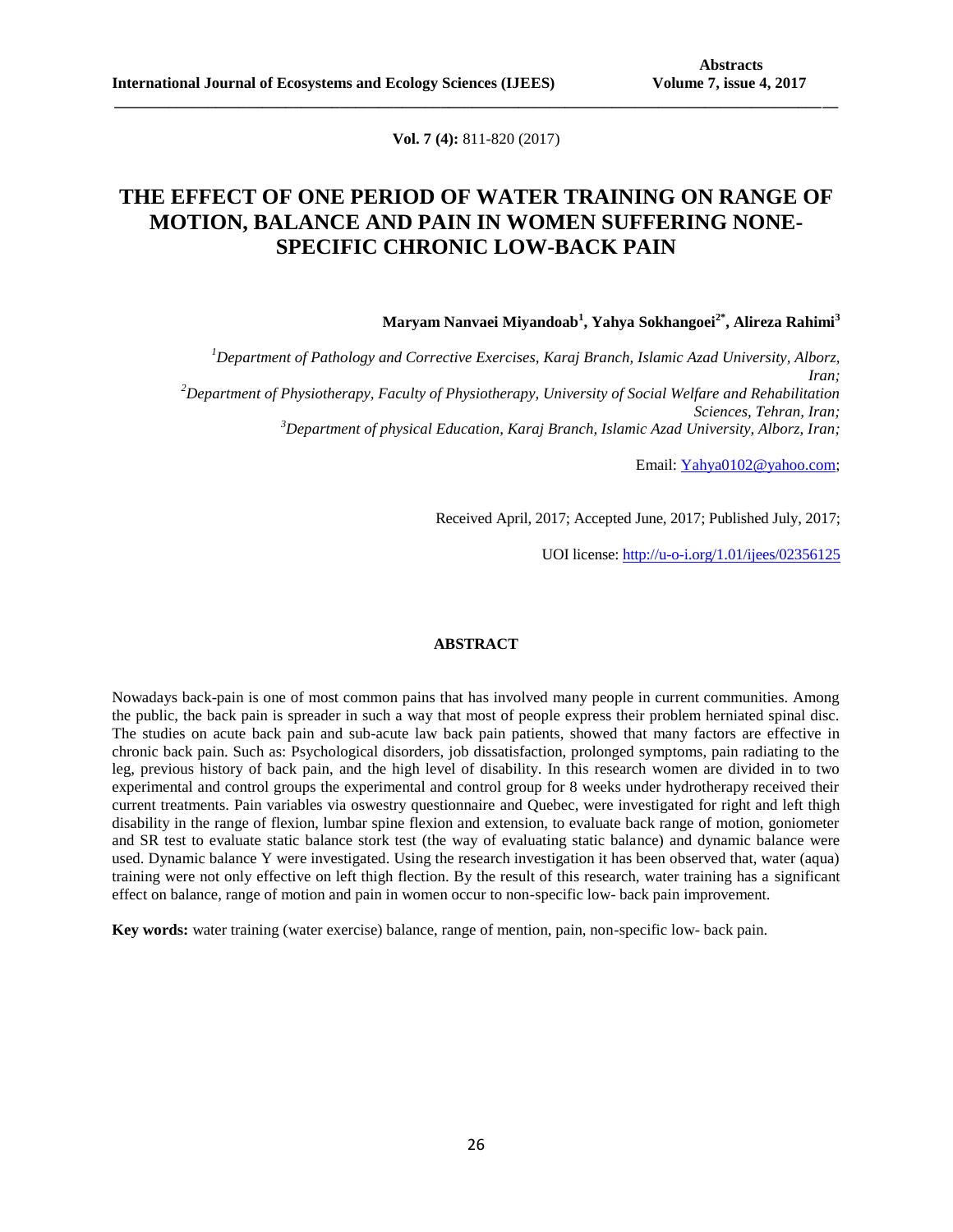**Vol. 7 (4):** 821-824 (2017)

**\_\_\_\_\_\_\_\_\_\_\_\_\_\_\_\_\_\_\_\_\_\_\_\_\_\_\_\_\_\_\_\_\_\_\_\_\_\_\_\_\_\_\_\_\_\_\_\_\_\_\_\_\_\_\_\_\_\_\_\_\_\_\_\_\_\_\_\_\_\_\_\_\_\_\_\_\_\_\_\_\_\_\_\_\_\_\_\_\_\_\_\_\_**

# **AMBER BEER PRODUCTION AND COMPARISON WITH LIGHT BEER, IN PEJA BREWERY**

**Kastriot Pehlivani<sup>1</sup> \*, Arsim Elshani<sup>2</sup> , Nexhdet Shala<sup>3</sup>**

*1\*College of International Management "Globus", Prishtina, Kosovo; 2,3University of "Haxhi Zeka", Faculty of Agribusiness, Peja, Kosovo;*

\* Email: [kastri71@hotmail.com;](mailto:kastri71@hotmail.com) [kastriot.p@birrapeja.com;](mailto:kastriot.p@birrapeja.com)

Received April, 2017; Accepted June, 2017; Published July, 2017;

UOI license: [http://u-o-i.org/1.01/ijees/60997306](http://www.u-o-i.org/index.php/ArticleLicense/index/1516)

## **ABSTRACT**

We have made this project with the purpose of brewing the best and the most qualitative beer for our consummators. For making the Amber beer we have used qualitative malt from Croatia, malt which we also use for making our very own light beer, knows as pilsner. In order to have a good result we have used special caramelized malt caramunich, with in combination with ordinary malt. The malt caramunich (Kunze, 2004) by means of a special production procedure, have a reddish shine and typical aroma which serves to intensify and stabilise the flavour. Also we have used special yeast Fermentys type 58, to make the Amber beer.

**Key words:** Malt, yeast, hops, beer.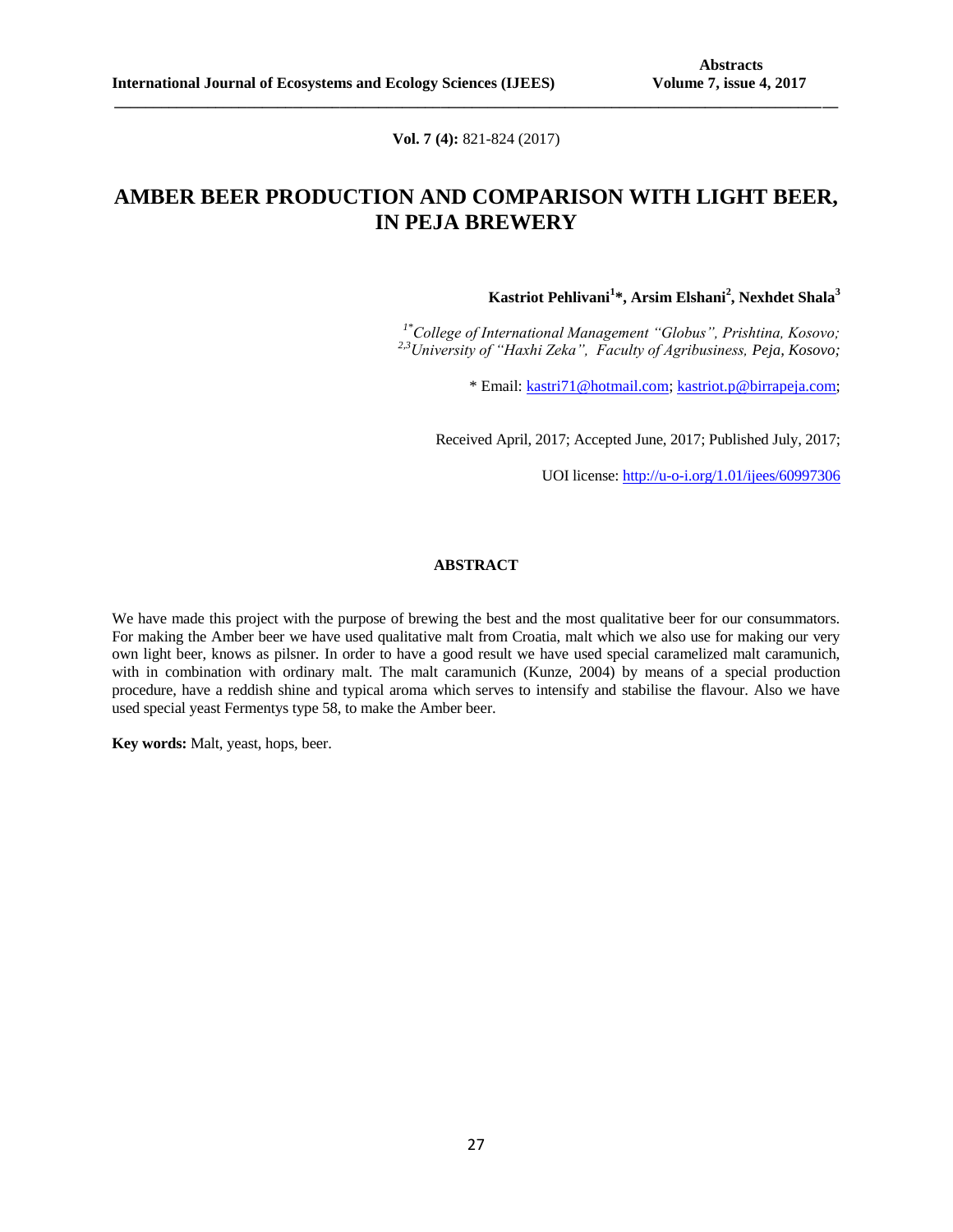**Vol. 7 (4):** 825-830 (2017)

**\_\_\_\_\_\_\_\_\_\_\_\_\_\_\_\_\_\_\_\_\_\_\_\_\_\_\_\_\_\_\_\_\_\_\_\_\_\_\_\_\_\_\_\_\_\_\_\_\_\_\_\_\_\_\_\_\_\_\_\_\_\_\_\_\_\_\_\_\_\_\_\_\_\_\_\_\_\_\_\_\_\_\_\_\_\_\_\_\_\_\_\_\_**

# **PIPERINE EXTRACTED FROM BLACK PEPPER ANOTHER PROPRIATE GREEN INHIBITOR AGAINST THE CORROSION OF METALS**

**Jolda Zotaj<sup>1</sup> , Arlinda Ҫaçi<sup>1</sup> , Fatos Ylli<sup>2</sup> , Krenaida Taraj, Sadik Cenolli<sup>1</sup> , Joana Kokalari<sup>3</sup> , Alketa Lame<sup>1</sup> , Efrosini Kokalari (Teli)1\***

> *<sup>1</sup>Department of Chemistry, Faculty of Natural Sciences Tirana, Albania; 2 Institute of Applies Nuclear Physics, Tirana, Albania; <sup>3</sup>Department of Biotechnology, Faculty of Natural Sciences Tirana, Tirana, Albania;*

> > Email: [efrosini.kokalari@fshn.edu.al;](mailto:efrosini.kokalari@fshn.edu.al) [joldazotaj@yahoo.com;](mailto:joldazotaj@yahoo.com)

Received April, 2017; Accepted June, 2017; Published July, 2017;

UOI license: [http://u-o-i.org/1.01/ijees/21331778](http://www.u-o-i.org/index.php/ArticleLicense/index/1517)

### **ABSTRACT**

Piperine is the natural alkaloid occurring in black pepper that gives the spice, its characteristic biting taste. Piperine is easily extracted from black pepper and is the main ingredient among the others as: piperidine and piperettine. It is medicinally used as anti-inflammatory, anti- malarial, cure for stomach ache, weight loss, anti-leukemia etc. Recent studies have shown, that piperine is an efficient inhibitor against the corrosion of metals.This represent a great interest, because most of synthetic compounds that have good anticorrosive activity, are highly toxic to both, human beings and environmental. So the compounds extracted from plants, named green inhibitors, are cheap and safety handled to be used as corrosion inhibitors. The extract of piperine from black pepper, represent a great inhibitive action, against the corrosion of metals and alloys in acidic media. Piperine from black pepper was obtained by water extraction with water bath in 100 $^{\circ}$ C and with ethanol (95%) in a Soxhlet apparatus. The extract was stored at 4 $^{\circ}$ C and in the dark, to avoid the oxidation.The product of extraction was analyzed with infrared (IR) and ultraviolet (UV) spectroscopy, in order to define its chemical structure. Also we defined the yield, density, melting point and molecular weight of the product. The product of extraction was piperine. The corrosion inhibition efficiency was investigated using weight loss method. Different concentrations of inhibitor were used and an increase of efficiency was observed with the increase of the concentration. So, IE =  $80\%$ , for concentraction1.0g/l.

**Keywords:** extraction, black pepper, piperine, corrosion inhibitor, inhibition efficiency.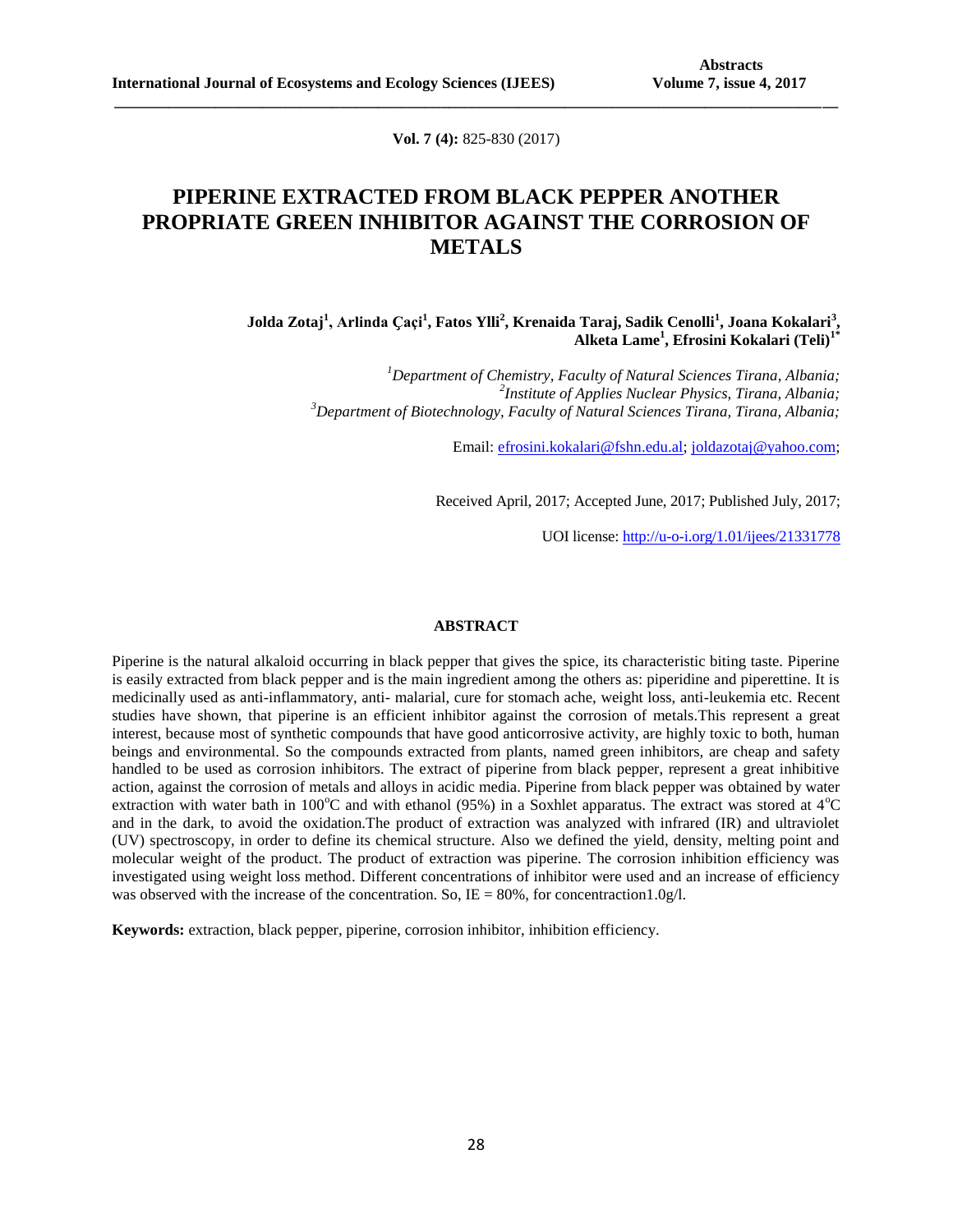**Vol. 7 (4):** 831-838 (2017)

**\_\_\_\_\_\_\_\_\_\_\_\_\_\_\_\_\_\_\_\_\_\_\_\_\_\_\_\_\_\_\_\_\_\_\_\_\_\_\_\_\_\_\_\_\_\_\_\_\_\_\_\_\_\_\_\_\_\_\_\_\_\_\_\_\_\_\_\_\_\_\_\_\_\_\_\_\_\_\_\_\_\_\_\_\_\_\_\_\_\_\_\_\_**

# **THE INTERNATIONAL ASSOCIATION FOR RESEARCH ON SEISMIC PRECURSORS (IARESP) ACTIVITIES AND RESULTS DURING THE 2016-2017 EARTHQUAKES IN ITALY**

**L. Nicolì<sup>1</sup> , G. Massimiani<sup>1</sup> , G. Mastrantonio<sup>2</sup> , M. Zucchetti1,2**

*1 iAReSP - Tellus Project - Via Miraflores 11/A – 67100 L'Aquila, Italy; <sup>2</sup>Politecnico di Torino, Corso Duca degli Abruzzi 24, 10129 Torino, Italy;*

Email[: info@iaresp.it](mailto:info@iaresp.it)

Received April, 2017; Accepted June, 2017; Published August, 2017;

UOI license: [http://u-o-i.org/1.01/ijees/14148668](http://www.u-o-i.org/index.php/ArticleLicense/index/1553)

### **ABSTRACT**

A wider approach to the Radon precursor method is proposed, based on results from a network of several multiple ground monitoring stations. The intensities of Radon emissions recorded by the network are not the only factors to be considered; Radon pulses, which are otherwise systematic in shape and time of occurrence, are analysed in real time. Measurements carried out during the recent earthquakes in August and October 2016, and January 2017 show an evident correlation between occurrence of major earthquakes in the zone and radon peaks.

**Key words:** Radon emissions, earthquakes, radon peaks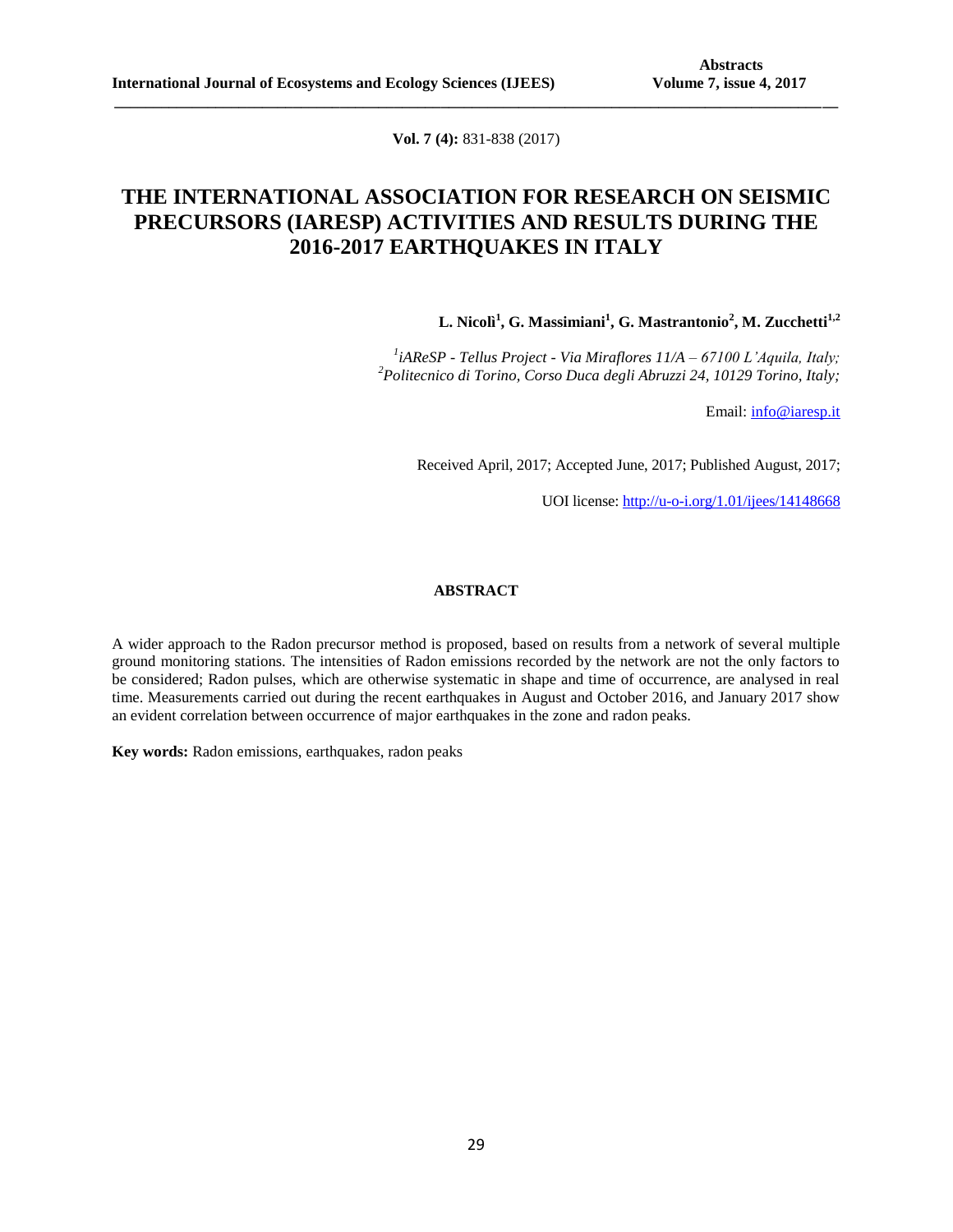**Vol. 7 (4):** 839-848 (2017)

**\_\_\_\_\_\_\_\_\_\_\_\_\_\_\_\_\_\_\_\_\_\_\_\_\_\_\_\_\_\_\_\_\_\_\_\_\_\_\_\_\_\_\_\_\_\_\_\_\_\_\_\_\_\_\_\_\_\_\_\_\_\_\_\_\_\_\_\_\_\_\_\_\_\_\_\_\_\_\_\_\_\_\_\_\_\_\_\_\_\_\_\_\_**

## **FUSION ENERGY AND THE ARC PROJECT**

**Stefano Segantin1,2, Dennis Whyte<sup>2</sup> , Massimo Zucchetti1,2\***

*<sup>1</sup>DENERG, Politecnico di Torino, Corso Duca degli Abruzzi 24, 10129 Torino, Italy; <sup>2</sup>MIT, Massachusetts Institute of Technology, 77 Mass Avenue, 02139, Cambridge (MA), US;*

\*Email[: zucchetti@polito.it;](mailto:zucchetti@polito.it)

Received April, 2017; Accepted June, 2017; Published August, 2017;

UOI license: [http://u-o-i.org/1.01/ijees/12463200](http://www.u-o-i.org/index.php/ArticleLicense/index/1554)

### **ABSTRACT**

The recent progress in fields such as High Temperature Superconductors (HTS), Additive manufacturing, new diagnostics, and innovative materials, has led to new scenarios and to a second generation of Nuclear Fusion Reactor designs. The new Affordable Robust Compact (ARC) Fusion Reactor is described in the paper. ARC could be not only the base-load but also a load-following reactor, capable to cover peak requests and other plant shutdowns. In order to investigate this interesting ability of ARC, its more sensitive component has been analyzed: ARC vacuum vessel.

**Key words:** Nuclear Fusion Reactor, ARC vacuum vessel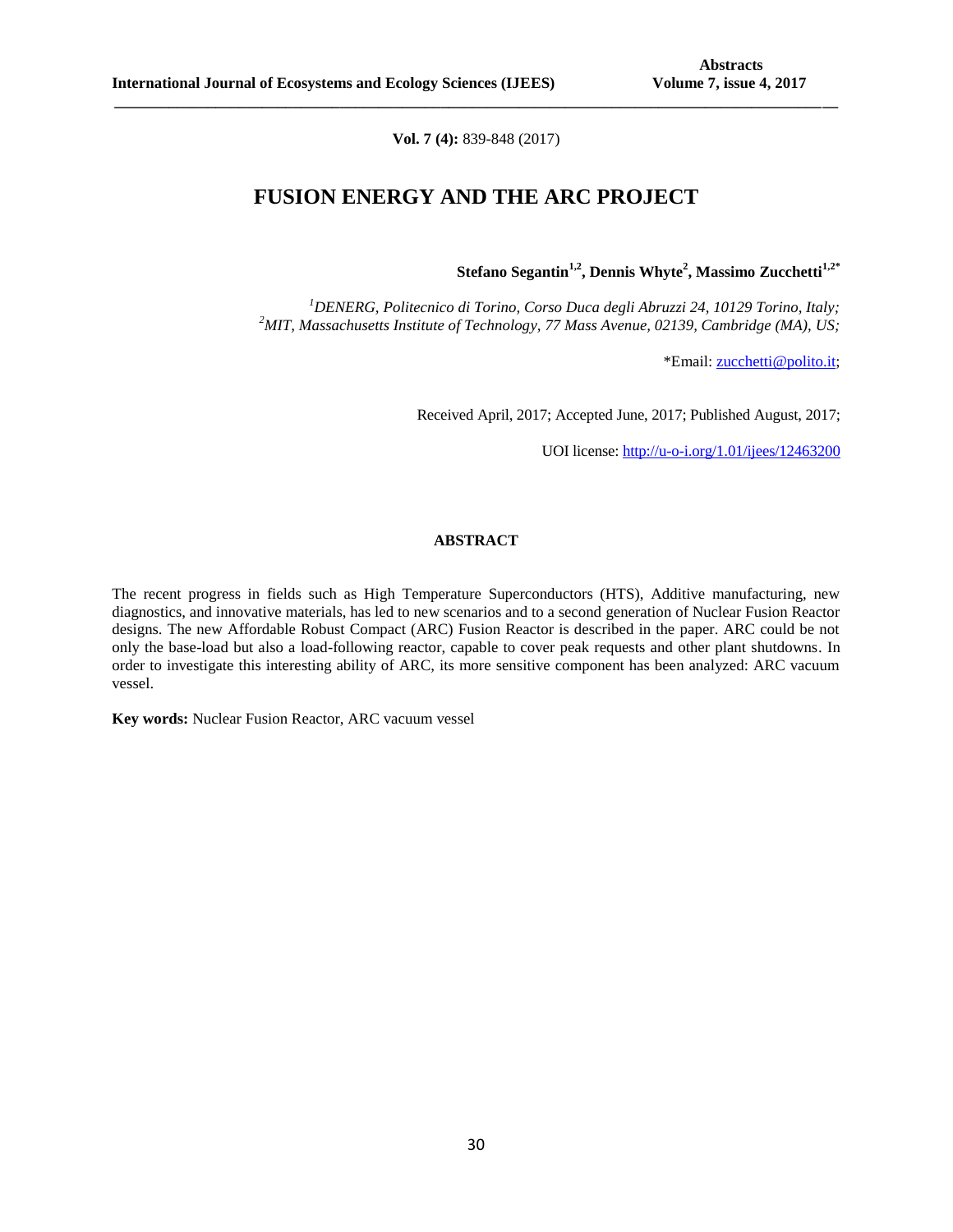**Vol. 7 (4):** 849-858 (2017)

**\_\_\_\_\_\_\_\_\_\_\_\_\_\_\_\_\_\_\_\_\_\_\_\_\_\_\_\_\_\_\_\_\_\_\_\_\_\_\_\_\_\_\_\_\_\_\_\_\_\_\_\_\_\_\_\_\_\_\_\_\_\_\_\_\_\_\_\_\_\_\_\_\_\_\_\_\_\_\_\_\_\_\_\_\_\_\_\_\_\_\_\_\_**

# **ESTIMATION OF CARBON SEQUESTRATION BASED ON DIFFERENT METHODS: A CASE STUDY OF ORTAKÖY FOREST PLANNING UNIT**

**H. Ahmet Yolasiğmaz<sup>1</sup> , Burak Çavdar<sup>1</sup> \*, Abdurrahman Şahin<sup>1</sup> , Aydın Kahriman<sup>1</sup>**

*<sup>1</sup>Artvin Çoruh University, Faculty of Forestry, 08000, Artvin, Turkey;*

\*Corresponding Author's E-mail: [burakcavdar60@gmail.com;](mailto:burakcavdar60@gmail.com)

Received April, 2017; Accepted June, 2017; Published August, 2017;

UOI license: [http://u-o-i.org/1.01/ijees/19050315](http://www.u-o-i.org/index.php/ArticleLicense/index/1588)

### **ABSTRACT**

Emerging technology and increasing population growth are causing more pollutants and more polluting gases to be released into the air. One of the most important pollutant on the air is carbon dioxide and therefore; carbon. Carbon, also holding the primary responsibility of global warming, is present in soil, water, green plants, especially forests and on the air in the state of oscillation. Because of global treaties, the countries that have signed the Kyoto Protocol, Combating Desertification and Climate Change, have to take a number of actions about both pollutant gases and their reduction. Turkey is calculating the carbon sinks and revealing the current situation regarding the pollutant gases. Our country will have to make promises in order to keep or reduce the gases released to the air at a certain level in the future. For this reason, carbon pools must be accurately identified and calculated. In Turkey, the amount of carbon held in the forests, was first calculated based on the biomass account by using the coefficients developed by ASAN on the basis of biomass calculations for needle-leaved and broad-leaved forests. In the last term, methods and coefficients were updated according to the FRA-2010 guidelines, which separately calculate the carbon in the degraded areas and the carbon in deadwood. This study was prepared to reveal the differences between the two methods in Ortaköy Forest Planning Unit in Artvin Regional Directorate of Forestry. The total amount of carbon stock in the research area was calculated by using the Geographical Information Systems database with the aid of the stand parameters according to the two different methods mentioned. As a result, 5840 tons of carbon were found to be less in the FRA method since using method and biomass expansion factors are different from the Asan methods. Unlike the other method, the carbon accumulation value in the degraded areas was found to be about 381 (22% of total carbon) thousand tons.

**Key words:** Carbon Accumulation, Biomass, Ortaköy Forest Planning Unit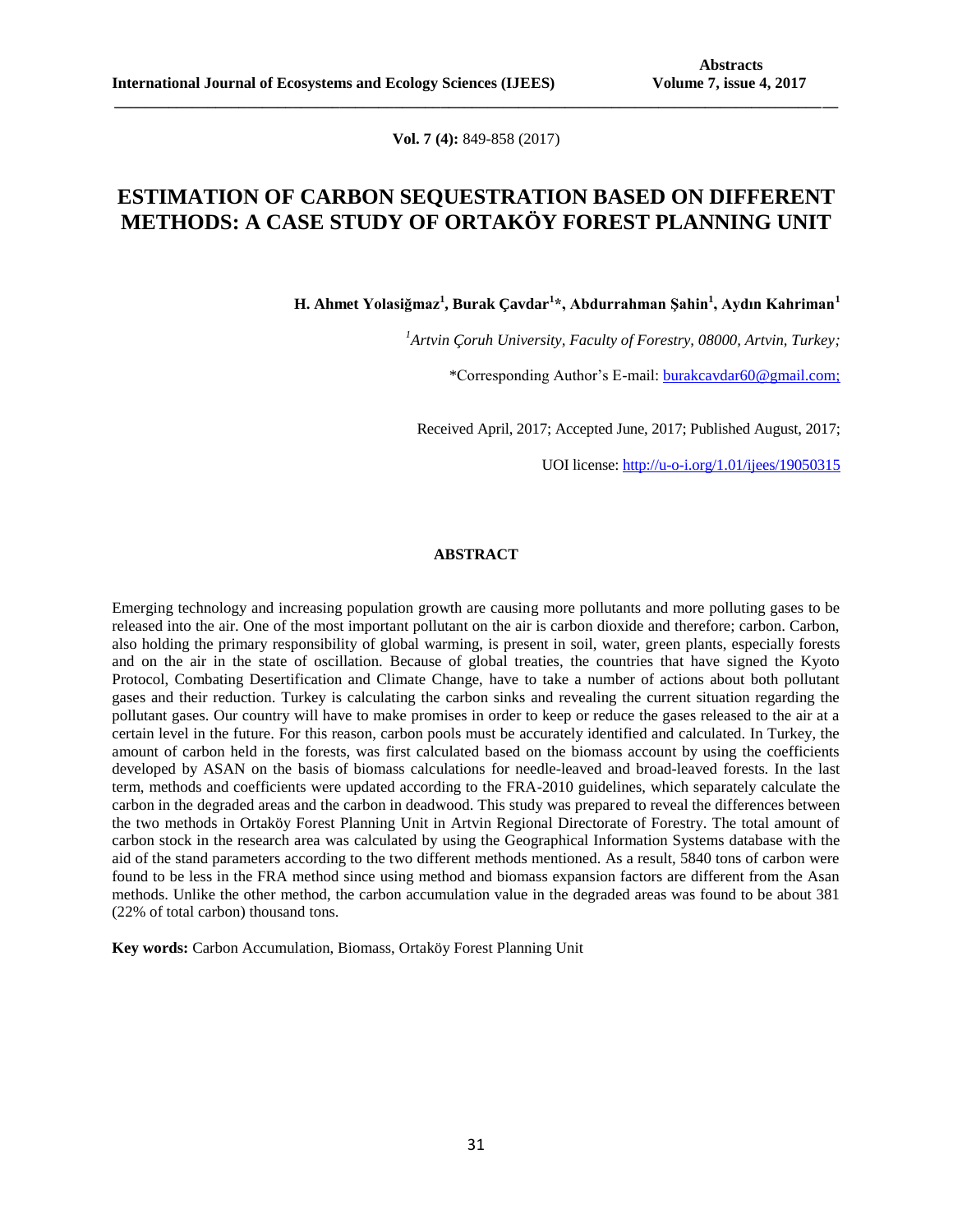**Vol. 7 (4):** 859-864 (2017)

**\_\_\_\_\_\_\_\_\_\_\_\_\_\_\_\_\_\_\_\_\_\_\_\_\_\_\_\_\_\_\_\_\_\_\_\_\_\_\_\_\_\_\_\_\_\_\_\_\_\_\_\_\_\_\_\_\_\_\_\_\_\_\_\_\_\_\_\_\_\_\_\_\_\_\_\_\_\_\_\_\_\_\_\_\_\_\_\_\_\_\_\_\_**

# **FEED COST/PRODUCTION INCOME ANALYSIS OF SEABASS (***Dicentrarchus labrax***) AQUACULTURE**

## **Birol Baki<sup>1</sup> , Sennan Yücel<sup>2</sup>**

*1 Sinop University, Faculty of Fisheries, Department of Aquaculture, Sinop, Turkey; 2 Sinop University, Faculty of Fisheries, Department of Fisheries Basic Science, Sinop, Turkey;*

Email: [bbaki@sinop.edu.tr;](mailto:bbaki@sinop.edu.tr) [sennanyucel@hotmail.com;](mailto:sennanyucel@hotmail.com)

Received April, 2017; Accepted June, 2017; Published August, 2017;

UOI license: [http://u-o-i.org/1.01/ijees/85653234](http://www.u-o-i.org/index.php/ArticleLicense/index/1765)

## **ABSTRACT**

In the study, the ratio of the cost of the feed used during the period from caging of seabass (*Dicentrarchus labrax*) to its harvest to production income was determined. The data, which were obtained from a company breeding seabass in the Aegean Sea, on the fish amount and feed amount used during a production period were evaluated. Moreover, the average wholesale price of seabass during the harvest period in 2016 and the average price of feed for each period were also evaluated. Other operating costs during a production period (rent, fry, salary, equipment purchases, depreciation, marketing, fuel, etc.) were ignored in the study. Feed in aquaculture, with its role in feeding, its environmental impact and cost, is an issue emphasized in the sector. Quality feeds are required to obtain required amounts of growth in fish. Quality feed production depends on raw material sources. In fish aquaculture, feed cost has the highest share in the total cost during the production period. According to the study, feed/production income ratio of fish weighing 100-150 g, which do not have a market demand, was 0.85, whereas feed/production income ratio of fish weighing over 200 g was 0.64. Although the market demand for seabass is over 300 g, feed cost of fish weighing below 200 g was proportionately high and the facilities were able to earn income with the sales of fish weighing over 350 g.

**Keywords:** Seabass, Dicentrarchus labrax, Aquaculture, Feed Cost, Production İncome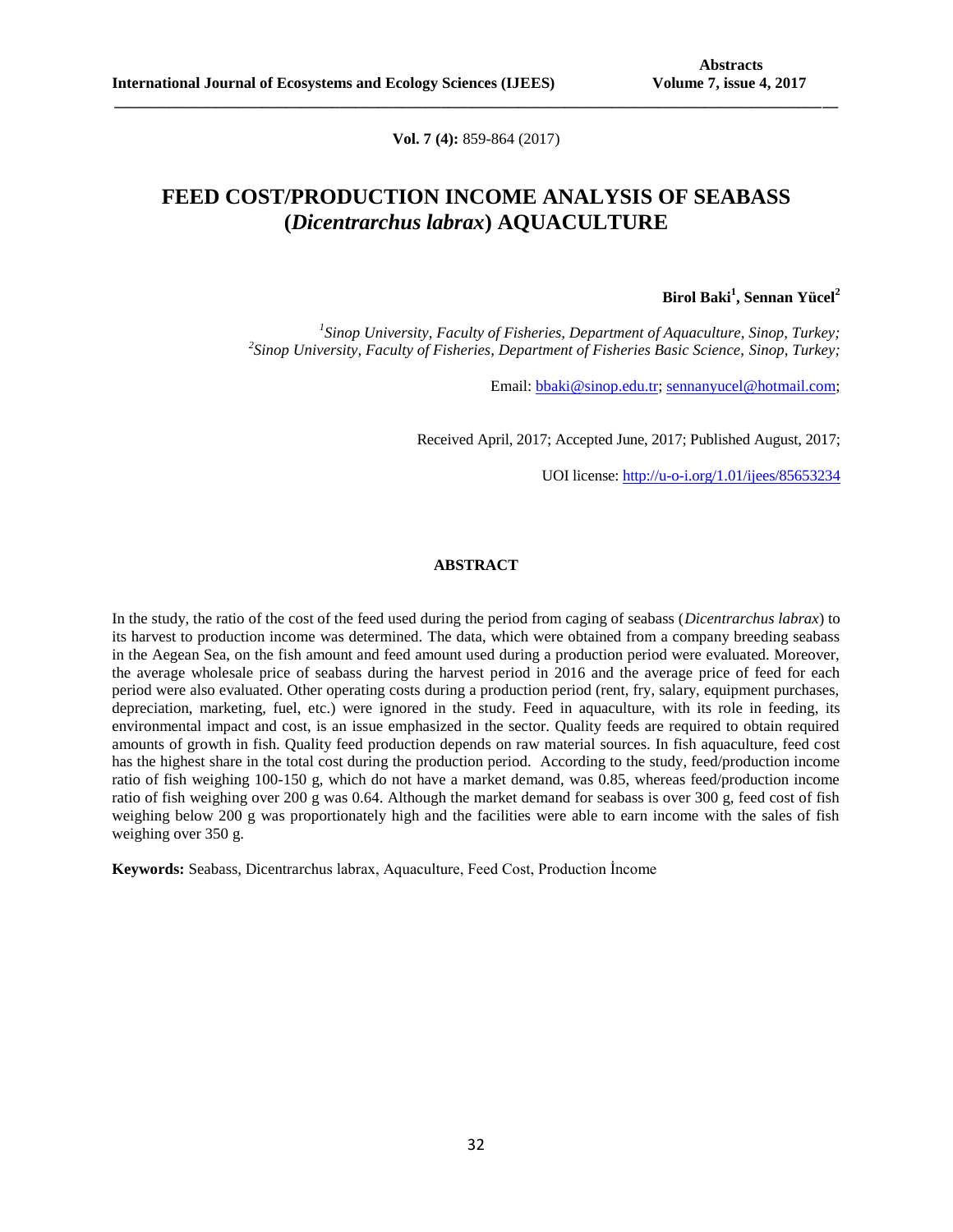**Vol. 7 (4):** 865-868 (2017)

**\_\_\_\_\_\_\_\_\_\_\_\_\_\_\_\_\_\_\_\_\_\_\_\_\_\_\_\_\_\_\_\_\_\_\_\_\_\_\_\_\_\_\_\_\_\_\_\_\_\_\_\_\_\_\_\_\_\_\_\_\_\_\_\_\_\_\_\_\_\_\_\_\_\_\_\_\_\_\_\_\_\_\_\_\_\_\_\_\_\_\_\_\_**

# **POST-TRAUMATIC STRESS DISORDER IN ADULT VICTIMS OF AN AMMUNITIONS BLAST**

**Arjana Reli1\* , Ariel Çomo<sup>2</sup>**

*1\*Community center of Mental Health, No. 3, Tirana, Albania; <sup>2</sup>Psychiatric Service, University Hospital Centre "Mother Theresa", Tirana, Albania;*

\*Email: [reli\\_arjana@yahoo.com;](mailto:reli_arjana@yahoo.com)

Received August, 2017; Accepted August, 2017; Published September, 2017;

UOI license: [http://u-o-i.org/1.01/ijees/64044465](http://www.u-o-i.org/index.php/ArticleLicense/index/1837)

## **ABSTRACT**

Blast-induced traumatic brain injury (bTBI) is a major medical concern. Civilians typically do not wear protective equipment and are a more heterogeneous population that includes children and the elderly. The aim of the study was to assess the prevalence of PTSD in the population of Gerdeci village close to area of ammunition blast. This is a cross-sectional study comprising the population of Gerdeci village close to area of ammunition blast carried out in 2012. The mean age  $(\pm SD)$  of the participants was 36  $(\pm 4.3)$  years, ranging from 18 years to 67 years. The mean time since injury  $(\pm SD)$  was 5.2  $(\pm 1.2)$  months. 94 (57.75) of participants were males and 69 (42.3%) females. The prevalence of PTSD was 61 (37.4%). The rate of PTSD among females was (47.8%) males, without a significant difference as compared to males  $(29.8%)$  (p<0.01). More research is needed to study the interaction between trauma exposure, pre-existing psychological and biological vulnerabilities, and the post-trauma environment.

**Key words:** blast, post-traumatic stress disorder, symptoms.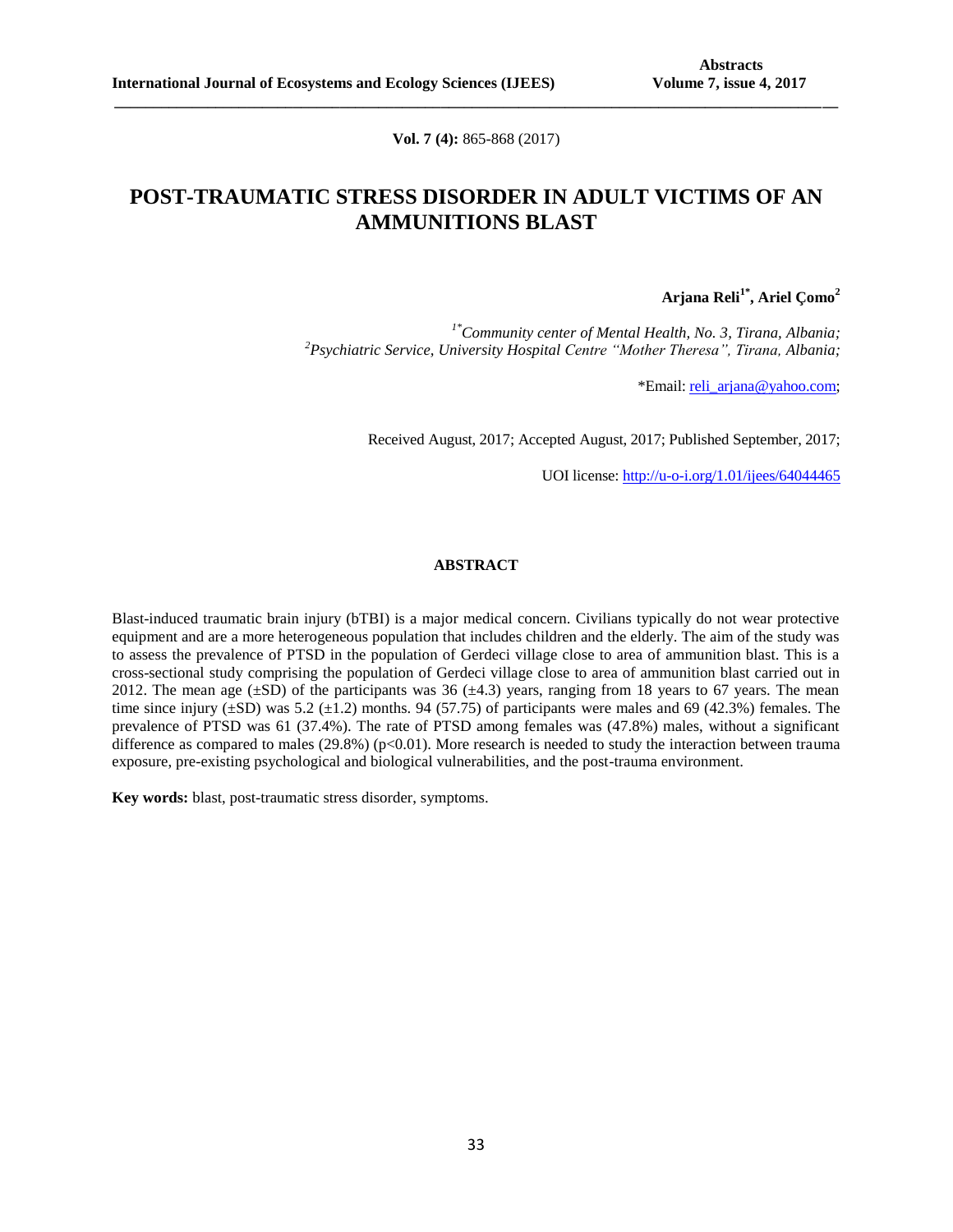**Vol. 7 (4):** 869-872 (2017)

**\_\_\_\_\_\_\_\_\_\_\_\_\_\_\_\_\_\_\_\_\_\_\_\_\_\_\_\_\_\_\_\_\_\_\_\_\_\_\_\_\_\_\_\_\_\_\_\_\_\_\_\_\_\_\_\_\_\_\_\_\_\_\_\_\_\_\_\_\_\_\_\_\_\_\_\_\_\_\_\_\_\_\_\_\_\_\_\_\_\_\_\_\_**

## **INCIDENCE OF STROKE AFTER TRAUMATIC BRAIN INJURY**

Entela Basha<sup>1\*</sup>, Brunilda Zllami<sup>2</sup>, Altin Kuqo<sup>3</sup>, Pavllo Diamandi<sup>3</sup>, Jera Kruja<sup>3</sup>

*1\* Stroke Unit Service, UHC "Mother Theresa", Tirana, Albania; <sup>2</sup>American Hospital, Neurology Department, Tirana, Albania; <sup>3</sup>Neurology Service UHC "Mother Theresa", Tirana, Albania;*

\*E-mail: [bashaentela@gmail.com;](mailto:bashaentela@gmail.com)

Received August, 2017; Accepted August, 2017; Published September, 2017;

UOI license: [http://u-o-i.org/1.01/ijees/37074582](http://www.u-o-i.org/index.php/ArticleLicense/index/1838)

### **ABSTRACT**

Traumatic brain injury is the leading cause of mortality and invalidity worldwide. The objective of this study was to evaluate the incidence of stroke after traumatic brain injury. We analysed 643 patients presented in emergency department of University Trauma Hospital, from 1 June 2011 -1 December 2011. WE estimated the following factors, age, gender, and severity of head trauma, type of head trauma, hypertension, atrial fibrillation, and diabetes mellitus. During 1 year of follow up period 32 (4, 97%) stroke episodes occurred among TBI patients. The evaluation was done in correlation with other risk factors. The role of TBI is underestimated in evaluation of stroke. This study demonstrated that during the first year after TBI, 13.5 % of patients experienced stroke. After correlations with selected comorbidities a diagnosis of stroke was strongly related with TBI.

**Key words:** stroke, traumatic brain injury, risk factors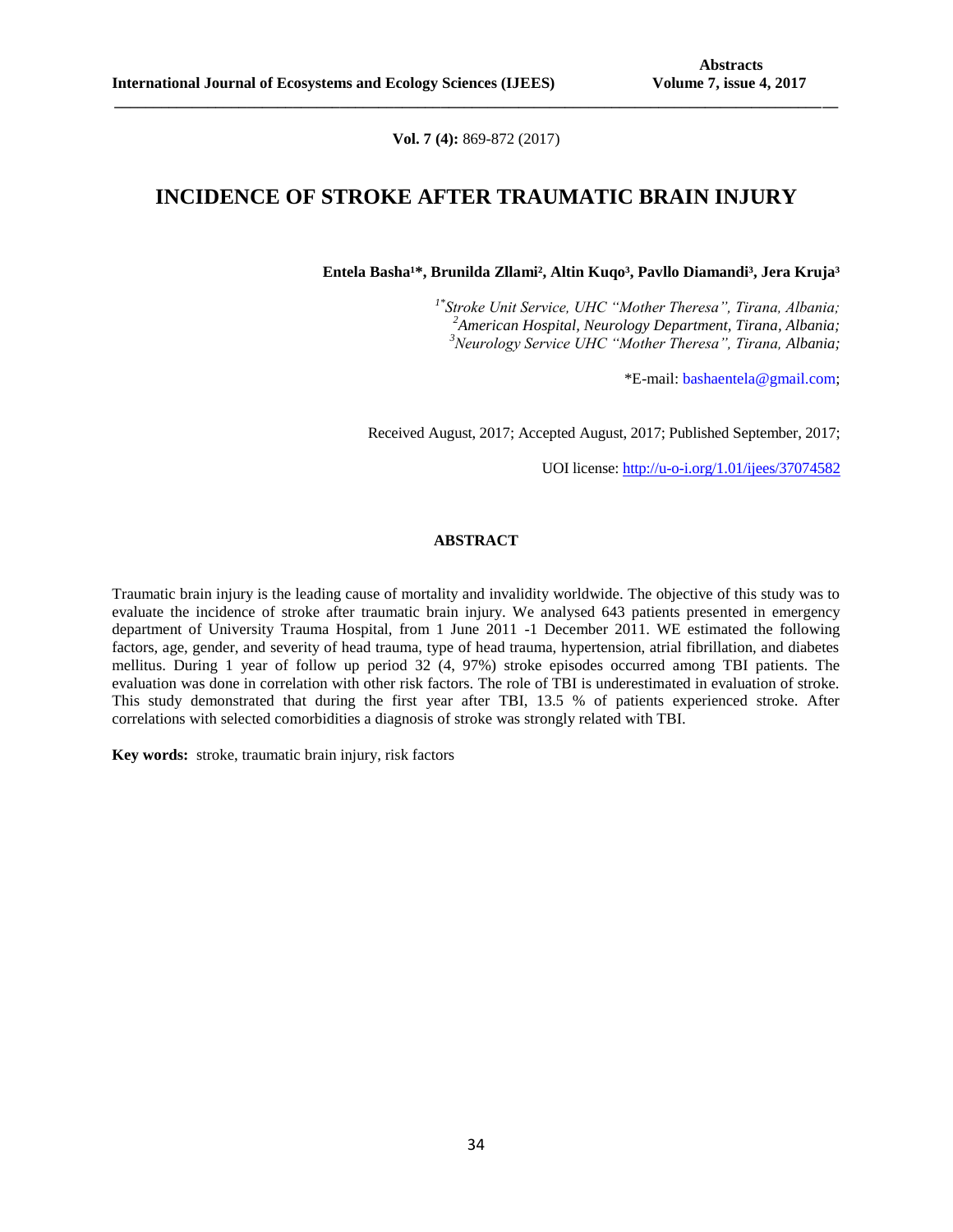**Vol. 7 (4):** 873-882 (2017)

**\_\_\_\_\_\_\_\_\_\_\_\_\_\_\_\_\_\_\_\_\_\_\_\_\_\_\_\_\_\_\_\_\_\_\_\_\_\_\_\_\_\_\_\_\_\_\_\_\_\_\_\_\_\_\_\_\_\_\_\_\_\_\_\_\_\_\_\_\_\_\_\_\_\_\_\_\_\_\_\_\_\_\_\_\_\_\_\_\_\_\_\_\_**

# **MODELING OF EFFECTIVE TEMPERATURE FOR CENTRAL ANADOLIA REGION IN TURKEY BY UTILIZING ARCGIS**

**Sukru Dursun1\*, Mushtaq Abdulameer Alwan Almuslehi1,2, Nahida Hameed Hamza Alqaysi1,2**

*1\*Environmental Engineering Department, Engineering Faculty, Selcuk University, Konya, Turkey; <sup>2</sup>Civil Engineering Department, Engineering Faculty, Diyala University, Diyala, Iraq;*

Email: [\\*sdursun@selcuk.edu.tr;](mailto:sdursun@selcuk.edu.tr) [mushtaq.abdulameer@yahoo.com;](mailto:mushtaq.abdulameer@yahoo.com) [nahida\\_mml@yahoo.com;](mailto:nahida_mml@yahoo.com)

Received August, 2017; Accepted August, 2017; Published September, 2017;

UOI license: [http://u-o-i.org/1.01/ijees/74406721](http://www.u-o-i.org/index.php/ArticleLicense/index/1849)

## **ABSTRACT**

This study shows a method to evaluate effective temperature (ET) by developing model for assessing relation between monthly Average air temperature and relative humidity for the Central Anatolia Region in turkey utilizing geographic information system techniques, using spatial interpolation method (Inverse Distance Weighting (IDW)). Temperature and relative humidity data from 15 stations for 2016 collected in addition to their geographical coordinates. ET is one of the most popular indices that represents comfort index. The interpolation technique of IDW was applied to create maps of the temperature, relative humidity and effective temperature. The results show the comfort index indicated to be a cool disturbing in the winter months, comfortable in the July and August and ranged between cool annoying, cool and uncomfortable, and comfortable environment in the other months.

**Key words:** Effective Temperature, Humidity, Temperature, Turkey, Central Anatolia Region, IDW, Geographic Information System, Model.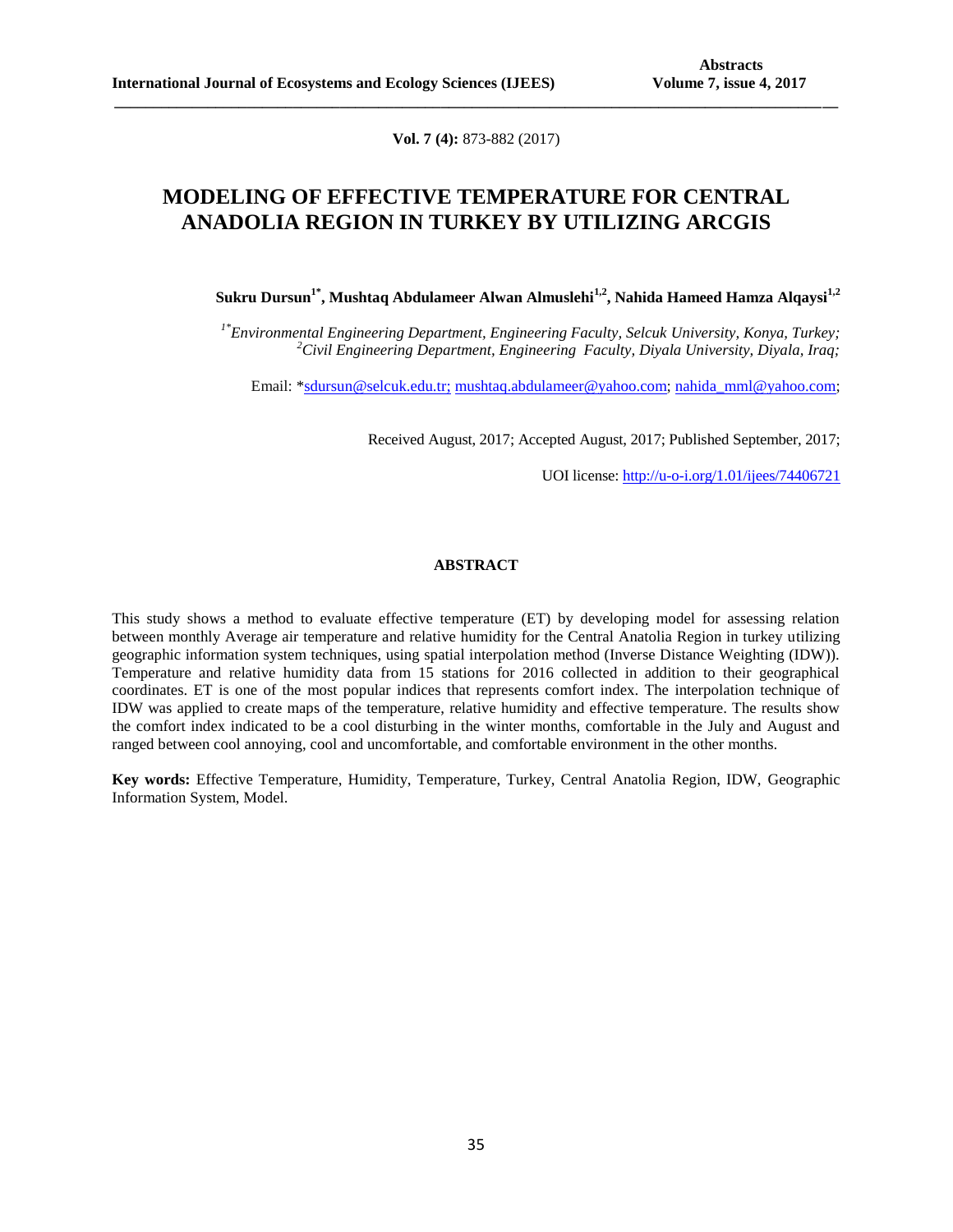**Vol. 7 (4):** 883-894 (2017)

**\_\_\_\_\_\_\_\_\_\_\_\_\_\_\_\_\_\_\_\_\_\_\_\_\_\_\_\_\_\_\_\_\_\_\_\_\_\_\_\_\_\_\_\_\_\_\_\_\_\_\_\_\_\_\_\_\_\_\_\_\_\_\_\_\_\_\_\_\_\_\_\_\_\_\_\_\_\_\_\_\_\_\_\_\_\_\_\_\_\_\_\_\_**

# **A MINI REVIEW ON HEALTH AND ENVIRONMENTAL RISKS OF OIL AND GAS INDUSTRY UNDESIRED PRODUCTS: HYDROGEN SULFIDE AND CARBON MONOXIDE**

**Redar Ali Bakr1,2, Berdan Ulas<sup>1</sup> , Hilal Kivrak1\***

*1\*Chemical Engineering Department, Yuzuncu Yıl University, Van, 65000, Turkey; <sup>2</sup>Ministry of Health Iraq, Mamostayani Zanko, Kolani 3, Erbil, 4400, Iraq;*

\*E-mail: [hilalkivrak@gmail.com;](mailto:hilalkivrak@gmail.com) [hilalkivrak@yyu.edu.tr;](mailto:hilalkivrak@yyu.edu.tr)

Received September, 2017; Accepted September, 2017; Published October, 2017;

UOI license: [http://u-o-i.org/1.01/ijees/58693851](http://www.u-o-i.org/index.php/ArticleLicense/index/1874)

## **ABSTRACT**

Hydrogen sulfide (H<sub>2</sub>S) and Carbon monoxide (CO) are the undesired products of petroleum refineries. Herein, the chemical and physical properties, some statistical values about the H2S and CO levels measured from the different sites of the Earth are compiled from the literature. Furthermore, health issues and the concentration risk levels were compiled from literature and reported. Finally, following this detailed description, health risks were evaluated and conclusions were drawn.

**Keywords:** H<sub>2</sub>S, CO health effects, environmental effects, risk levels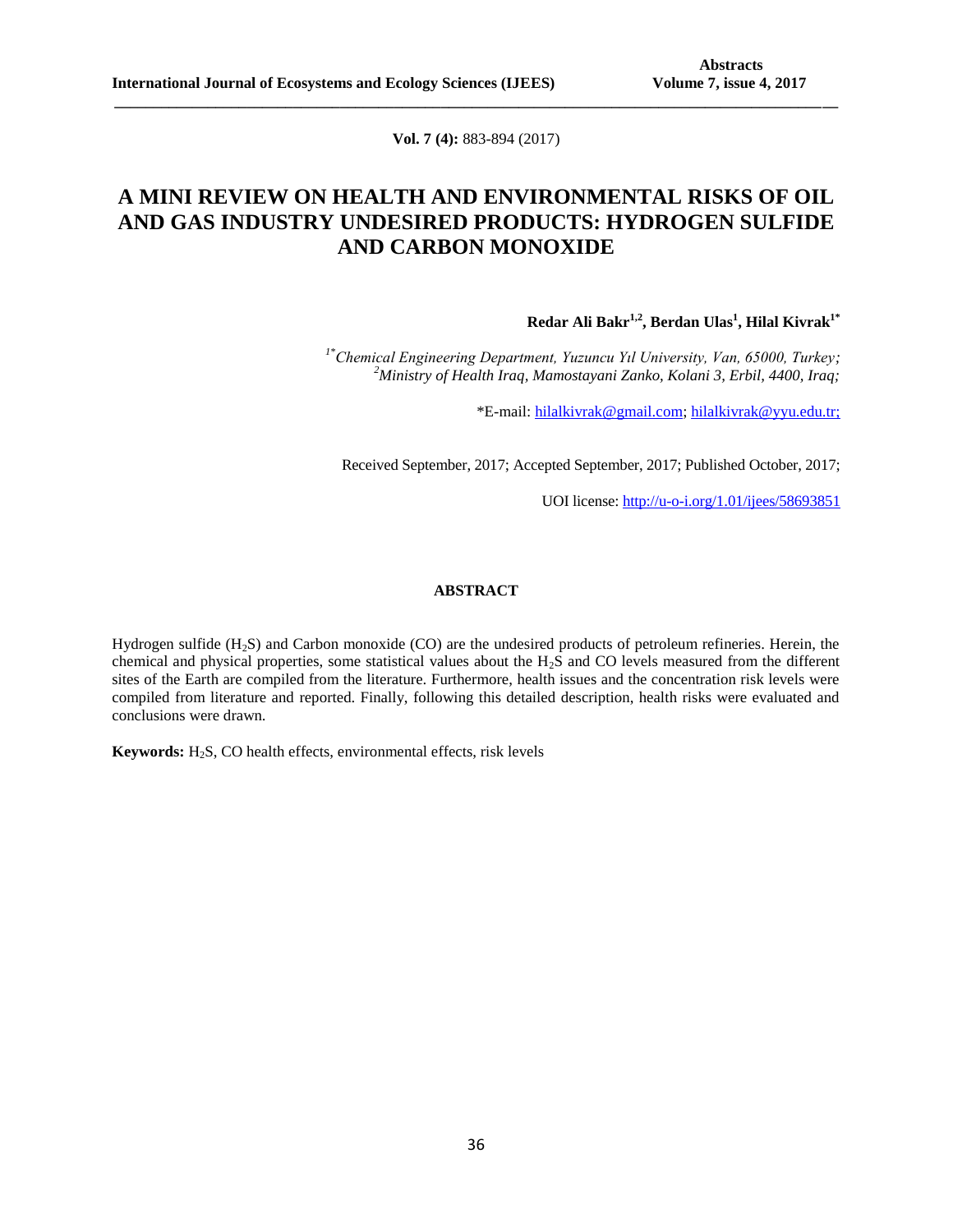**Vol. 7 (4):** 895-898 (2017)

**\_\_\_\_\_\_\_\_\_\_\_\_\_\_\_\_\_\_\_\_\_\_\_\_\_\_\_\_\_\_\_\_\_\_\_\_\_\_\_\_\_\_\_\_\_\_\_\_\_\_\_\_\_\_\_\_\_\_\_\_\_\_\_\_\_\_\_\_\_\_\_\_\_\_\_\_\_\_\_\_\_\_\_\_\_\_\_\_\_\_\_\_\_**

# **ASSESSMENT OF NATURAL RADIOACTIVITY AND RADIOLOGICAL HAZARD OF KOSOVO CEMENTS**

**Erjon Spahiu1,\*, Gerti Xhixha<sup>1</sup> , Merita Kaçeli Xhixha<sup>2</sup> , Ferat Shala<sup>3</sup> , Fadil Hasani<sup>3</sup>**

*1\*Department of Physics, Faculty of Natural Sciences, University of Tirana, Blv. Zogu I, Tirana, Albania; <sup>2</sup>Department of Engineering Sciences, Faculty of Professional Studies, University "Aleksandër Moisiu" Durrës, Durrës, Albania; <sup>2</sup>Faculty of Mechanical Engineering, University of Pristina "Hasan Prishtina", Pristina, Kosovo; <sup>3</sup>Kosovo Agency for Radiation Protection and Nuclear Safety (KARPNS), Pristina, Kosovo;*

\*Corresponding author Erjon Spahiu, Email: [erjon.spahiu@fshn.edu.al;](mailto:erjon.spahiu@fshn.edu.al)

Received September, 2017; Accepted September, 2017; Published October, 2017;

UOI license: [http://u-o-i.org/1.01/ijees/38879659](http://www.u-o-i.org/index.php/ArticleLicense/index/1893)

#### **ABSTRACT**

This study examines the natural radioactivity in cements and raw materials used in cement production industry. The activity concentrations in raw materials show variable values with maximum concentrations found in minor constituents  $(\langle 1\%),$  opalite. However, its contribution on natural radioactivity in clinker is relatively low. The mean activity concentration in clinker is found to be  $189 \pm 15$  Bq/kg for <sup>40</sup>K,  $21 \pm 2$  Bq/kg for <sup>226</sup>Ra and  $26 \pm 3$  Bq/kg for <sup>232</sup>Th. The activity concentration of natural radionuclides of <sup>40</sup>K, <sup>226</sup>Ra and <sup>232</sup>Th in different cement types was found to vary from 158-181 Bq/kg, 26-34 Bq/kg and 28-41 Bq/kg respectively. The activity concentration index (ACI) is used as a screening tool to assess the radiological hazard due to use of cements as building materials. The ACI values are found to vary from 0.29 to 0.37. We conclude that potentially cements do not pose any significant risk to humans due to their use as building material in dwellings.

**Key words:** Natural radioactivity; Building material; Cement; Gamma-ray spectrometry; Radiological hazard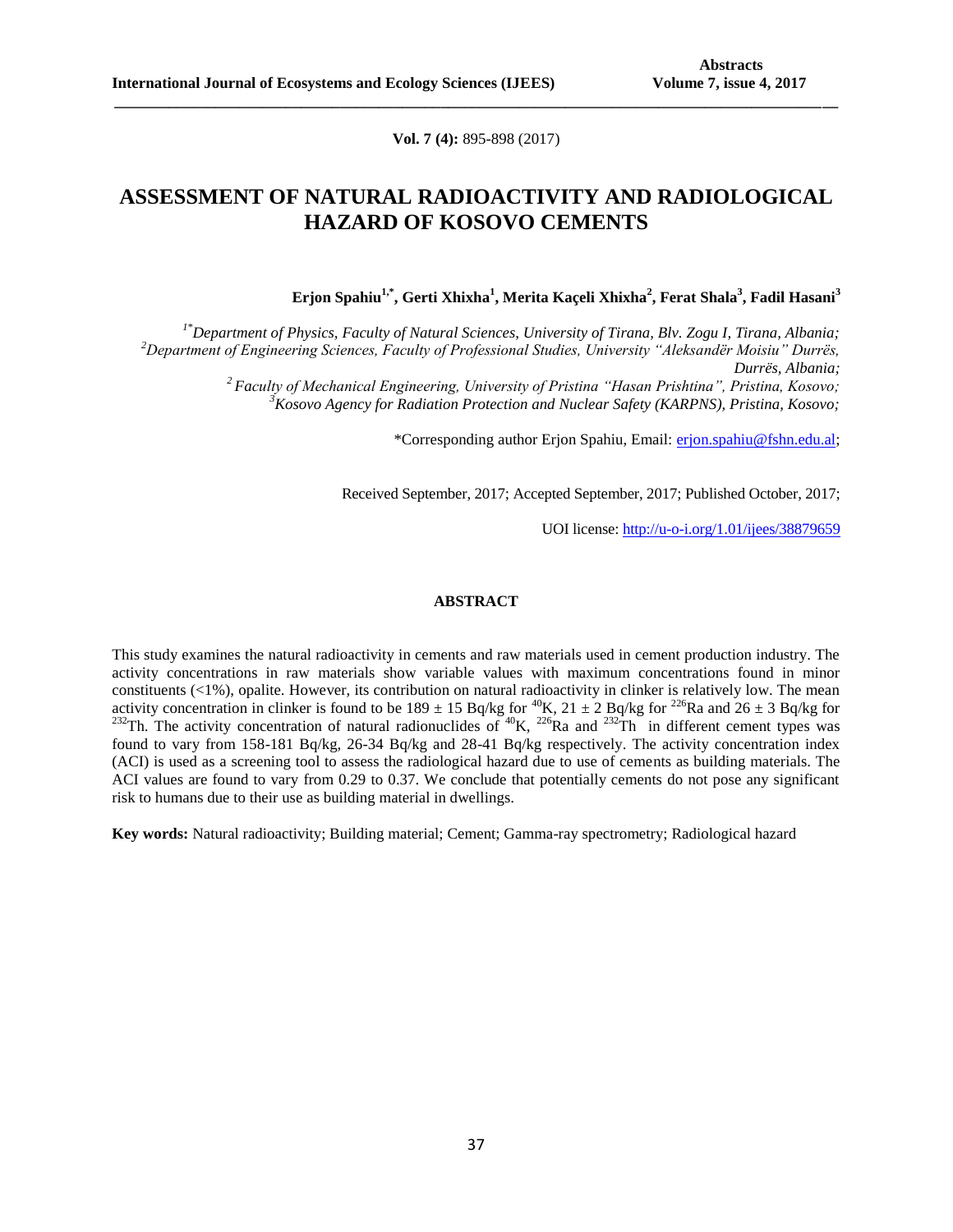**Vol. 7 (4):** 899-904 (2017)

**\_\_\_\_\_\_\_\_\_\_\_\_\_\_\_\_\_\_\_\_\_\_\_\_\_\_\_\_\_\_\_\_\_\_\_\_\_\_\_\_\_\_\_\_\_\_\_\_\_\_\_\_\_\_\_\_\_\_\_\_\_\_\_\_\_\_\_\_\_\_\_\_\_\_\_\_\_\_\_\_\_\_\_\_\_\_\_\_\_\_\_\_\_**

# **A CRITICAL REVIEW OF ENERGY GENERATION FROM BIOMASS TO LIMIT CLIMATE CHANGE**

**Selim Uysal1\* , Mustafa Acar<sup>2</sup> , Burak Cavdar<sup>2</sup> , Burak Kiliç<sup>2</sup>**

*1\*Forest Products Engineering, Faculty of Forestry, Artvin Coruh University, Turkey; <sup>2</sup>Forest Engineering, Faculty of Forestry, Artvin Çoruh University, Turkey;*

\*Corresponding author Selim Uysal: [selimuysal@artvin.edu.tr;](mailto:selimuysal@artvin.edu.tr)

Received September, 2017; Accepted September, 2017; Published October, 2017;

UOI license: [http://u-o-i.org/1.01/ijees/55916217](http://www.u-o-i.org/index.php/ArticleLicense/index/1981)

## **ABSTRACT**

Industrial and technological development have been brought some environmental problems such as global warming which has a direct correlation with climate change. The main reason for these problems is created by human activities such as fossil fuel demand and agricultural activities which are mainly producing greenhouse gases. One approach is that substituting fossil fuel demand with green energy production such as wind, solar, bioenergy might be sustainable and renewable so it might limit global climate change. At this point, one of the green energy production is converting biomass to bioenergy such as biochar, bio-oil, and biogas. Beside that there are some challenges that might cause food crises and increase hunger because of the agricultural land usage will be switched to energy crops instead of food. However, converting agricultural and food wastes to bioenergy might be more sustainable and reduces crisis risk. Biomass feedstock is feasible to provide a limitation for climate change issue if it is carefully planned and administrated.

**Key words:** Biomass, bioenergy, sustainable energy, climate change,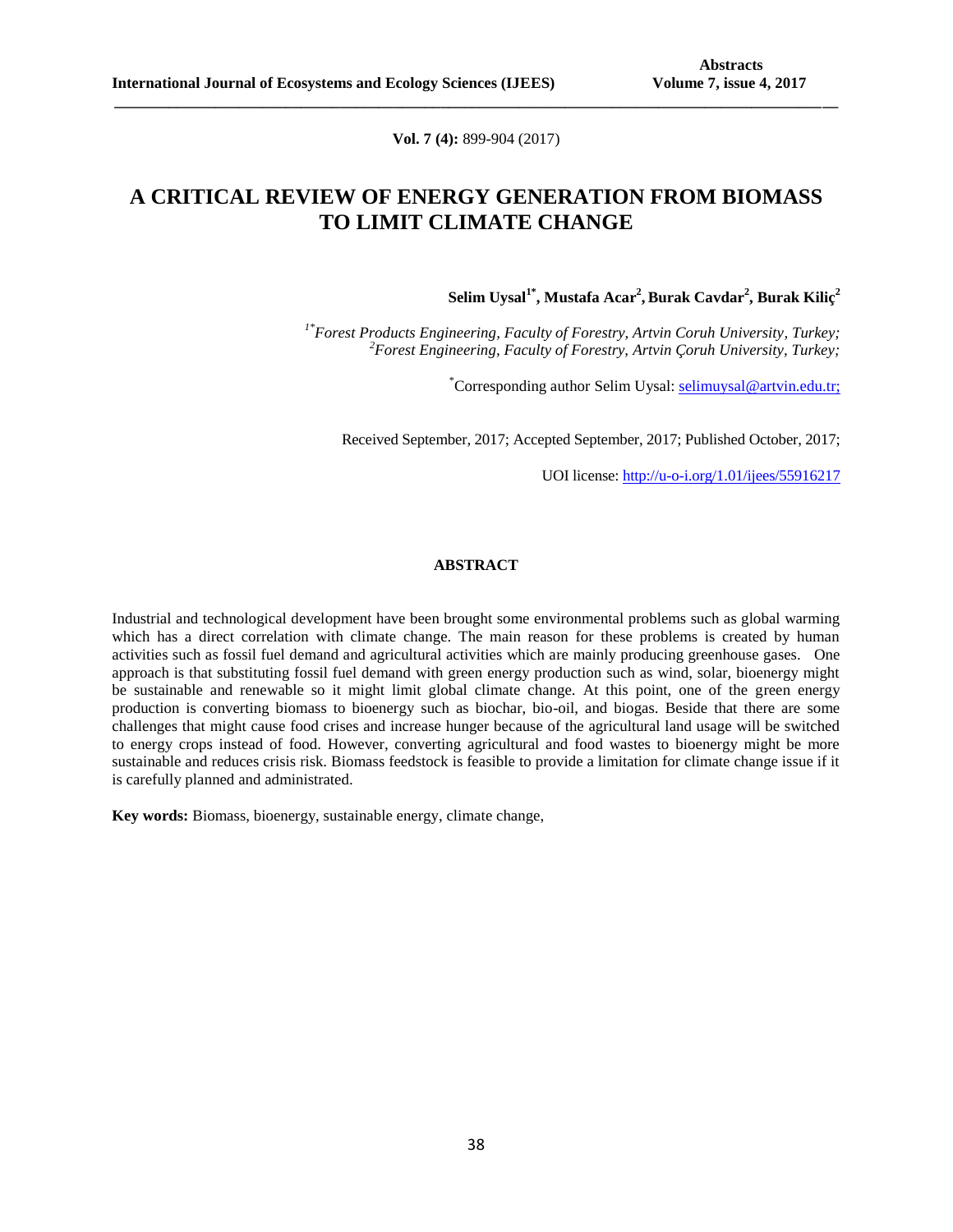**Vol. 7 (4):** 905-914 (2017)

**\_\_\_\_\_\_\_\_\_\_\_\_\_\_\_\_\_\_\_\_\_\_\_\_\_\_\_\_\_\_\_\_\_\_\_\_\_\_\_\_\_\_\_\_\_\_\_\_\_\_\_\_\_\_\_\_\_\_\_\_\_\_\_\_\_\_\_\_\_\_\_\_\_\_\_\_\_\_\_\_\_\_\_\_\_\_\_\_\_\_\_\_\_**

## **FLORA OF THE KAMILET VALLEY (ARHAVI, ARTVIN, TURKEY)**

**Emrah Yüksel1\*, Özgür Eminağaoğlu<sup>1</sup>**

*\*1Artvin Coruh University, Faculty of Forestry, 08000, Artvin, Turkey;*

\*Corresponding author Emrah Yüksel: [emrahyuksel@artvin.edu.tr;](mailto:emrahyuksel@artvin.edu.tr)

Received September, 2017; Accepted September, 2017; Published October, 2017;

UOI license: [http://u-o-i.org/1.01/ijees/87328749](http://www.u-o-i.org/index.php/ArticleLicense/index/1982)

## **ABSTRACT**

This study has been carried out for determination and contribution to the flora of Kamilet Valley where has quite rich floristic composition during 2011-2016. The research area under review is taken place in Colchic province of Euro-Siberian floristic area of Holarctic and is found in the A8 square according to grid system of Davis. On the other hand, the study area lies between 300 and 3264 m. elevation above the sea level. In this study, total 651 plant taxa belong to 107 families and 361 genera were determined. 41 of them belong to *Pteridophyta*, the remaining 610 taxa were *Spermatophyta* which included 5 taxa from *Gymnospermae* and 605 taxa from *Angiospermae*. *Angiospermae* also included 504 taxa from *Dicotylodonae* and 101 taxa from *Monocotyledonae*. The largest families recorded were as follows: *Asteraceae* 79 taxa, *Poaceae* 44 taxa, *Rosaceae* 38 taxa, *Fabaceae* 30 taxa, *Brassicaceae*  28 taxa, *Lamiaceae* 28 taxa, *Caryophyllaceae* 21 taxa, *Ranunculaceae* 20 taxa, *Boraginaceae* 18 taxa and *Apiaceae*  17 taxa. The percentage of phytogeographical origins of 378 taxa (%58.07) was determined. The distribution of the taxa according to the phytogeographical regions was as follows: 326 taxa (86.24%) Euro-Siberian, 19 taxa (5.03%) Irano-Turanian, 5 taxa (1.32%) Mediterranean, 28 taxa (7.41%) cosmopolit. The life form spectrum of the taxon was as follows: Hemicryptophytes 253 taxa, Cryptophytes 196 taxa, Phanerophytes 46 taxa, Chamaephytes 68 taxa, Therophytes 86 taxa and Vascular Parasites 2 taxa. Endemism is 2.92% and included 19 endemic taxa. The endemic and rare non-endemic plants in the study area have been indicated to IUCN threat catagories.

**Key words:** Flora, Artvin, Arhavi, Kamilet Valley, Turkey.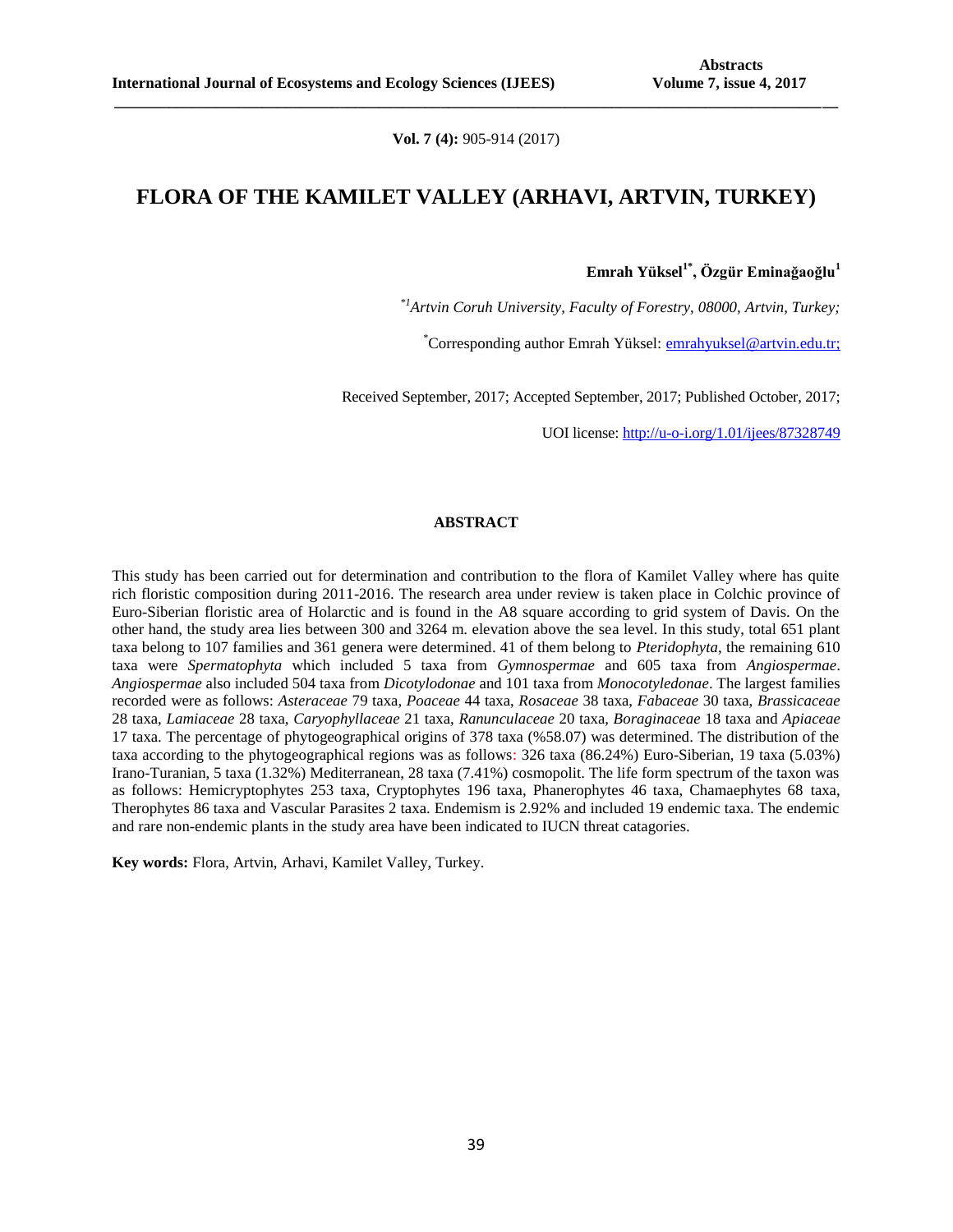**Vol. 7 (4):** 915-922 (2017)

**\_\_\_\_\_\_\_\_\_\_\_\_\_\_\_\_\_\_\_\_\_\_\_\_\_\_\_\_\_\_\_\_\_\_\_\_\_\_\_\_\_\_\_\_\_\_\_\_\_\_\_\_\_\_\_\_\_\_\_\_\_\_\_\_\_\_\_\_\_\_\_\_\_\_\_\_\_\_\_\_\_\_\_\_\_\_\_\_\_\_\_\_\_**

# **OBSERVATIONAL CASE STUDY: BIOENERGY GENERATION FROM BANANA FARM RESIDUALS IN ALANYA, TURKEY**

**Selim Uysal1\*, Mustafa Acar<sup>2</sup> , Burak Kiliç<sup>2</sup>**

*1\*Forest Products Engineering, Faculty of Forestry, Artvin Coruh University, Turkey; <sup>2</sup>Forest Engineering, Faculty of Forestry, Artvin Çoruh University, Turkey;*

\*Corresponding author Selim Uysal: [selimuysal@artvin.edu.tr;](mailto:selimuysal@artvin.edu.tr)

Received September, 2017; Accepted September, 2017; Published October, 2017;

UOI license: [http://u-o-i.org/1.01/ijees/51532272](http://www.u-o-i.org/index.php/ArticleLicense/index/1983)

## **ABSTRACT**

Fossil fuels have been used as its primary source of energy in the world. This unsustainable energy source is not going to last long. A gradual shift towards green energy should be practiced. In Turkey, even though fossil fuels are used as a primary energy source, renewable energies such as hydro, solar, wind power and biomass have been gaining popularity because of implementation of energy policies and greater understanding on the importance of the green energy usage. Turkey has sustainable agriculture and forestry applications, however, it is still slow and didn't catch up with current trend of sustainability. In the southern part of Turkey, especially in Antalya some of the local agricultural applications are improving. These agricultural practices have possibility to provide a feedstock for energy generation, locally. However, new sources should be sought after to avoid the over dependency on a single source. Hence, other agriculture biomass should be considered such as banana plant biomass which is mainly produced in Alanya, Gazipasa province of Antalya, and Anamur, province of Mersin in Turkey. The banana plant is chosen as the subject of this study due to its availability, high growth rates, carbon neutrality and the fact that it bears fruit only once in a lifetime. This observational case study will explain the potential of banana farm residuals as a new biomass source in Alanya for biogas co-generation in a sustainable way. Banana biomass is feasible as a source of renewable energy in Alanya for local community and also other similar cities in Turkey.

**Key words:** Biomass, bioenergy, biogas, banana, Alanya